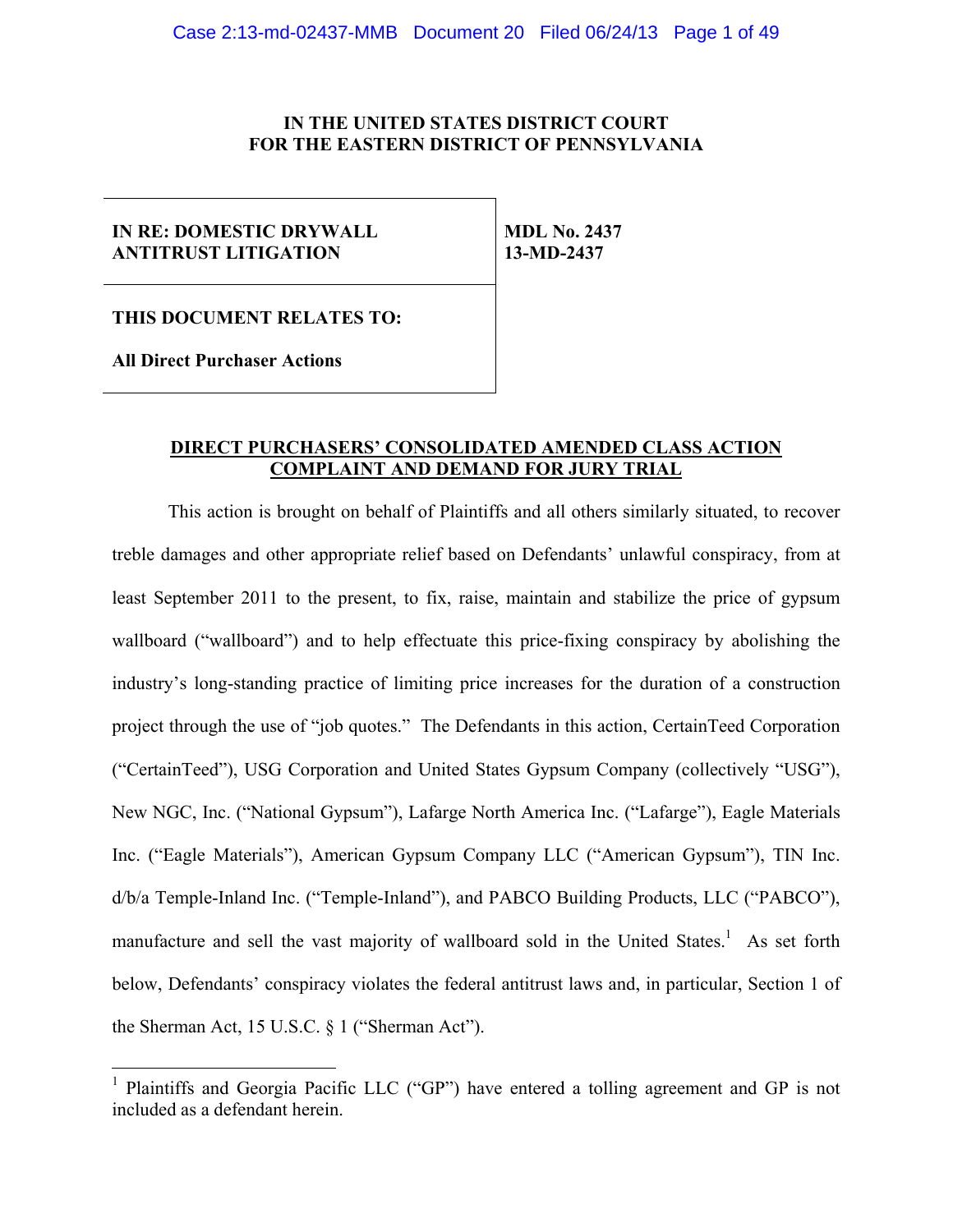#### **INTRODUCTION AND OVERVIEW**

1. Wallboard – also known as drywall, sheetrock or plasterboard – is used in over 90 percent of all new residential and commercial construction projects in the United States. On average, a new home built in the United States contains more than 7.31 metric tons of gypsum, wallboard's primary component. Because of its ease of installation and finishing, and sounddampening, fire-retarding and/or moisture-control qualities, wallboard has no reasonably functional or economic substitutes, thus enabling the manufacturers of wallboard to control the market price without fear that purchasers might turn to an alternate product.

2. The major manufacturers of wallboard have aggregate, annual, domestic sales of more than \$3 billion.

3. From at least September 2011 through the present, Defendants, manufacturers of wallboard, and potentially others unnamed herein, combined and conspired to fix and raise the prices at which they sold wallboard in the United States, beginning with large and coordinated price increases that all became effective on or about January 1 or 2, 2012. In advance of these coordinated increases, each Defendant informed customers that it was imposing enormous price increases, that those price increases would go into effect on or about January 1, 2012, and that those increases would remain in place throughout 2012. For example:

- On September 20, 2011, Defendant American Gypsum told customers nationwide that "Effective January 1, 2012, we will implement a 35% price increase on all gypsum wallboard products. This increased price (up 35%) will be your price for the entire year 2012. This increase applies to all segments of the business."
- On September 28, 2011, Defendant USG told customers nationwide that "USG will establish new pricing which will be effective on all wallboard purchases beginning January 1, 2012." USG stated that this price increase would be in effect "for all of 2012." USG subsequently imposed substantially the same price increase as its co-conspirators effective January 1, 2012.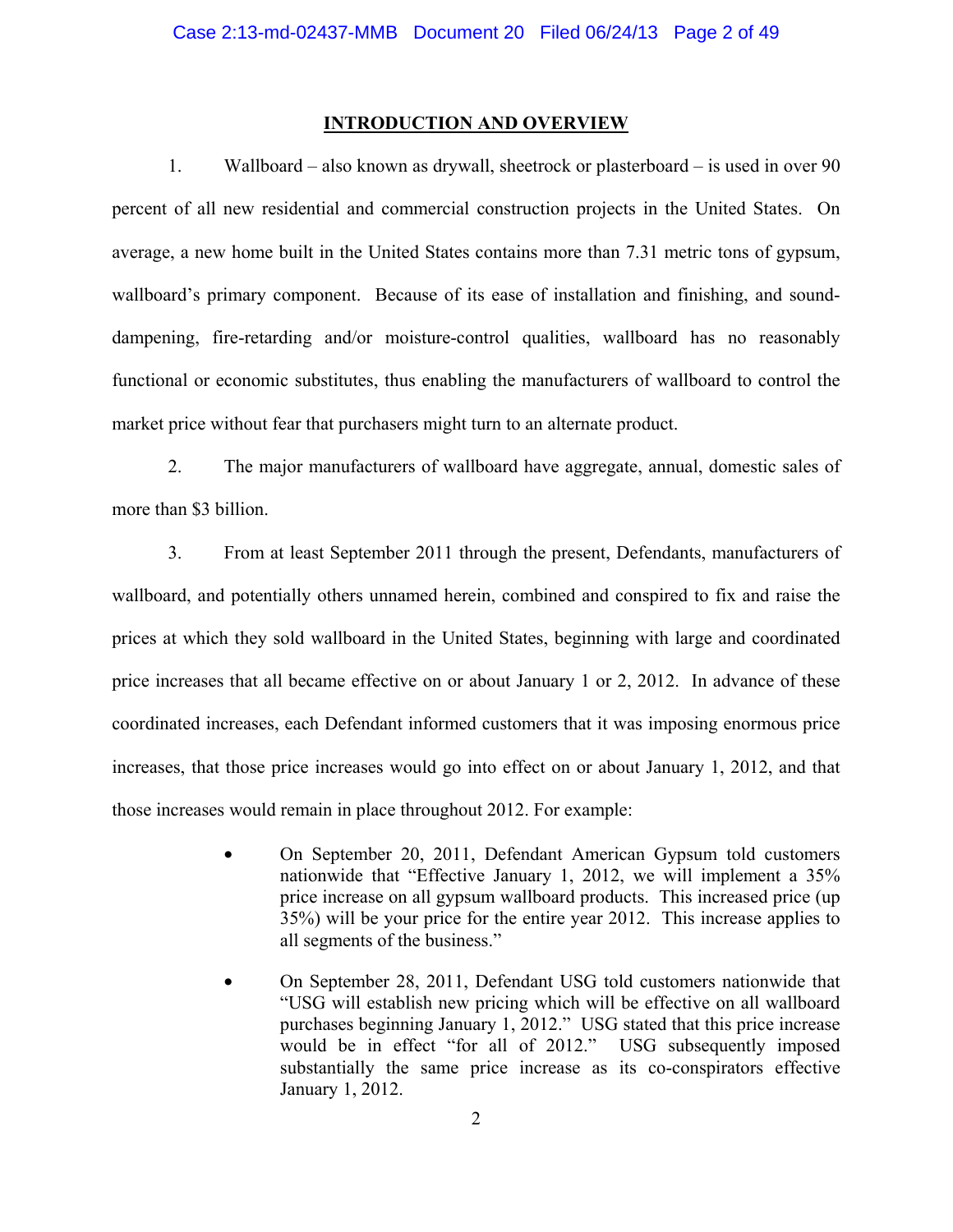- On September 30, 2011, Defendant National Gypsum told customers nationwide that "National Gypsum Company will implement a price increase of 35% on all wallboard products, to be effective on January 1, 2012. It is our intention that the resultant price (up 35%) will apply for all 2012."
- On October 3, 2011, Defendant CertainTeed wrote to inform its customers that they would receive a new price schedule on November 15 for "all wallboard products." CertainTeed subsequently told customers that "our price increase, intended to be in effect for the calendar 2012 year, will range between 35% and 37% for all gypsum wallboard products."
- On October 4, 2011, Defendant Lafarge informed its customers nationwide that "on Monday, January  $2<sup>nd</sup>$  2012 we will implement a  $35%$ increase on all our wallboard products."
- On October 12, 2011, Defendant PABCO told customers nationwide that "Effective January 1, 2012, PABCO Gypsum will implement a 35% price increase across all product lines. This increase will establish pricing for the calendar year 2012."
- At about the same time, Defendant Temple-Inland communicated to customers that it was imposing substantial price increases, that those price increases would become effective on or about January 1, 2012, and that those price increases would remain in effect throughout 2012. Defendant Temple-Inland then imposed price increases that were substantially the same as those imposed by its co-conspirators, went into effect at the same time and were imposed for the same time period.
- 4. The 2011 price increase announcements were led by Defendant American

Gypsum, which had a small market share relative to industry leaders like Defendants USG and National Gypsum. Absent assurances and agreement that its "competitors" would follow, such "leadership" by a small player would have been contrary to American Gypsum's self-interest. Indeed, given the prevailing market conditions and the previous inability of individual companies to impose smaller price increases in the absence of collusion, the initiation of such a huge price increase by American Gypsum (and other actions described below) would—in the absence of a conspiracy—have failed in the marketplace and had negative business consequences for American Gypsum, including, *e.g*., loss of customers, erosion of market share and loss of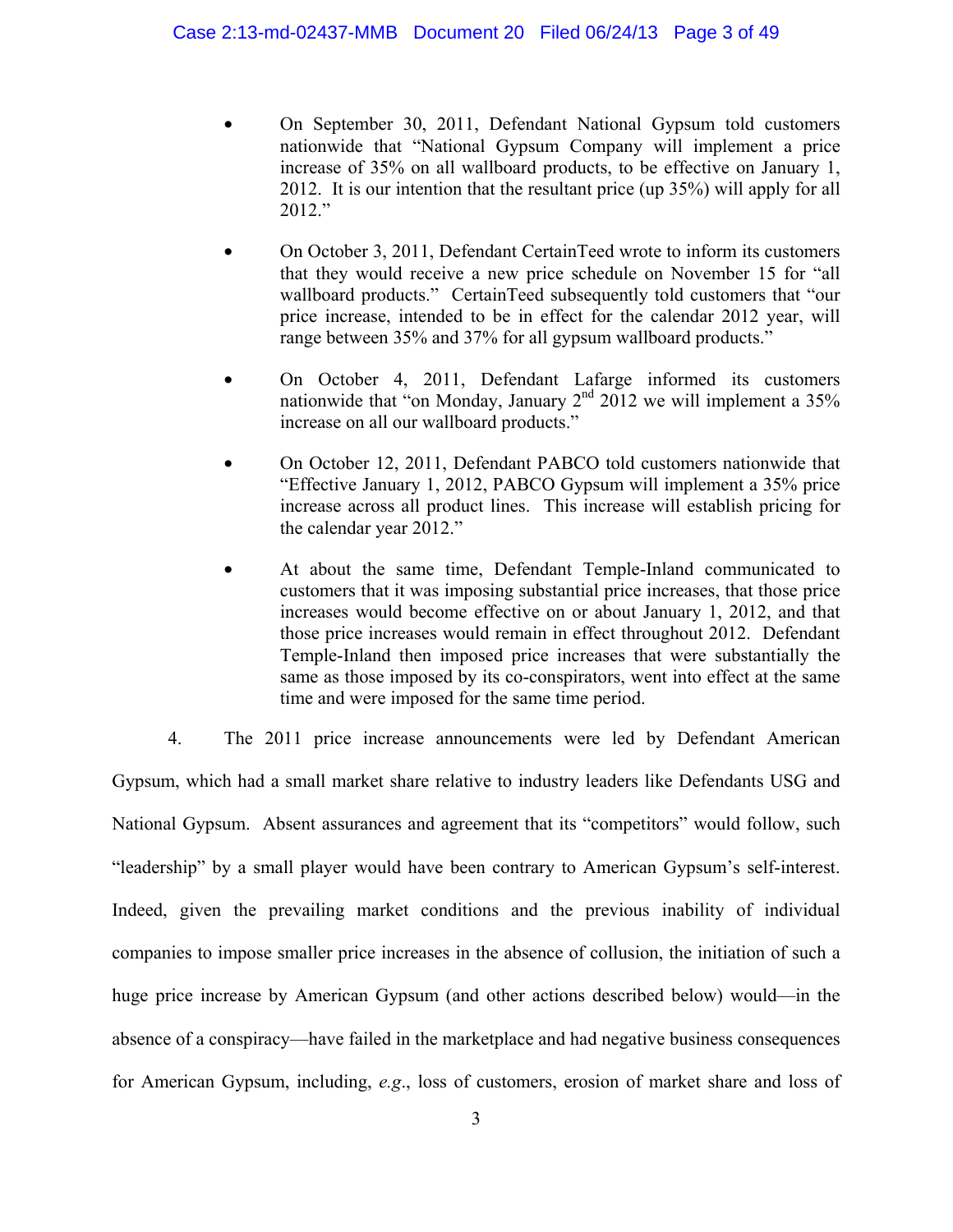#### Case 2:13-md-02437-MMB Document 20 Filed 06/24/13 Page 4 of 49

valuable good-will in the marketplace. That is to say, absent collusion, American Gypsum's actions, and those of the other Defendants, would not have made economic sense.

5. Contrary to prior history in the industry, Defendants not only announced these coordinated price increases, despite an anticipated soft market, they then successfully maintained much higher prices throughout 2012. Defendants were able to impose and maintain these substantially higher prices in the face of significant industry overcapacity. This would not have been possible in the absence of collusion. Indeed, wallboard manufacturing executives have indicated that neither increased costs, increased demand, nor a reduction of wallboard production capacity or supply explained or drove the 35 percent price increase announced by the Defendants.

6. In the same letters announcing their price increases, each Defendant also abruptly abolished its use of a decades-old competitive pricing practice known as "job quotes." Job quotes permitted customers to lock in the price of wallboard (sometimes with specified escalators) for the entire course of a construction project. Notwithstanding the pivotal role this industry practice had historically played for four decades, each Defendant abruptly eliminated the practice in late 2011, at the same time that Defendants put in place the industry-wide price increases described above.

7. This longstanding industry practice had provided a mechanism for price competition between manufacturers. But the collusive change in the industry pricing model shifted the risk of future price increases squarely to customers and was expressly designed to allow Defendants to profit from the January 2012 price increase, as well as any future price increases. A research analyst who follows the industry stated succinctly: "the elimination of job quotes paves the way for a meaningful price increase. That, in a nutshell, is the story."

4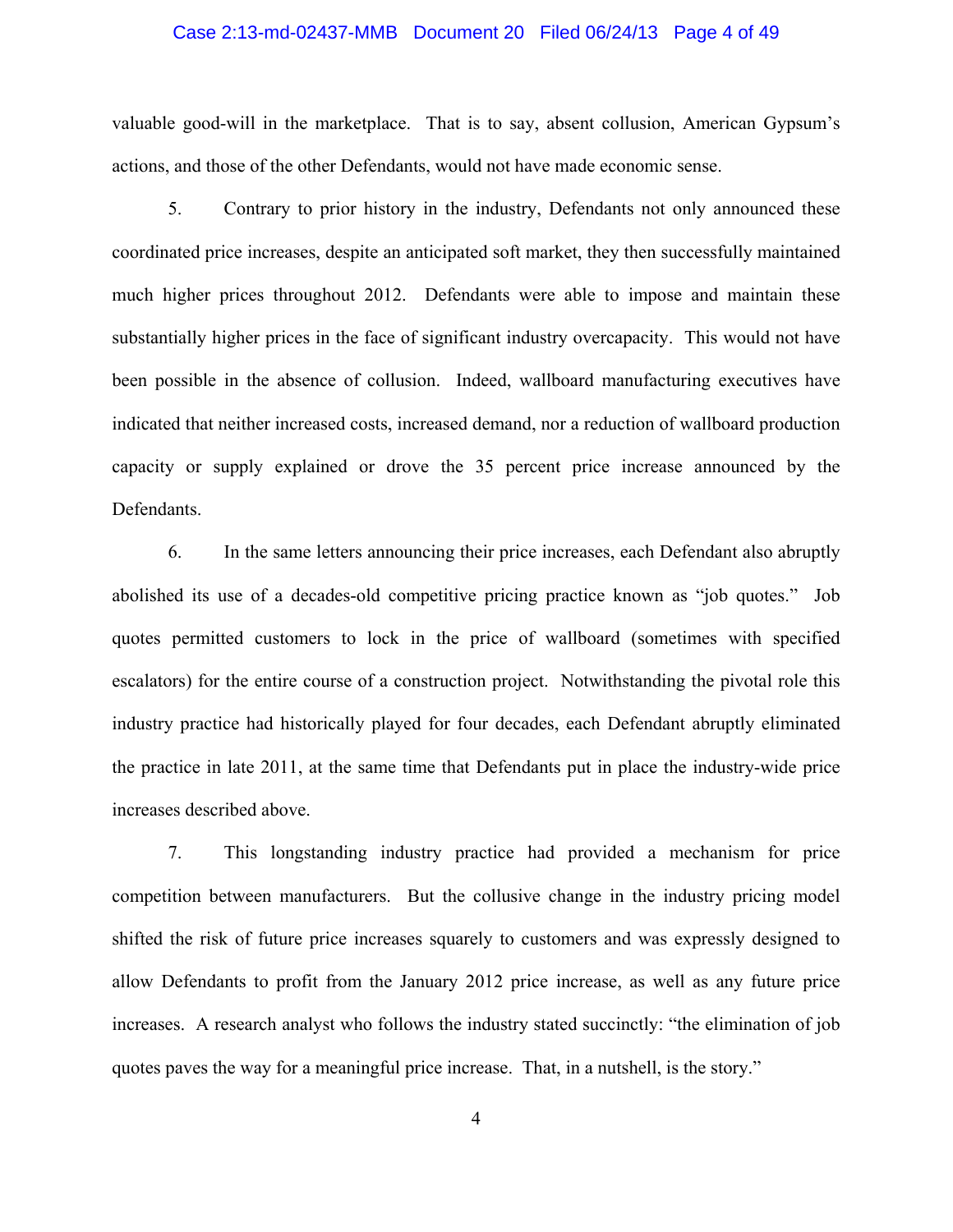# Case 2:13-md-02437-MMB Document 20 Filed 06/24/13 Page 5 of 49

8. The elimination of competitive job quotes facilitated collusion by enhancing Defendants' ability to monitor and detect cheating from the conspiracy. Prior to the elimination of job quotes, a significant portion of wallboard was sold pursuant to a job quote.<sup>2</sup> If job quotes had remained in place, a Defendant's failure to implement collusive price increases could simply be regarded as pricing consistent with the job quote practice. With the practice eliminated, however, any failure to impose price increases would be more readily recognized by coconspirators as cheating. Thus, by eliminating the job quote policy, Defendants ensured more immediate and consistent implementation of their conspiratorial 2012 price increase, and facilitated the monitoring of their conspiracy.

9. Job quotes had been a well-ingrained industry practice for over four decades and customers received this price protection for a substantial portion of wallboard purchases. Accordingly, any one Defendant seeking to eliminate these competitive price terms by itself would have been met with opposition and likely defections from customers. Only through collusion, therefore, was the reversal and restraint of this long-standing practice possible. The conspiracy allowed Defendants to effectuate this historically unprecedented change in price structure.

10. Both the changes described above and the manner in which they were implemented departed from longstanding industry practices in numerous respects. First, the industry-wide announcements of across-the-board 35 percent price increases were the largest increases in at least a decade. Further, Defendants issued these unprecedentedly large price increase announcements shortly after individual wallboard manufacturers had tried and failed to impose smaller increases earlier in the year, and even though there had been no material change

 $\overline{a}$ 

<sup>&</sup>lt;sup>2</sup> Although precise figures are not available to Plaintiffs, Defendants may have had as much as 40 percent of their sales subject to job quotes prior to their actions to curtail this practice.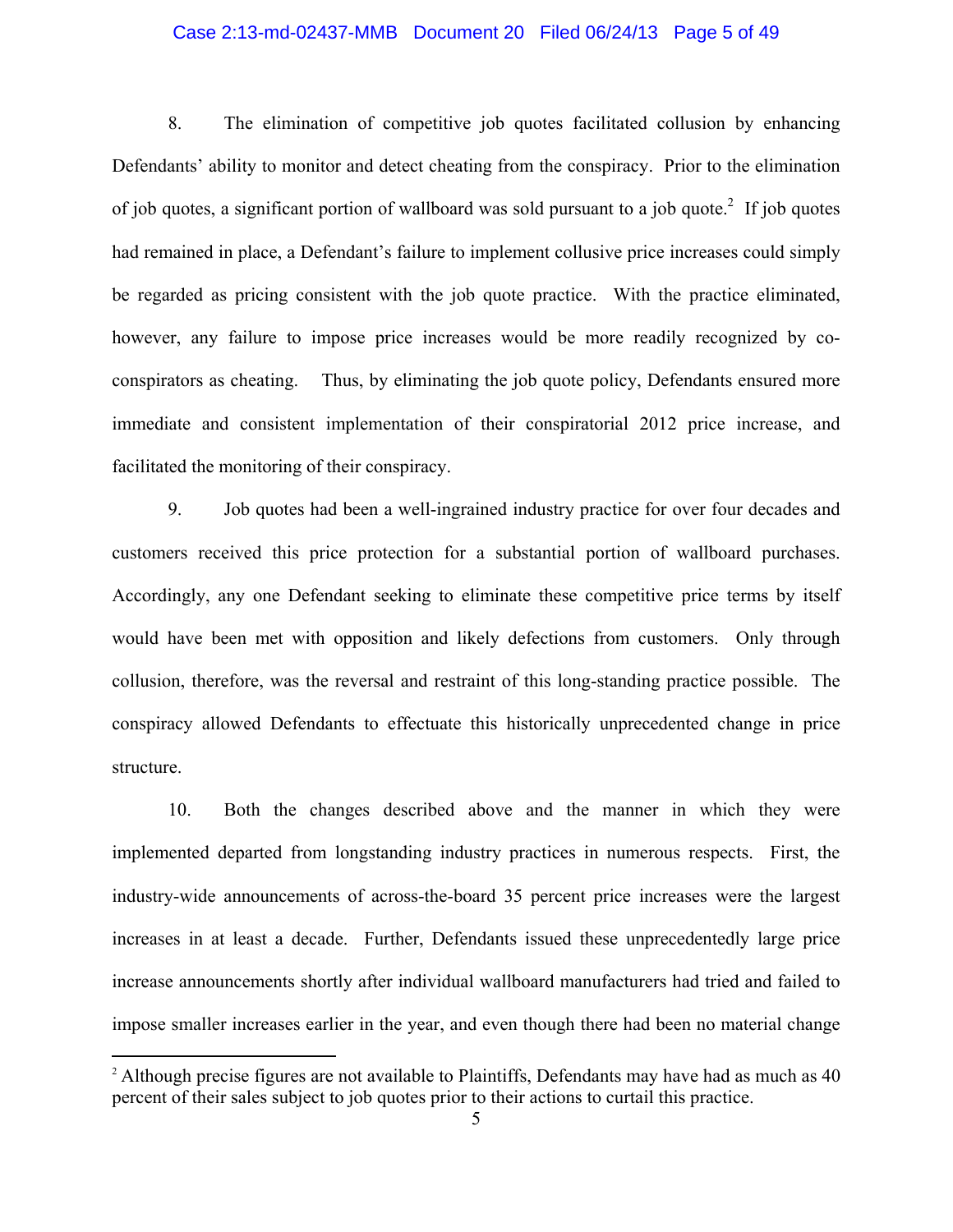#### Case 2:13-md-02437-MMB Document 20 Filed 06/24/13 Page 6 of 49

in market conditions that provided any reason to believe much larger increases would have been viable absent collusion. Second, in contrast to longstanding industry practice in which price increases were ordinarily announced approximately thirty days in advance (which allowed a company to anticipate market conditions when the prices would become effective), the announcement of these increases commenced more than three months before they were to become effective. Third, each Defendant announced that its much higher prices would remain in effect for the entire year (regardless of any changes in market conditions). This was, again, a striking departure from Defendants' longstanding practices. Fourth, as noted above, each Defendant departed from its historical practice by announcing the immediate elimination of job quotes.

11. Long-time industry participants recognized that these changes, implemented at virtually the same time and in virtually identical manners by each Defendant, were a radical departure from long-established practices. A distributor described the policy and pricing changes as "drastic." Furthermore, a manufacturing executive with decades of experience in the wallboard industry indicated that these changes and the manner in which they were imposed were unprecedented and troubling from an antitrust perspective. The executive was aware of no legitimate business reasons for the actions taken through Defendants' price increase announcement letters, nor could he see how those actions could be consistent with the unilateral interest of any wallboard manufacturer in a competitive marketplace.

12. At or about the same time, Defendants also implemented supply restrictions to facilitate their ability to impose and maintain industry-wide price increases. These supply restrictions were put in place even though there was substantial overcapacity in the industry. In fact, the industry was operating at barely over fifty percent of its actual capacity. It would have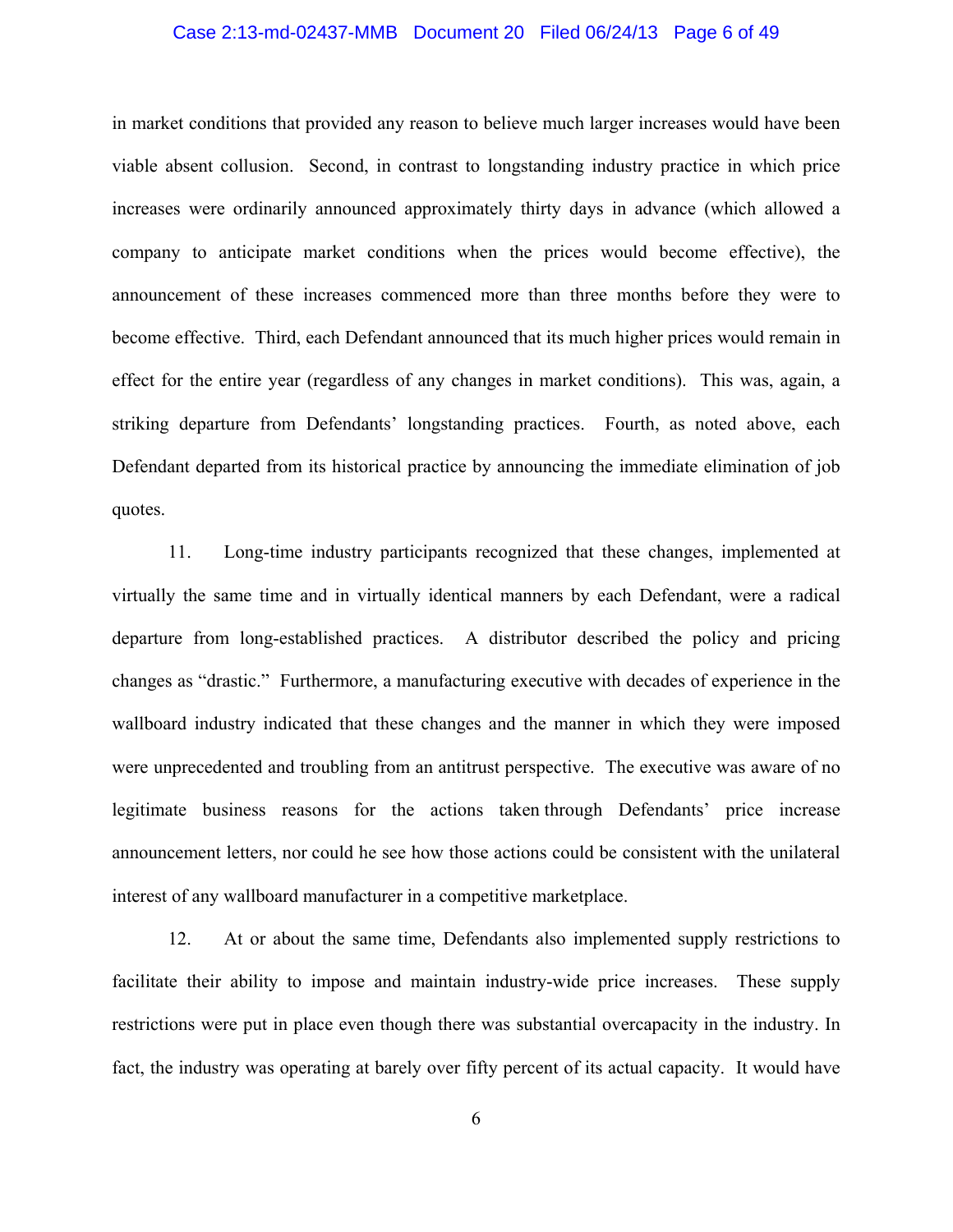#### Case 2:13-md-02437-MMB Document 20 Filed 06/24/13 Page 7 of 49

been contrary to the unilateral interests of any Defendant to restrict its supply of wallboard to customers during a period of substantial overcapacity in the absence of a conspiracy because of the risk that customers could have turned to competing suppliers to meet their needs. Similarly, because of limited demand for wallboard and substantial overcapacity, no manufacturer could have imposed and maintained such large price increases or eliminated the longstanding competitive job quotes practice in the absence of a conspiracy.

13. Defendants had ample opportunity to collude. For example, they participate in multiple trade association meetings, including a mid-September 2011 Association of Walls & Ceiling Industry Executives' Conference and a mid-October 2011 meeting of the Gypsum Association. There are also close connections between certain Defendants' executives and sales personnel. For example, the President of American Gypsum (the first company to announce the price increase and elimination of job quotes on September 20, 2011) was formerly a senior executive at USG (which announced almost immediately thereafter that it would be increasing prices on the same effective date, for the same time period and eliminating all job quotes).

14. Since these changes were implemented on or about January 1, 2012, no Defendant has retracted the announced price increases or reinstituted a job quote policy to gain market share. Departing from prior practice, Defendants have substantially increased wallboard prices and curtailed their customers' ability to get bids for jobs from a variety of manufacturers and play one off of the other.

15. Not only did Defendants maintain supra-competitive prices in 2012, late in that year they announced substantial additional price increases effective January 1, 2013, with the intention of maintaining those increased prices throughout 2013. For example:

> • On August 22, 2012, Defendant American Gypsum told its customers that it would impose a 25% price increase on all wallboard products on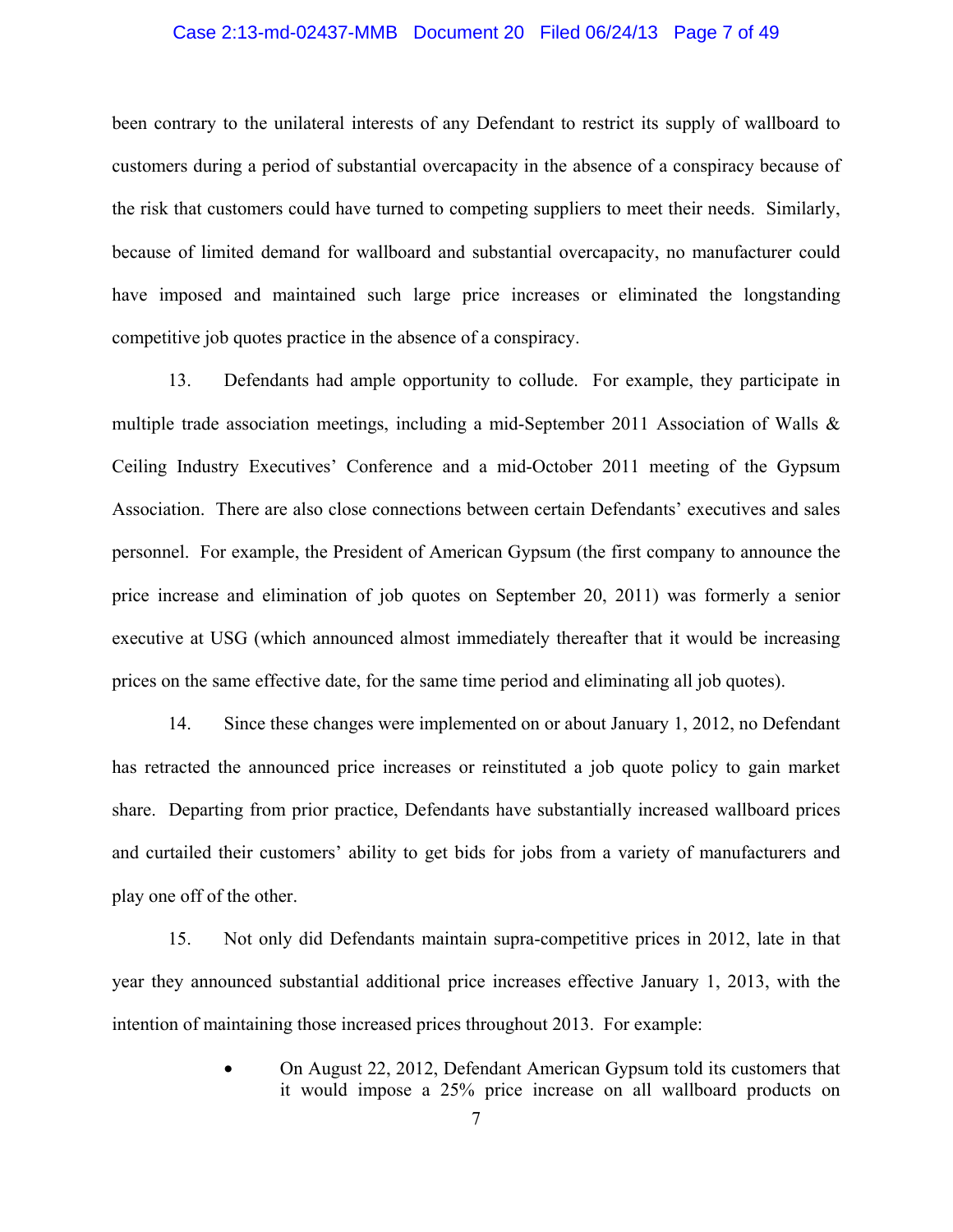January 1, 2013 and that price increase would apply to all work performed in 2013.

- On September 6, 2012, Defendant National Gypsum told its customers that it "will increase prices on its entire Gypsum Wallboard product line … by **30%** across the board. It is once again, our intention that this increase will be good for the entire calendar year of 2013. In addition, our elimination of the practice of providing job quotes remains in effect and is strictly enforced." (Emphasis in original).
- On September 13, 2012, Defendant CertainTeed told customers that it "will increase price effective with shipments on January 2, 2013 by 30%. This increase amount will apply to all wallboard products and is intended to be in effect for the entire year." CertainTeed also stated that it was continuing "our policy of not providing job quotes to customers for specific projects."
- On October 15, 2012, Defendant Lafarge told its customers that effective January 1, 2013, it would increase the price of all wallboard products by 30% and "[t]his price increase applies to all our wallboard products and is intended to be in effect for all of 2013."
- On October 24, 2012, Defendant PABCO told its customers that "[e]ffective January 1, 2013, PABCO Gypsum will implement a **30%** price increase across all product lines. This increase will establish pricing for the calendar year 2013."
- Defendant USG also informed customers in November 2012 that it would impose increased prices on all USG wallboard products effective January 1, 2013, that these price increases would remain in effect for all of 2013, and that USG would not provide job quote or price protection for any wallboard products. Like the other Defendants, USG has then imposed price increases of approximately 30%.
- Similarly, Temple-Inland informed customers in November 2012 that it was "increasing the prices **30%** on all gypsum wallboard products effective with shipments after December 30, 2012." Temple-Inland's policy of eliminating job quotes has also remained in place.

16. As a result of Defendants' collusion, Plaintiffs and all other direct purchasers of wallboard have paid artificially inflated prices. This action is brought by Plaintiffs and a proposed class of direct purchasers (defined below) to recover overcharges they paid as a result of Defendants' unlawful conspiracy in violation of the Sherman Act.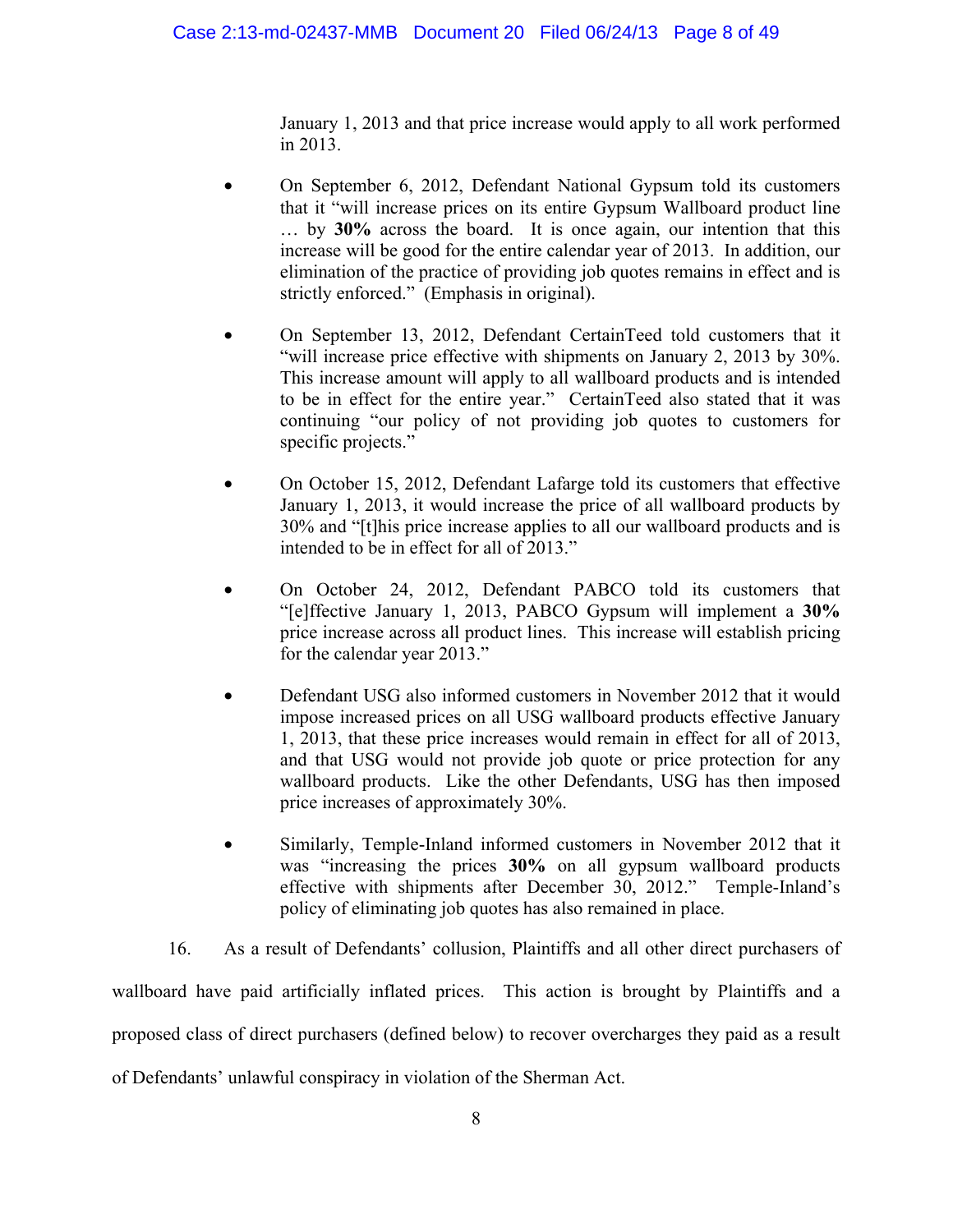### **CLASS ALLEGATIONS**

17. Plaintiffs bring this action pursuant to Rules 23(a) and 23(b)(3) of the Federal

Rules of Civil Procedure on behalf of a class (the "Class") consisting of:

All persons or entities that purchased wallboard in the United States directly from any of the Defendants or their co-conspirators, their subsidiaries, affiliates or joint-ventures from January 1, 2012 through the present (the "Class Period"). Excluded from the Class are Defendants, their parent companies, subsidiaries and affiliates, any co-conspirators, federal governmental entities and instrumentalities of the federal government.

18. The Class is so numerous that joinder of all members is impracticable. Many hundreds, if not thousands, of individuals and entities purchased wallboard directly from Defendants during the Class Period.

19. Plaintiffs' claims are typical of the claims of the members of the Class because they were all damaged by the actions of Defendants which caused them to pay artificially inflated prices for wallboard.

20. Plaintiffs will fairly and adequately represent and protect the interests of the Class. Plaintiffs' interests coincide with, and are not antagonistic to, those of the other Class members.

21. Plaintiffs are represented by counsel who are experienced and respected in the prosecution of class action and antitrust litigation.

22. This case presents many common questions of law and fact that will predominate over any questions that may affect individual members of the Class, such as:

- Whether Defendants engaged in a conspiracy to raise, fix, and maintain prices of wallboard sold in the United States;
- Whether Defendants conspired to eliminate or otherwise restrain the practice of providing job quotes in order to effectuate their price-fixing conspiracy;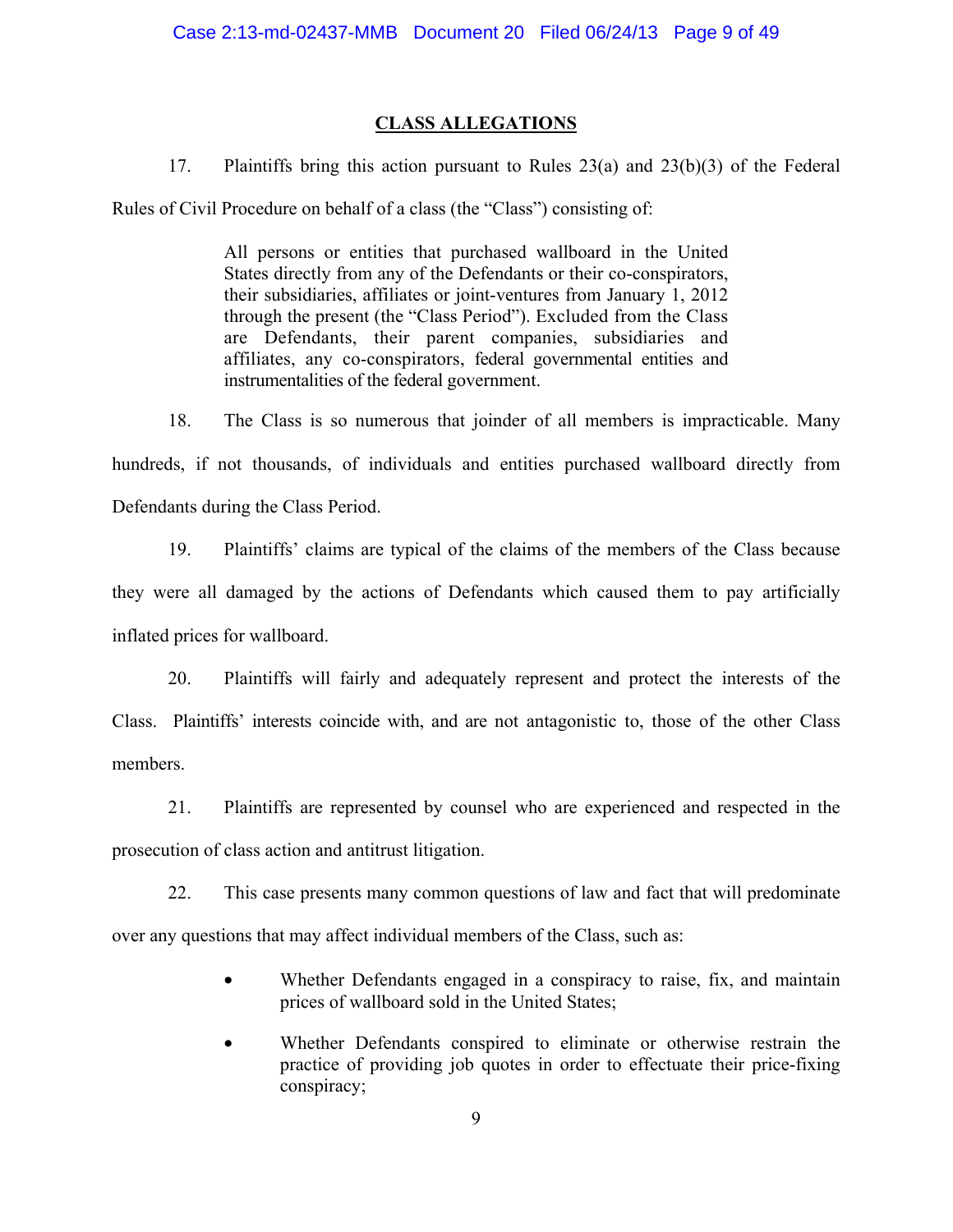- Whether Defendants conspired to restrict the supply of wallboard;
- The duration and extent of the conspiracy;
- Whether each Defendant was a participant in any such conspiracy;
- Whether Defendants' actions in so conspiring violated Section 1 of the Sherman Act;
- Whether the conspiracy had the effect of artificially inflating the price of wallboard sold in the United States during the Class Period;
- Whether Defendants' conduct caused injury to Class members; and
- The measure and amount of damages incurred by the Class.

23. Adjudicating the claims of Class members as a class action is superior to the alternative, because it allows for the fair and efficient adjudication of the controversy alleged in this Complaint, while avoiding the risk that the prosecution of separate actions by individual members of the Class would create inconsistent adjudications, establishing incompatible standards of conduct for Defendants. This action presents no difficulties in management that would preclude its maintenance as a class action.

#### **JURISDICTION AND VENUE**

24. Plaintiffs bring this action under Sections 4 and 16 of the Clayton Act, 15 U.S.C. §§ 15 and 26, to recover treble damages and costs of suit, including reasonable attorneys' fees, against Defendants for the injuries that Plaintiffs and the other Class members have suffered from Defendants' violations of Section 1 of the Sherman Act, 15 U.S.C. § 1.

25. This Court has subject matter jurisdiction pursuant to 28 U.S.C. §§ 1331 and 1337 and Sections 4 and 16 of the Clayton Act, 15 U.S.C. §§ 15(a) and 26.

26. Venue is proper in this District pursuant to 15 U.S.C. §§ 15(a) and 22 and 28 U.S.C § 1391(b), (c) and (d) because, during the Class Period, Defendants resided, transacted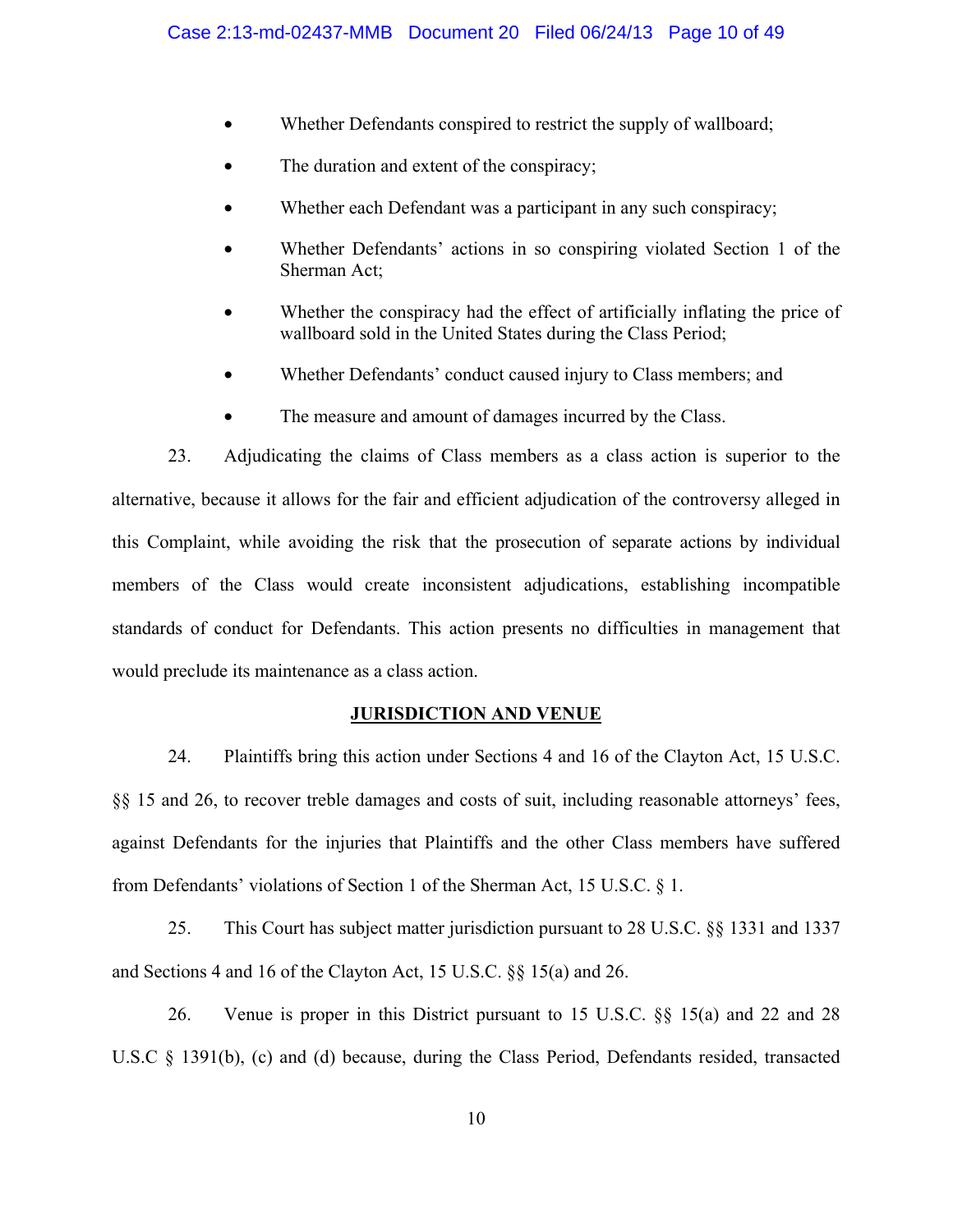#### Case 2:13-md-02437-MMB Document 20 Filed 06/24/13 Page 11 of 49

business, were found, or had agents in this District, and a substantial portion of the affected interstate trade and commerce discussed below has been carried out in this District.

27. This Court has personal jurisdiction over each Defendant, because each Defendant – throughout the United States and including in the Eastern District of Pennsylvania – transacted business, sold wallboard, maintained substantial contacts, and/or committed overt acts in furtherance of their illegal scheme and price-fixing conspiracy. The conspiracy was directed at, and had the intended effect of, causing injury to persons residing in, located in, or doing business throughout the United States, including in the Eastern District of Pennsylvania.

#### **PARTIES**

28. Plaintiff Sierra Drywall Systems, Inc. is a corporation with its principal place of business in Arizona. Sierra Drywall purchased wallboard at supra-competitive prices directly from a wholly-owned and controlled subsidiary of USG Corporation during the Class Period.

29. Plaintiff Janicki Drywall, Inc. is a Pennsylvania corporation with its principal place of business in Erie, PA. Janicki purchased wallboard at supra-competitive prices directly from a wholly-owned and controlled subsidiary of USG Corporation during the Class Period.

30. Plaintiff New Deal Lumber & Millwork Co. is a Pennsylvania corporation with its principal place of business in Philadelphia, PA. New Deal purchased wallboard at supracompetitive prices directly from Defendants USG, Lafarge and National Gypsum during the Class Period.

31. Plaintiff Grubb Lumber Co., Inc. is a Delaware corporation with its principal place of business in Wilmington, DE. Grubb purchased wallboard at supra-competitive prices directly from a wholly-owned and controlled subsidiary of USG Corporation during the Class Period.

11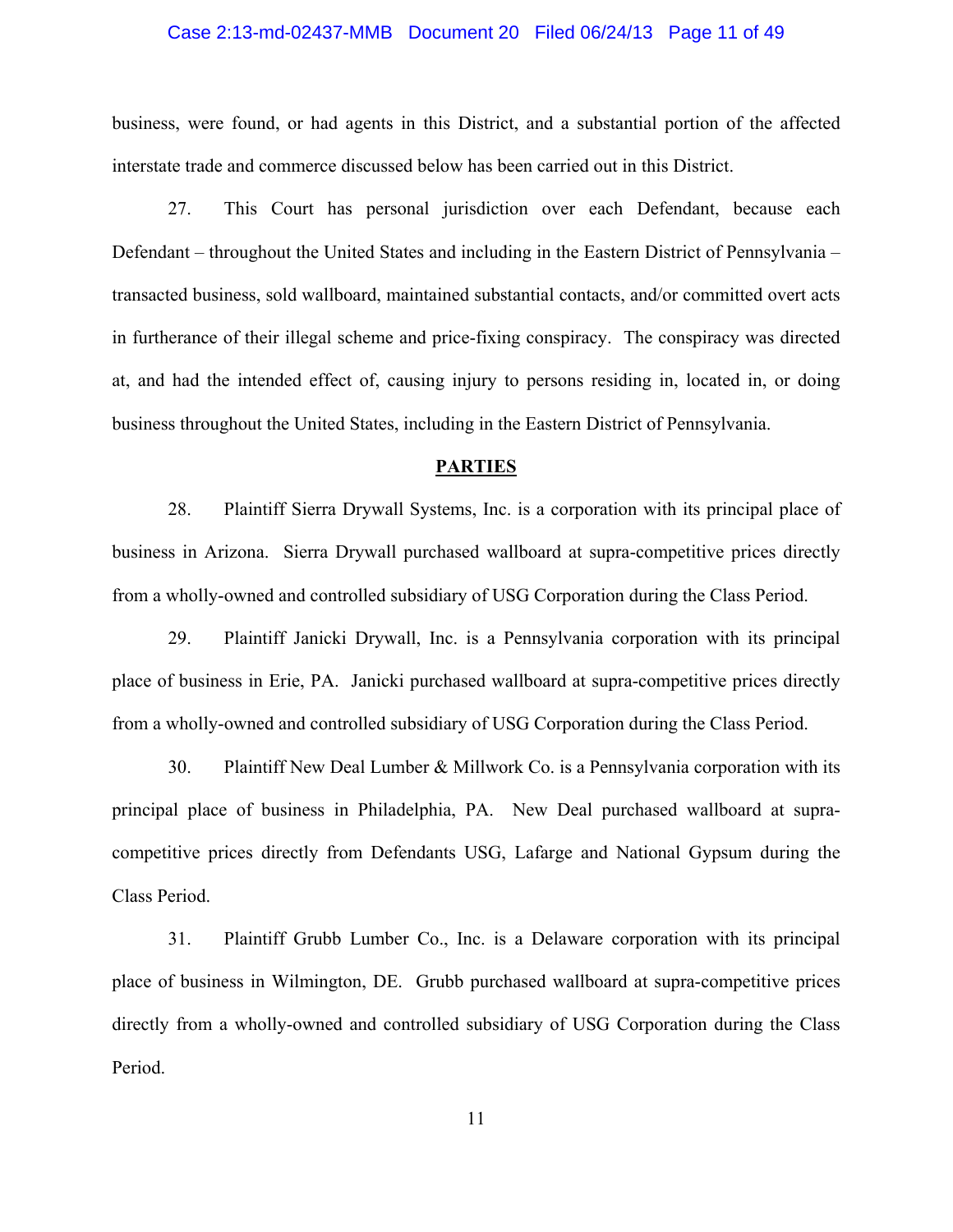#### Case 2:13-md-02437-MMB Document 20 Filed 06/24/13 Page 12 of 49

32. Defendant CertainTeed Corporation ("CertainTeed") is a corporation organized, existing, and doing business under the laws of the State of Delaware, with its headquarters in Valley Forge, PA. During the Class Period, CertainTeed manufactured and sold wallboard to purchasers in the United States, including to members of the Class. In 2011, CertainTeed had approximately 13% of sales of wallboard in the United States.

33. Defendant USG Corporation (referred to collectively with United States Gypsum Company as "USG") is a public corporation organized, existing, and doing business under the laws of the State of Delaware, with its headquarters in Chicago, IL. USG Corporation, through its wholly-owned subsidiaries United States Gypsum Company and L&W Supply Corporation ("L&W"), is a leading manufacturer and distributor of wallboard. Defendant United States Gypsum Company is a wholly-owned subsidiary of USG Corporation organized, existing, and doing business under the laws of the State of Delaware, with its headquarters in Chicago, IL. During the Class Period, USG manufactured and sold wallboard to purchasers in the United States, including to members of the Class. USG has had the largest market share of any manufacturer prior to and during the Class Period. Specifically, in 2011, USG had approximately 25% of the U.S. sales of wallboard.

34. Defendant New NGC, Inc. ("National Gypsum"), commonly known as National Gypsum Company, is a privately-held corporation organized, existing, and doing business under the laws of the State of Delaware, with its headquarters in Charlotte, NC. During the Class Period, National Gypsum manufactured and sold wallboard to purchasers in the United States, including to members of the Class. In 2011, National Gypsum had approximately 23% of sales of wallboard in the United States.

12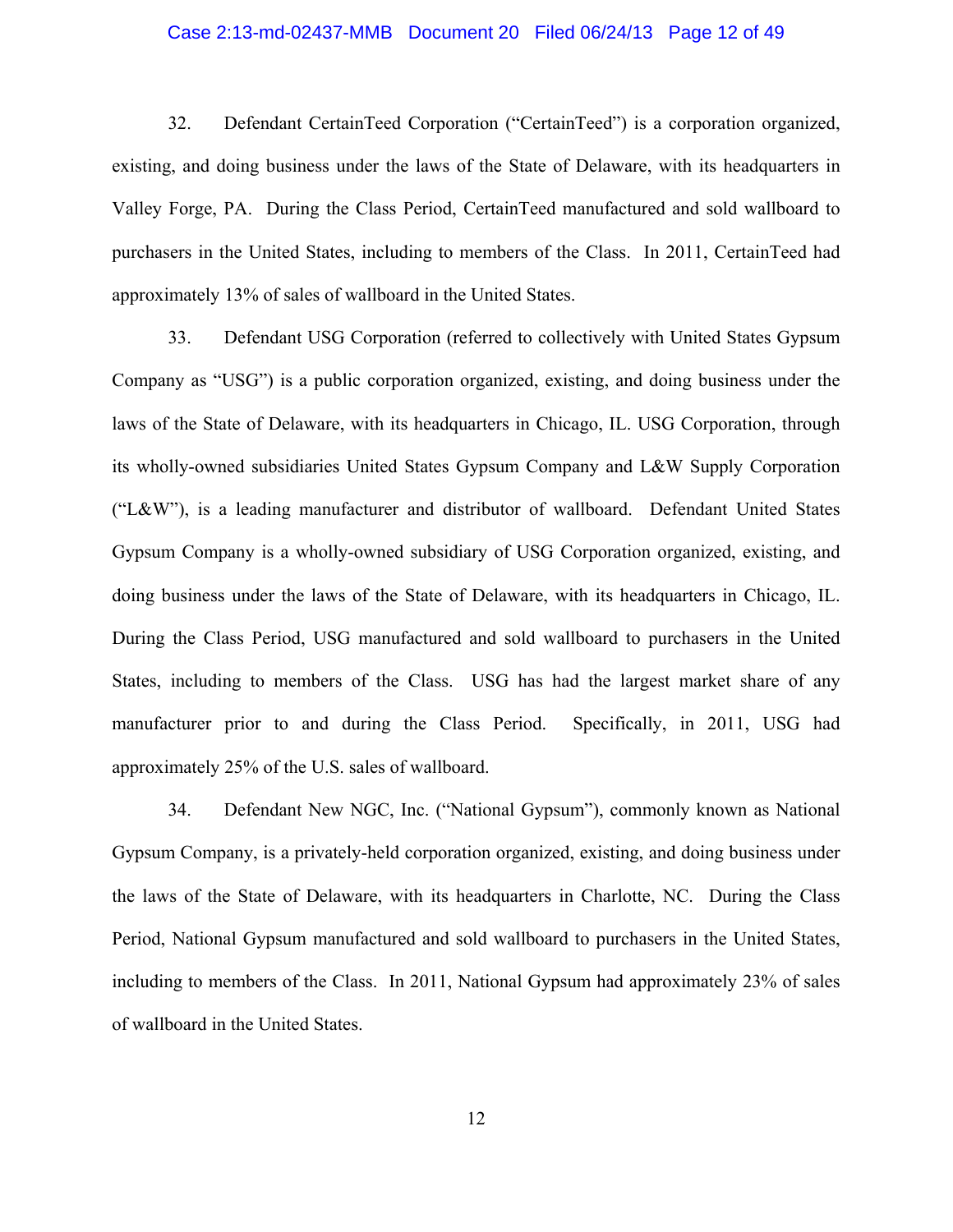#### Case 2:13-md-02437-MMB Document 20 Filed 06/24/13 Page 13 of 49

35. Defendant Lafarge North America Inc. ("Lafarge") is a corporation organized, existing, and doing business under the laws of the State of Maryland, with its headquarters in Reston, VA. During the Class Period, Lafarge manufactured and sold wallboard to purchasers in the United States, including to members of the Class. In 2011, Lafarge had approximately 8% of sales of wallboard in the United States.

36. Defendant Eagle Materials Inc. ("Eagle Materials") is a public corporation organized, existing, and doing business under the laws of the State of Delaware, with its headquarters in Dallas, TX. Eagle Materials, through its wholly-owned subsidiary American Gypsum Company LLC, is a manufacturer of wallboard. Defendant American Gypsum Company LLC is a wholly-owned and controlled subsidiary of Eagle Materials organized, existing, and doing business under the laws of the State of Delaware, with its headquarters in the same location in Dallas, TX. Eagle Materials controls American Gypsum's operations. Eagle Materials vice presidents occupy all of the top executive positions at American Gypsum, including its president, and therefore direct all of American Gypsum's operations. During the Class Period, Eagle Materials and American Gypsum (referred to collectively as "American Gypsum") manufactured and sold wallboard to purchasers in the United States, including to members of the Class. In 2011, American Gypsum had approximately 10% of sales of wallboard in the United States.

37. Defendant TIN Inc. d/b/a Temple-Inland Inc. ("Temple-Inland") is a corporation organized, existing, and doing business under the laws of the State of Delaware, with its headquarters in Austin, TX. During the Class Period, Temple-Inland manufactured and sold wallboard to purchasers in the United States, including to members of the Class. In 2011, Temple-Inland had approximately 7% of sales of wallboard in the United States.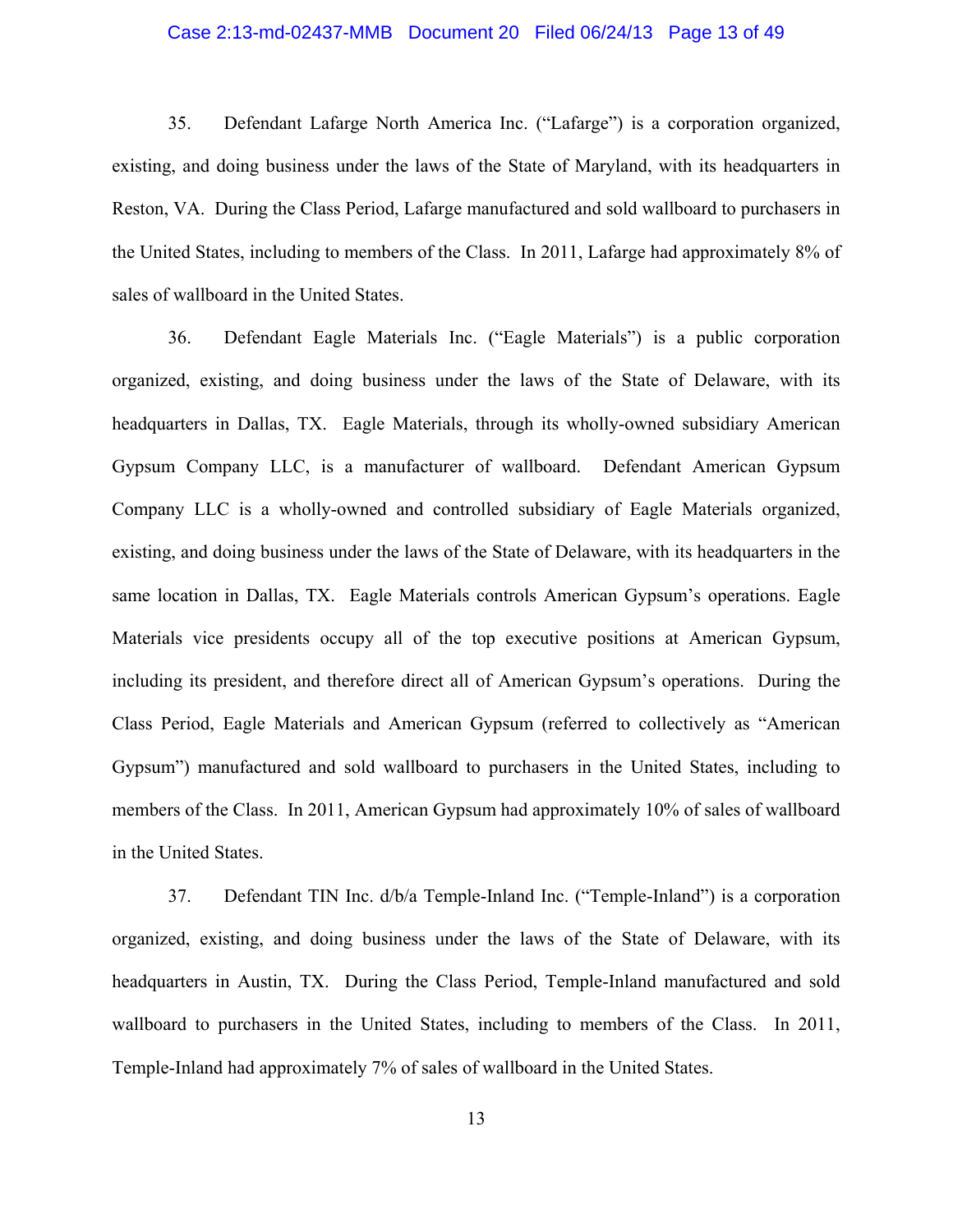#### Case 2:13-md-02437-MMB Document 20 Filed 06/24/13 Page 14 of 49

38. Defendant PABCO Building Products, LLC ("PABCO") is a corporation organized, existing, and doing business under the laws of the State of California, with its headquarters in Rancho Cordova, CA. During the Class Period, PABCO manufactured and sold wallboard to purchasers in the United States, including to members of the Class. In 2011, PABCO had approximately 4% of sales of wallboard in the United States.

39. Defendants' acts, as alleged herein, were authorized, ordered and condoned by their respective parent companies and authorized, ordered and performed by their officers, directors, agents, employees, representatives or subsidiaries while engaged in the management, direction, control or transaction of their business affairs.

40. Various other persons, corporations, or firms not named as Defendants herein participated in the violations alleged herein and may have performed acts and made statements in furtherance thereof.

#### **INTERSTATE TRADE AND COMMERCE**

41. Defendants' conduct, as described in this Complaint, was within the flow of, was intended to, and did have a substantial effect on, the interstate commerce of the United States, including in this District.

42. During the Class Period, Defendants manufactured, sold and shipped wallboard in a continuous and uninterrupted flow of interstate commerce. Defendants' price-fixing conspiracy had a direct, substantial, and reasonably foreseeable effect on interstate commerce.

14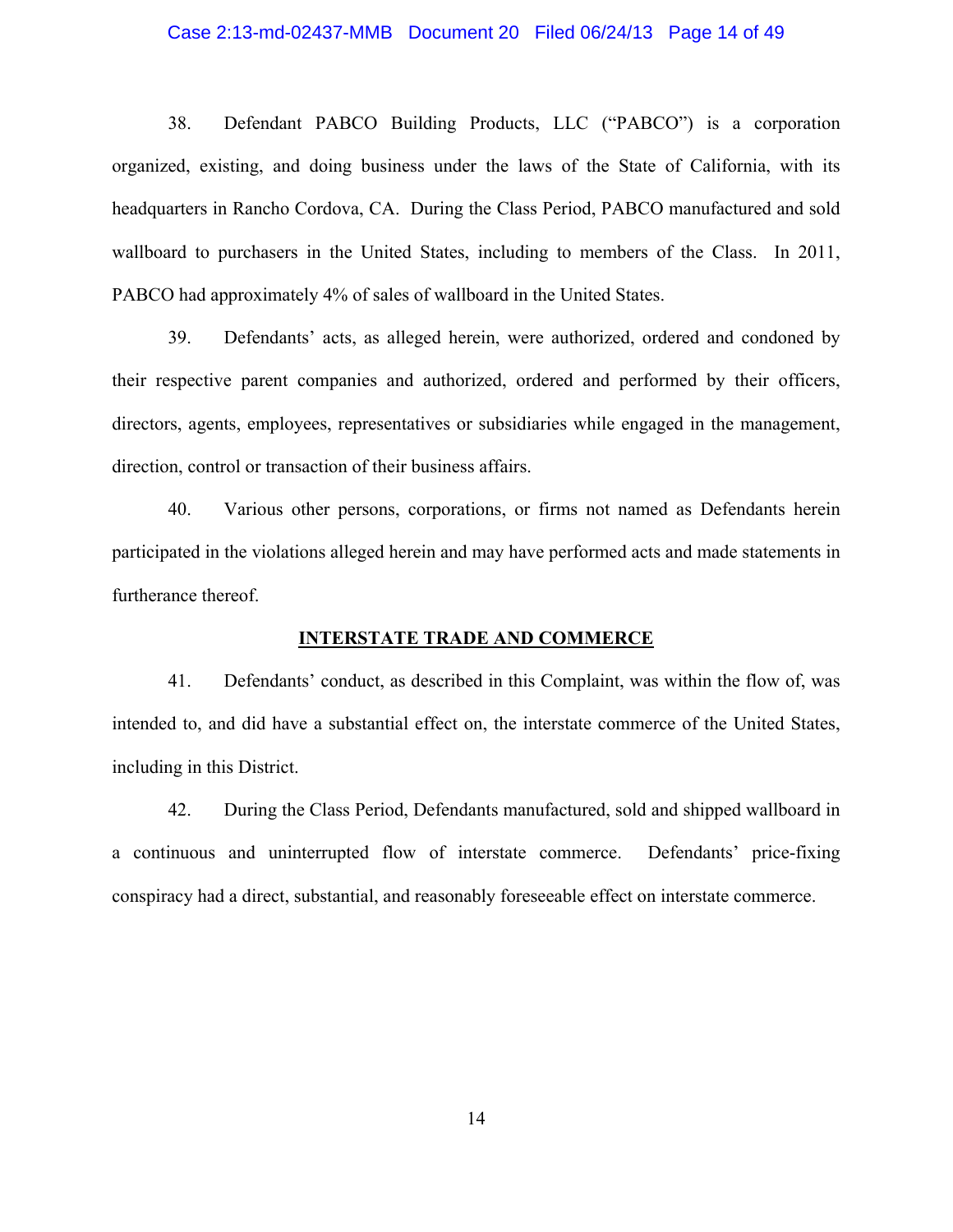#### **FACTUAL ALLEGATIONS**

#### **A. Wallboard Background**

43. Wallboard consists primarily of a solid, flat core of gypsum rock sandwiched in between two sheets of linerboard paper. It is commonly referred to as drywall, sheetrock, wallboard or plasterboard.

44. Gypsum is one of the most widely used minerals in the world. Although there are two types of gypsum – natural and synthetic – they are chemically identical  $(CaSO<sub>4</sub> 2H<sub>2</sub>O)$ .

45. Natural gypsum is a mineral mined in 17 states and many parts of the world.

46. Gypsum is extracted through mining or quarrying veins of ore that occur close to the surface of the earth. Gypsum deposits lie in flat beds of typically about six to eight feet in thickness, but sometimes of twenty to thirty feet. They are often inter-layered with limestone or shale.

47. One hundred pounds of gypsum contains approximately 21 pounds of chemically combined water. To drive off the majority of this water and turn the raw product into usable gypsum, it is first crushed into a powder and heated to 350 degrees Fahrenheit. This process is called "calcining." In 2010, the states where the most gypsum was calcined were Nevada, Iowa and California.

48. The powder is made into wallboard by mixing it with water and other additives and feeding the resulting slurry between layers of paper on a board machine. The paper edges of the board are machine-wrapped as the face and back paper become chemically and mechanically bonded to the gypsum core.

49. The calcium sulfate then re-crystallizes, and the board is cut to length and conveyed through dryers to remove any of the remaining moisture. After the board is dried, it is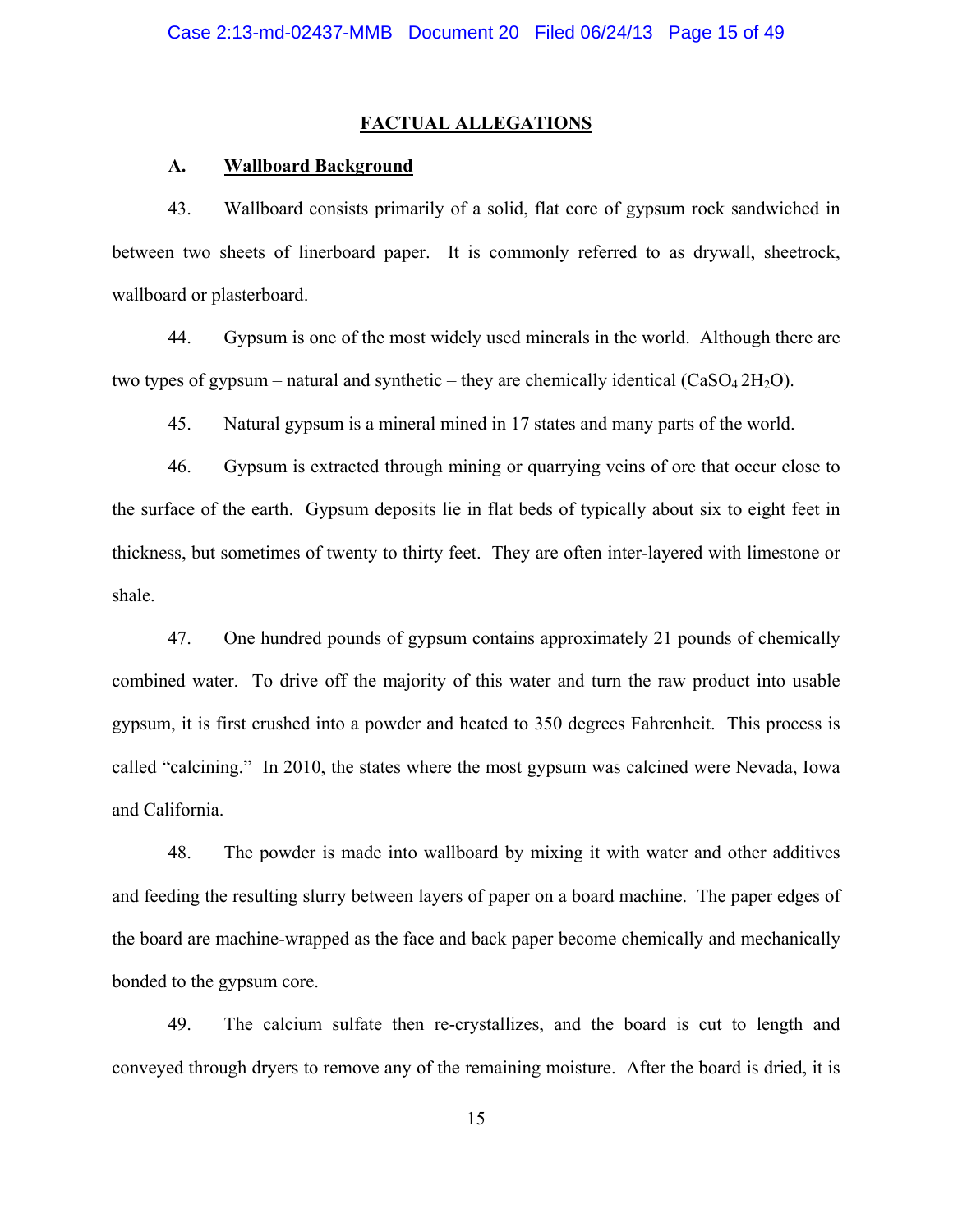#### Case 2:13-md-02437-MMB Document 20 Filed 06/24/13 Page 16 of 49

inspected and trimmed again. Individual boards are bound together in pairs in a two-sheet stack called a "book."

50. Wallboard is used in new residential and new commercial construction as well as in the repair and remodeling of both residential and commercial buildings. Wallboard is used in nearly all of the new homes constructed in the United States, and an average new home in the United States contains more than 7.31 metric tons of gypsum or, in other terms, more than 6,144 square feet (571 square meters) of gypsum wallboard. In 2011, wallboard sales were apportioned approximately as follows: 34 percent new residential uses, 54 percent residential repair and remodel and 12 percent for commercial uses. In 2012, wallboard sales were apportioned approximately as follows: 35 percent new residential uses, 55 percent residential repair and remodel and 11 percent for commercial uses.

51. Wallboard is sold in standardized widths, lengths and thicknesses. 1/2 inch, and 5/8 inch are the most common thicknesses, and 12 feet by 4 feet is the most commonly produced size.

52. Wallboard differs from products like plywood, hardboard and fiberboard because of the non-combustible core, primarily comprised of fire-resistant gypsum. It also differs from glass-faced sheathing materials.

#### **B. Market Characteristics Conducive to Collusion**

## **1. Sales Of Wallboard In The United States Are Conducive To Collusion Because They Are Controlled By A Limited Number Of Manufacturers.**

53. Defendants collectively account for approximately ninety percent of the wallboard sold in the United States and Canada as of 2011. The four largest Defendants account for approximately 71% of U.S. wallboard sales. *See Figure 1.*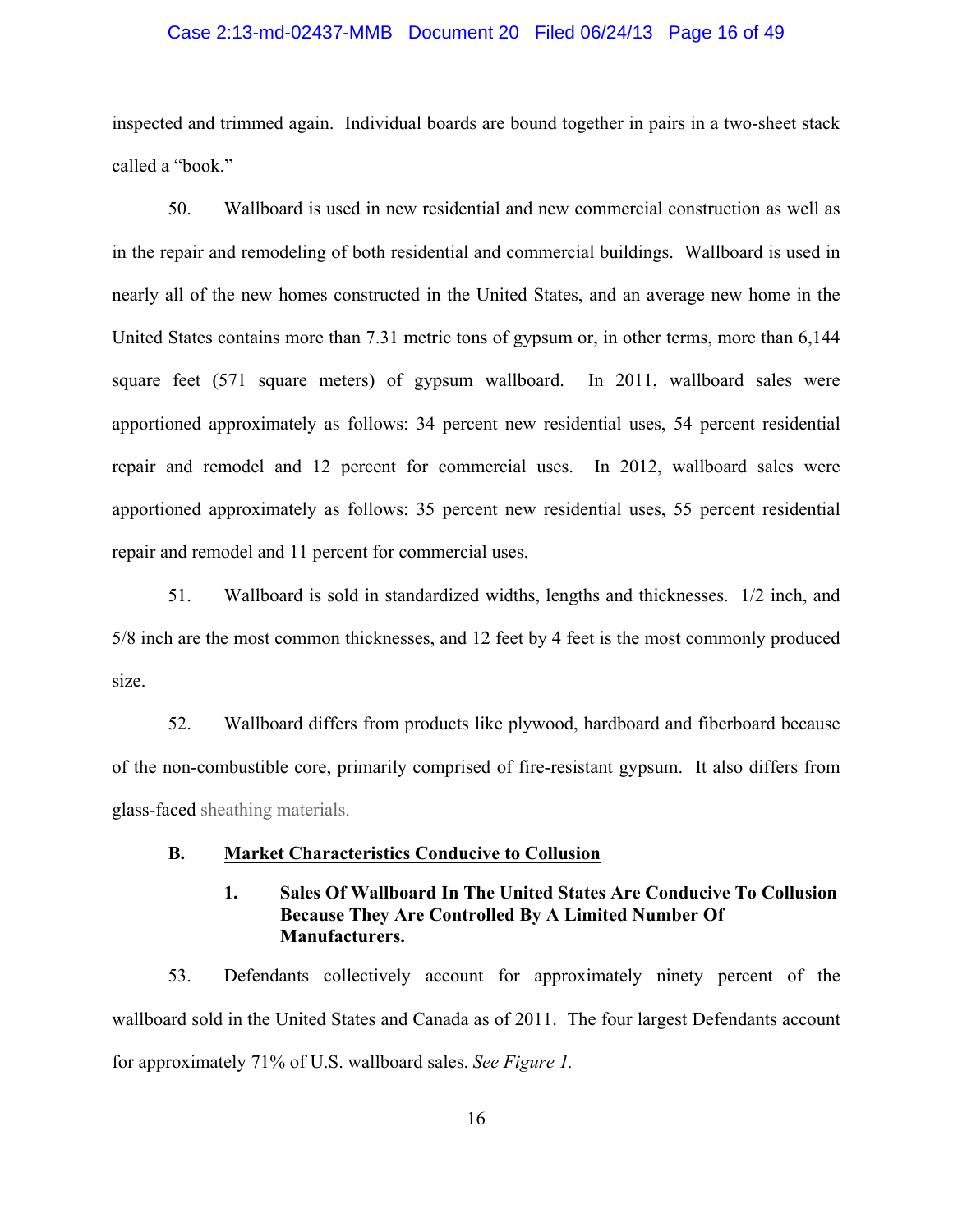| <b>Defendant Manufacturer</b> | <b>Market Share 2011</b> |
|-------------------------------|--------------------------|
| <b>USG</b>                    | 25%                      |
| <b>National Gypsum</b>        | 23%                      |
| CertainTeed/Saint-Gobain/BPB  | 13%                      |
| <b>American Gypsum</b>        | 10%                      |
| Lafarge                       | 8%                       |
| <b>Temple-Inland</b>          | $7\%$                    |
| <b>PABCO</b>                  | 4%                       |
|                               |                          |

## *Figure 1*

54. The current level of concentration is relatively recent. In the early 1990s, there were also several smaller manufacturers with only one or two plants and a regional focus. Prior to 2002, investor filings discussed the competition that Defendants experienced from "smaller, regional competitors," but Defendants stopped referring to such competitors after 2002.

55. Empirical scholarship on cartels has primarily focused on a concentration measure called the CR4 (i.e., the four-firm concentration ratio – the share of product sales accounted for by the four largest firms) as a diagnostic in analyzing what levels of concentration facilitate multi-firm collusion. For example, a published study of U.S. Department of Justice price-fixing investigations found that 76% of these cartels occurred in sectors with CR4s of 50 percent or greater, which was about double the average CR4 for manufacturing. Fully a quarter of these cartels, therefore, were organized in markets with a less than 50 percent share held by the four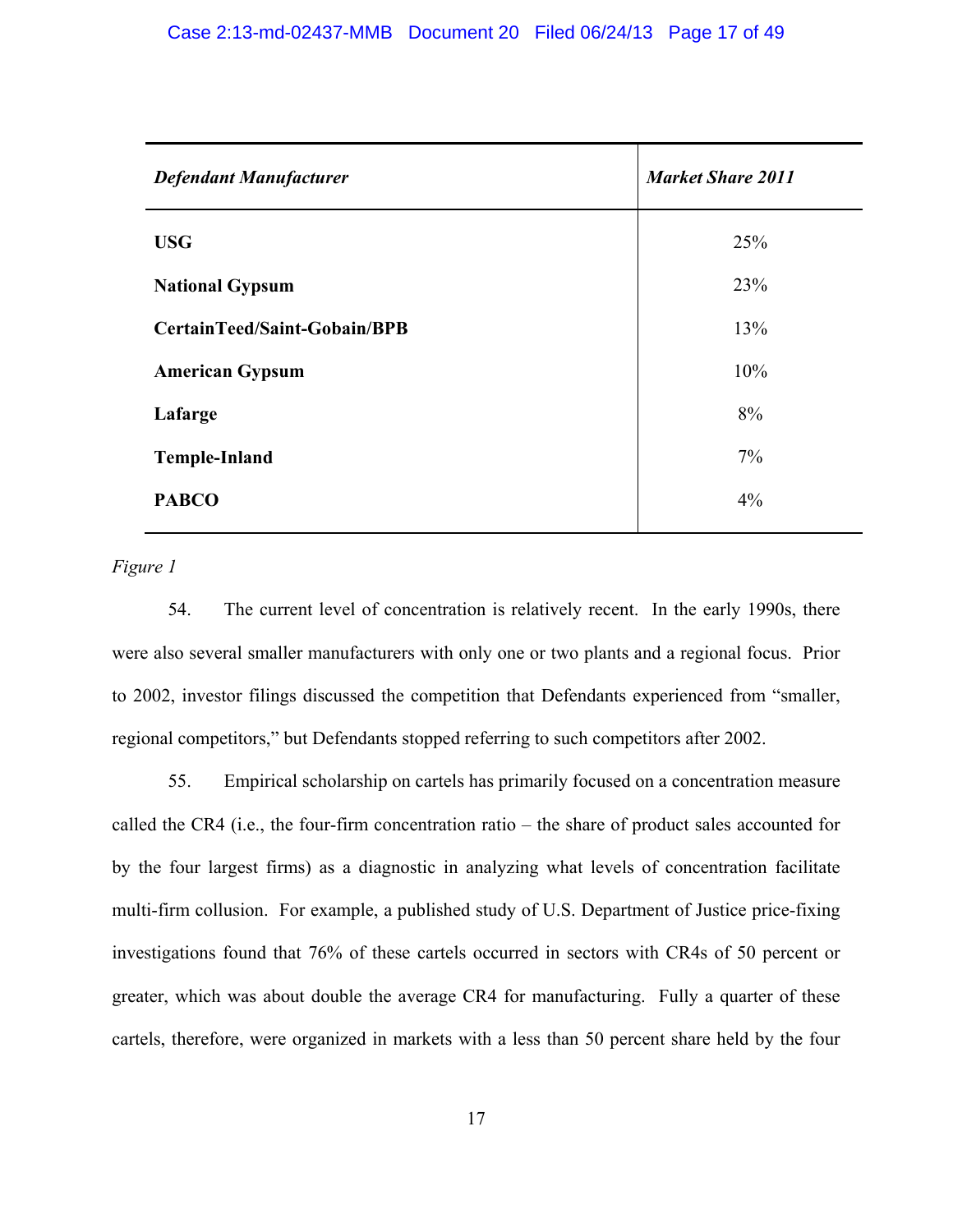#### Case 2:13-md-02437-MMB Document 20 Filed 06/24/13 Page 18 of 49

largest firms. As indicated above, the CR4 in the wallboard industry is 71%, a level of concentration highly conducive to cartelization.

56. This increased market concentration facilitated the conspiracy because a potential cartel would need only to conspire with, and police, a limited number of companies to be successful. This concentration facilitated not only the fixing of prices but also the coordination of pricing terms (including the elimination of job quote pricing). Moreover, because Defendants own and control approximately ninety percent of the wallboard manufacturing capacity in the United States, they collectively have the market power to impose and sustain the large price increases described herein.

## **2. Wallboard is a Commodity Product, which Facilitates and Encourages Collusion.**

57. Defendants' wallboard is a commodity product and is functionally interchangeable, *i.e*., one Defendant's wallboard does not differ significantly in quality, appearance or use from that produced by another Defendant.

58. When products are interchangeable, the primary way companies can win business is by competing on price. The avoidance of price-based competition is the primary motivation for forming a cartel. Thus, cartels are more likely when the participants sell interchangeable products.

59. Wallboard is produced and sold in standard dimensions.

60. To be competitive, wallboard manufacturers must adhere to standards set by the ASTM (American Society for Testing Materials) and UL (Underwriters' Laboratories) to be compliant with applicable building codes for construction products. Compliance with these standards commoditizes wallboard since the standards effectively dictate the quality and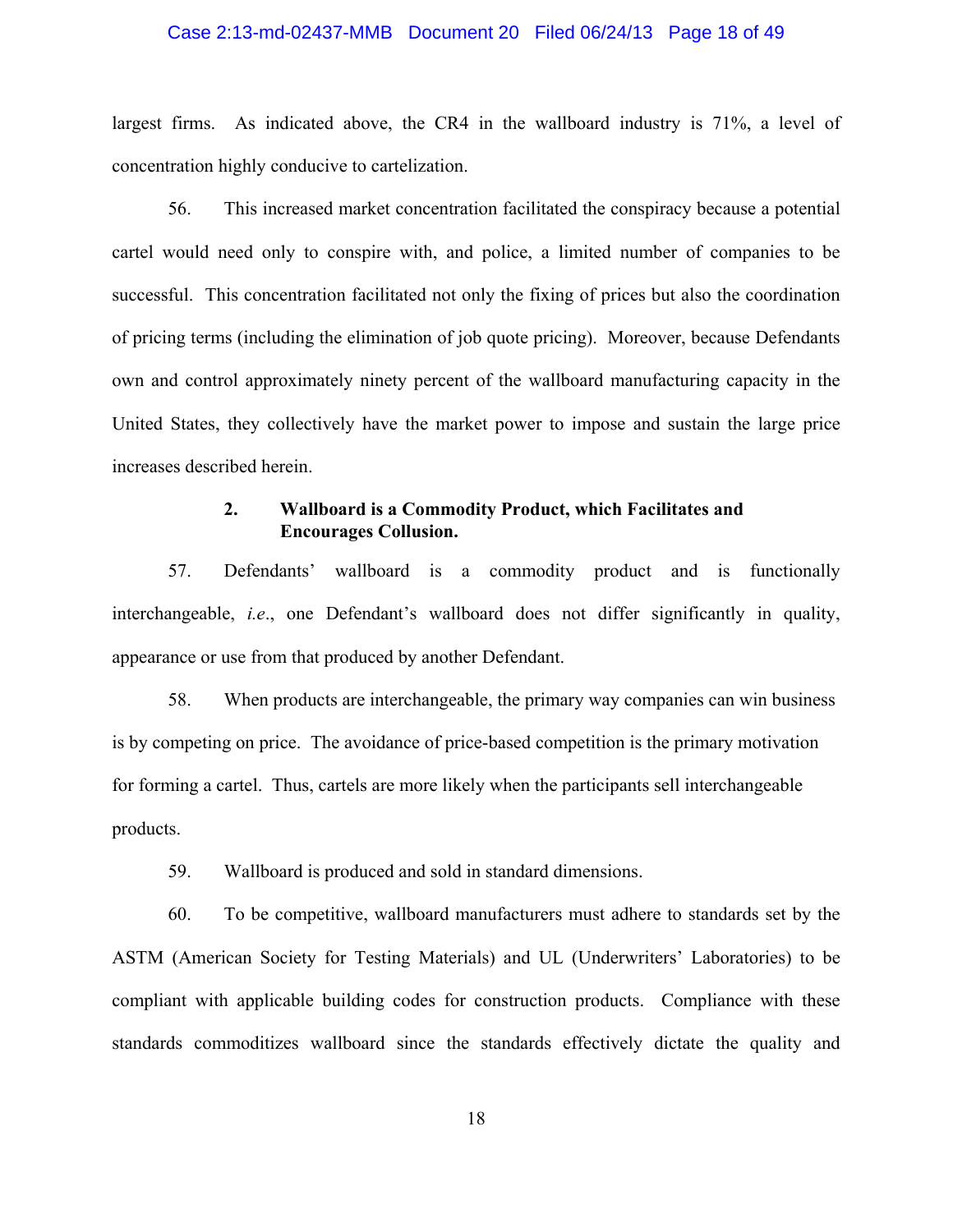#### Case 2:13-md-02437-MMB Document 20 Filed 06/24/13 Page 19 of 49

composition of the vast majority of wallboard sold in the United States, including that sold by Defendants.

61. The Gypsum Association itself describes wallboard as "a family of panel-type products consisting of a noncombustible core, primarily of gypsum, with a paper surfacing on the face, back, and long edges." Defendants and/or their parent corporations have acknowledged that wallboard is a commodity in that competition is based largely on price, which Defendants recognize is the principal driver of competition.

62. Where a product like wallboard is a commodity, economics suggests that cartel behavior is facilitated because, *inter alia*, cartel members can more easily monitor and detect defections from a price-fixing agreement.

## **3. High Barriers To Entry In The Wallboard Market Make The Industry Susceptible To Collusion.**

63. A collusive arrangement that raises product prices above competitive levels would, under normal circumstances, attract new entrants to the market. Where there are significant barriers to entry, however, new entrants are less likely. High barriers to entry have prevented new entrants into the wallboard market in the United States, despite the coordinated inflation of prices and elimination of job pricing.

64. Entry into the wallboard market involves significant start-up capital expenditures. A new entrant would have to incur tens, if not hundreds, of millions of dollars in costs, including capital expenditures on plants and equipment, regulatory approvals, transportation, electricity, infrastructure for distribution, and labor. The equipment needed to manufacture wallboard is custom-built and would take at least 18 months, but more likely several years, before it could become operational. Moreover, because wallboard manufacturers are vertically integrated, to compete effectively in the market a new entrant would not only have to acquire the means to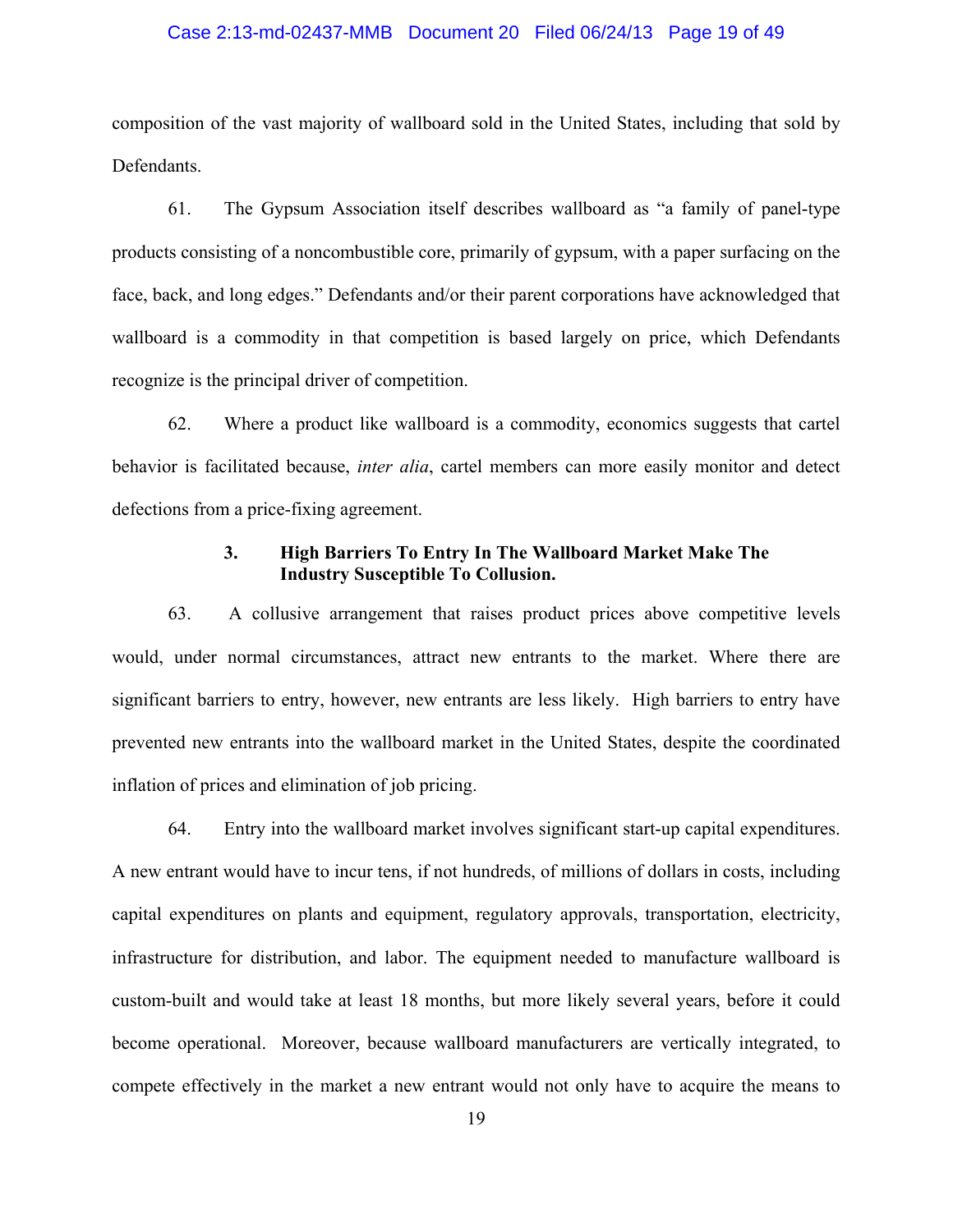#### Case 2:13-md-02437-MMB Document 20 Filed 06/24/13 Page 20 of 49

produce wallboard, such as access to a limited number of gypsum mines, but would also need to acquire the means to produce finished wallboard, and to place the product into the marketplace. Further, some of the major manufacturers already maintain distribution networks which not only make products available, but provide information about the products and new product developments to customers. As an example of the cost of entering into the market, the purchase of one gypsum line and wallboard plant in Nashville, Arkansas cost \$97 million dollars in 1997. And, in 2000, Celotex Corporation sold its gypsum wallboard business for \$345 million to purchaser BPB P.L.C., a company owned by Saint-Gobain, which also owns Defendant CertainTeed. In April 2005, American Gypsum announced that its new wallboard manufacturing facility in Georgetown, South Carolina would cost \$125 million to build. In 2007, National Gypsum built a \$125 million wallboard manufacturing plant in Mt. Holly, North Carolina.

65. Moreover, imports do not provide a reasonably interchangeable substitute for domestic wallboard. Because of safety and quality concerns associated with foreign wallboard, and with Chinese wallboard in particular, as well as transportation costs associated with imports, purchasers have no meaningful alternative to domestic wallboard. Imports account for *de minimis* sales of domestic wallboard.

66. These high barriers to entry helped facilitate Defendants' conspiracy, as they severely restrict the ability of new competitors to enter the market and capitalize on the conspiracy's supra-competitive pricing.

## **4. Price Inelasticity For Wallboard Makes The Industry Susceptible To Collusion.**

67. When a seller of goods or services can increase prices without suffering a substantial reduction in demand, pricing is considered inelastic. Price inelasticity facilitates collusion, allowing producers to raise their prices collectively without triggering sufficient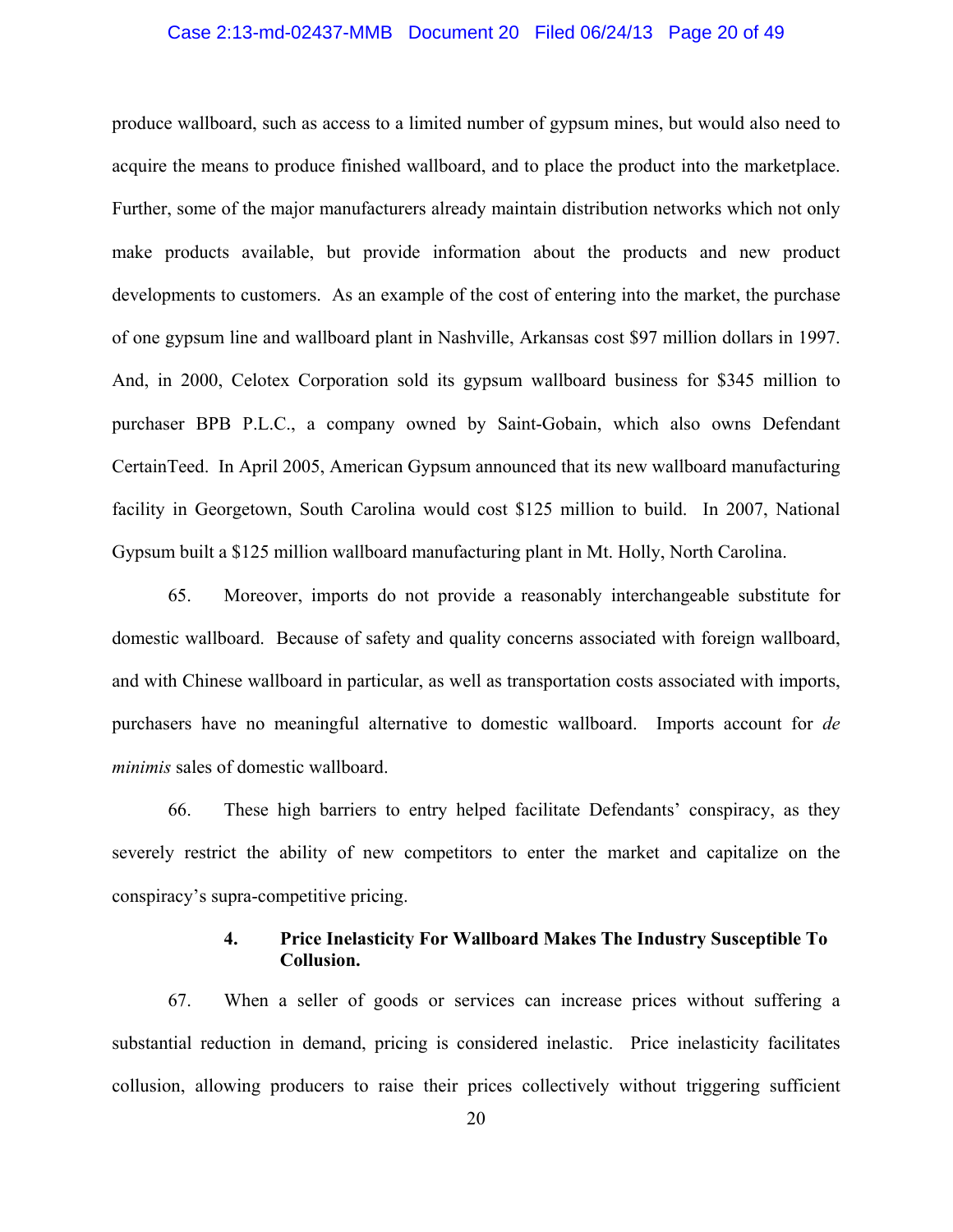#### Case 2:13-md-02437-MMB Document 20 Filed 06/24/13 Page 21 of 49

customer substitution to alternative products that could make the conspiratorial prices unprofitable.

68. Pricing for wallboard is highly inelastic in large part because there are no adequate economic substitutes. Wallboard is used in virtually all new residential construction and renovation projects, and many commercial projects as well, throughout the United States. There are no close substitutes for wallboard that builders can use as a replacement, because wallboard differs from other construction materials in its composition, functional characteristics, customary uses, and lower cost. It is also different from other construction materials such as plaster or lumber because of ease of application, smooth finish and fire-resistant and moisturecontrolling qualities.

69. Because there are no reasonably interchangeable or economic substitutes for wallboard, a significant increase in the price of wallboard by a cartel would not cause (and has not caused) a significant number of purchasers to utilize other materials in lieu of wallboard.

70. Because the price for wallboard is highly inelastic, Defendants were able to collectively raise prices to supra-competitive levels without losing revenues.

### **5. The Defendants Had Many Opportunities To Collude.**

71. The wallboard industry provides ample opportunities for Defendants to collude through trade association meetings, other contacts between the conspirators' executives and sales personnel, movement of executives from one co-conspirator to another, and analyst phone calls.

72. The Gypsum Association was founded in 1930. Defendants USG, National Gypsum, American Gypsum, PABCO, Temple-Inland, Lafarge and CertainTeed are among its members. In addition to publishing a number of promotional, educational, and technical materials concerning the gypsum industry, it hosts meetings in the spring, summer and fall and a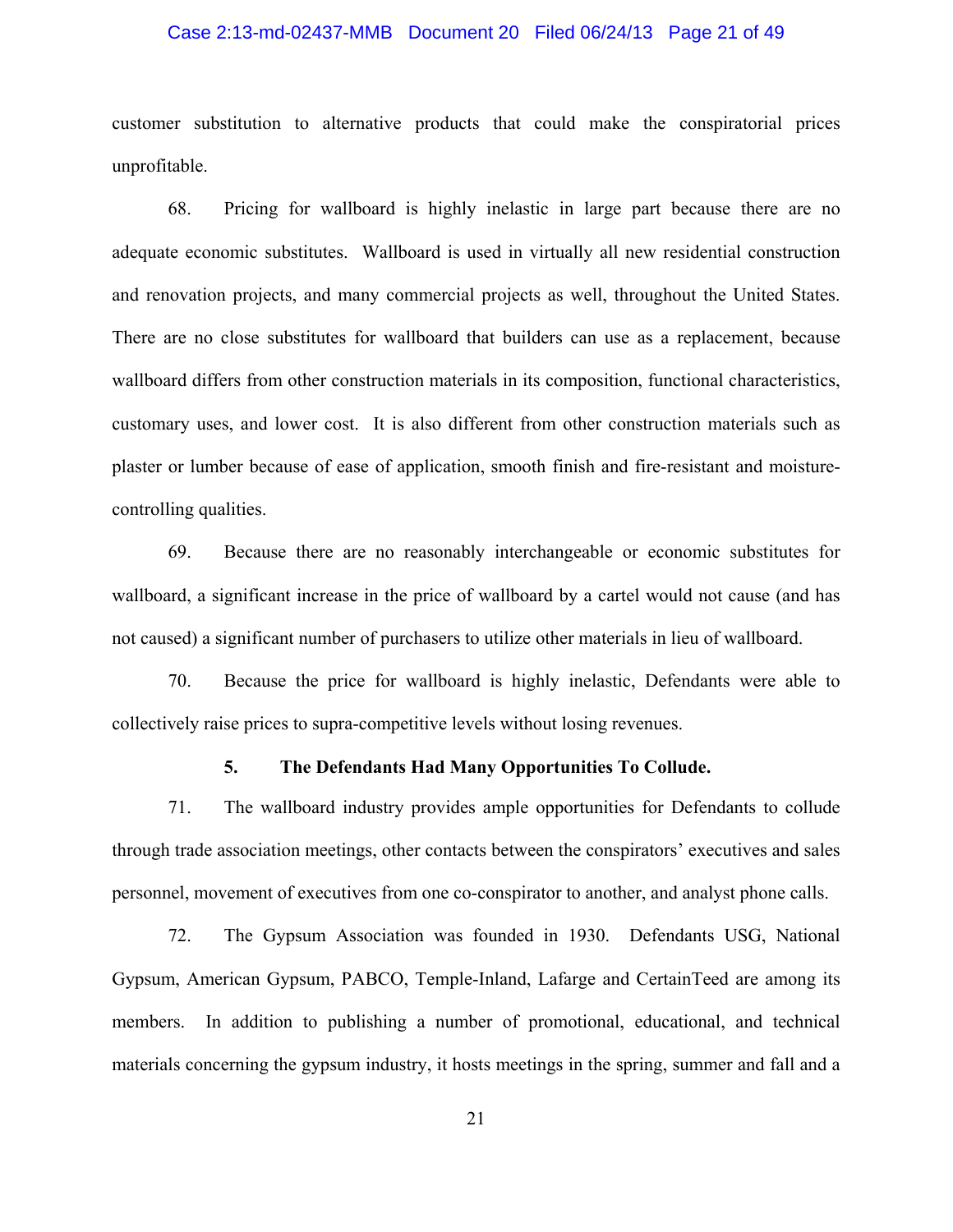#### Case 2:13-md-02437-MMB Document 20 Filed 06/24/13 Page 22 of 49

yearly conference, at which Defendants are regular attendees. Numerous Defendant employees, including their CEOs and high-ranking executives, attend these multi-day meetings. In addition to formal meetings, the Gypsum Association events also include social activities and dinners attended by Defendants.

73. The Gypsum Association's board of directors for the 2011-2012 term included, for example, Stephen Raley from Defendant Temple-Inland, John K. Donaldson from Defendant CertainTeed, Joseph Holmes from Defendant USG and Craig Robertson from Defendant National Gypsum. The Gypsum Association's board of directors for the current 2012-2013 term includes, for example, Joseph Holmes from Defendant USG, Craig Robertson from Defendant National Gypsum, and Treasurer Ryan Lucchetti from Defendant PABCO.

74. Each Defendant is also a member of the Association of the Wall & Ceiling Industry ("AWCI"), which is a trade association that holds multi-day conferences and meetings in the spring and fall. These events are attended by Defendants' senior officials and sales executives. The attendees at these meetings typically stay at the same hotel.

75. At least four Defendants (USG, National Gypsum, CertainTeed and Lafarge) are members of the Drywall Finishing Council ("DWFC"). The DWFC holds at least two annual events—its annual convention each Fall, and a "Spring Mixer." Some Defendants are also members of the Drywall & Interior System Contractors Association.

76. Trade associations and meetings provided numerous opportunities for Defendants to collude as alleged herein. For example, Defendants attended the annual AWCI Industry Executives' Conference & Committee Meeting over a four-day period from September 13-16, 2011 in Coeur d'Alene, Idaho. Defendant USG sponsored the entire event while Defendant National Gypsum sponsored the golf tournament. On September 15, 2011, a "Supplier and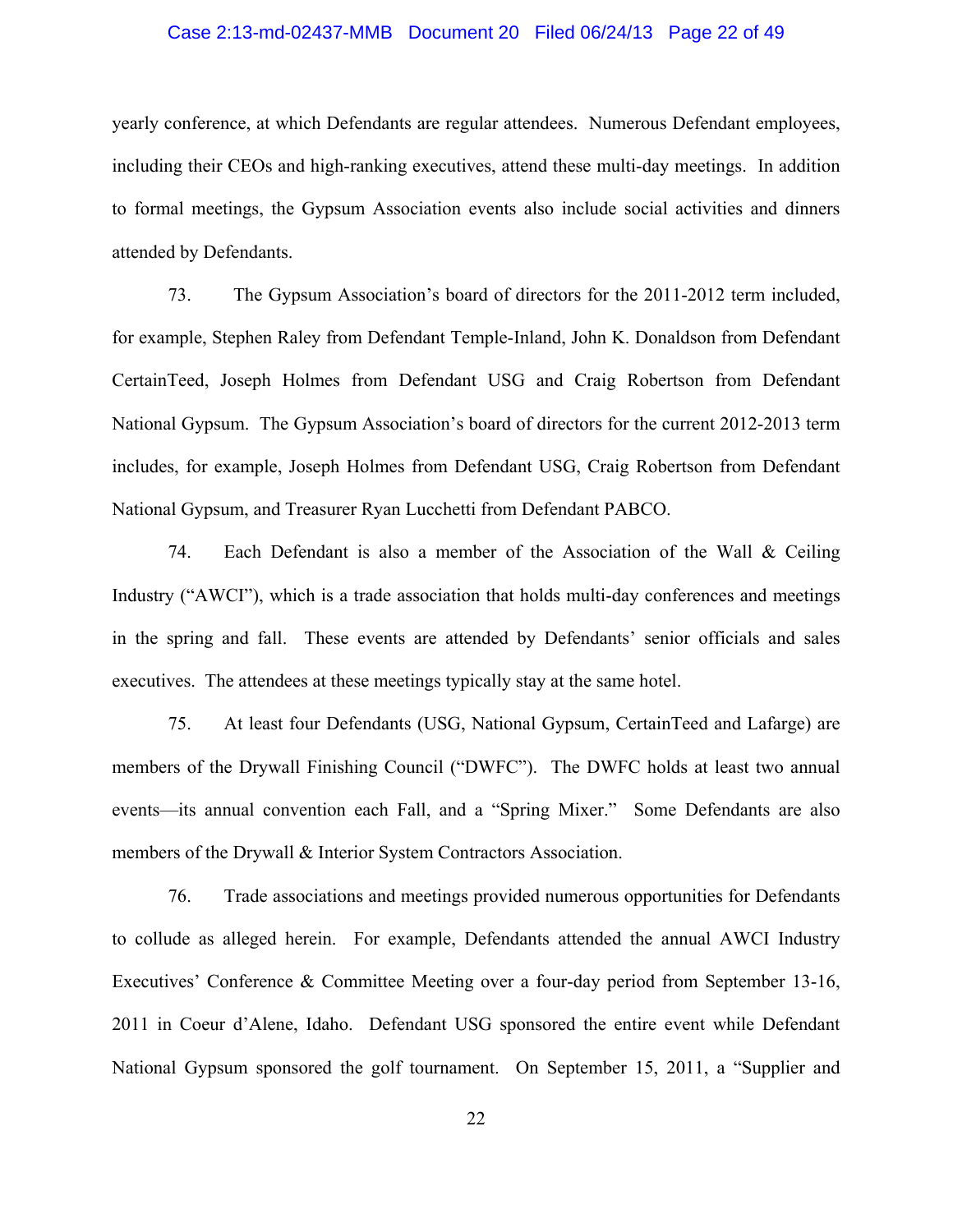#### Case 2:13-md-02437-MMB Document 20 Filed 06/24/13 Page 23 of 49

Manufacturers Committee" meeting was conducted. On September 16, 2011, the Wallboard Committee met. During the Conference, attendees discussed topics such as how "effective control systems are critical to maintaining margins;" "the way suppliers and distributors stock inventory;" and "the reason for the changes to quoting policies." Shortly thereafter, Defendants met again on October 17-18, 2011 at the Global Gypsum Conference in Las Vegas, Nevada. As set forth above, in the one-month window between these two major industry meetings, Defendants announced unprecedented, huge price increases and the elimination of the decadesold practice of providing job quotes.

77. Also, at the Global Gypsum Conference in Las Vegas in October 2011, Mr. Bob Bruce, owner of Innogyps, Inc., the leading gypsum market consulting entity in North America, acknowledged that the industry faced continued difficult economic conditions and explicitly warned that economic conditions did not support (non-collusive) price increases. Mr. Bruce stated: "The industry needs to achieve in the region of 85% capacity utilization to be able to push through price rises, rather than the 55% level that we are at right now." Similarly, Eagle Materials, the parent corporation of Defendant American Gypsum, estimated that capacity utilization needed to be approximately 90% in order for U.S. wallboard manufacturers to exercise pricing power unilaterally. Defendants understood that any efforts by individual manufacturers to impose substantial price increases in this competitive environment would have been doomed to failure.

78. The trade association meetings and other industry events and contacts provided opportunities to meet and confer regarding the price of wallboard, elimination of competitive job quotes, and implementation of the conspiracy described herein.

23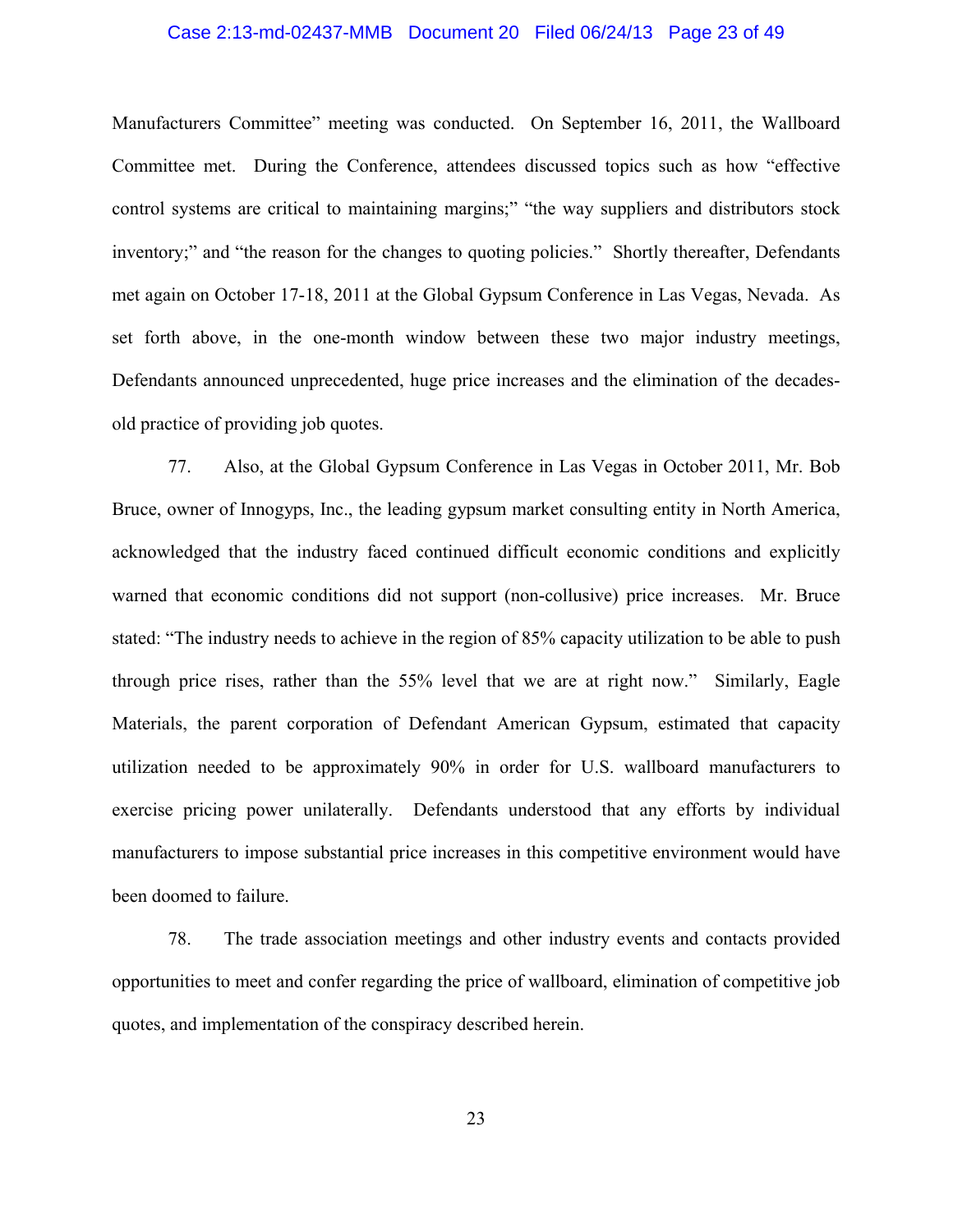#### Case 2:13-md-02437-MMB Document 20 Filed 06/24/13 Page 24 of 49

79. There are close connections between Defendants' executives and sales personnel. For example, David Powers, President of American Gypsum, was formerly a senior executive at USG. Keith Metcalfe, the Vice President of Marketing Sales and Distribution of American Gypsum (and Vice President of Gypsum Sales of Eagle Materials) is a former USG employee. Mr. Metcalfe signed American Gypsum's September 20, 2011 and August 22, 2012 letters informing customers that prices were being increased and job quotes were being eliminated. Charles Olson is National Account Manager at American Gypsum, the same position he previously held at USG. David Bates was District Sales Manager at USG from 1994 to 2003, and then became Director of Sales at American Gypsum from 2003 to the present. As set forth above, in September 2011, American Gypsum and USG were the first companies to announce price increases, at virtually the same time, making them effective at the same time, imposing them (contrary to longstanding industry practice) for an entire year, and eliminating job quotes.

### **6. The Wallboard Industry's History of Collusive Behavior.**

80. Defendants have a history of engaging in anticompetitive behavior. In 2002, the European Union fined four gypsum companies \$455 million dollars for engaging in a pricefixing scheme for wallboard and other products between 1992 and 1998. Two of these companies – Lafarge and BPB PLC (which merged with CertainTeed in the United States) – sell wallboard in the United States and are Defendants in this action.

81. The wallboard industry has also run afoul of U.S. antitrust laws in the past. In *U.S. Gypsum Co. v. National Gypsum Co.*, 333 U.S. 364 (1948), the Supreme Court reversed the dismissal of a Sherman Act complaint against manufacturers of gypsum wallboard, including defendant US Gypsum, finding that there was sufficient evidence to support a finding that the defendants had violated Section 1 and 2 of the Act by engaging in a conspiracy to restrain and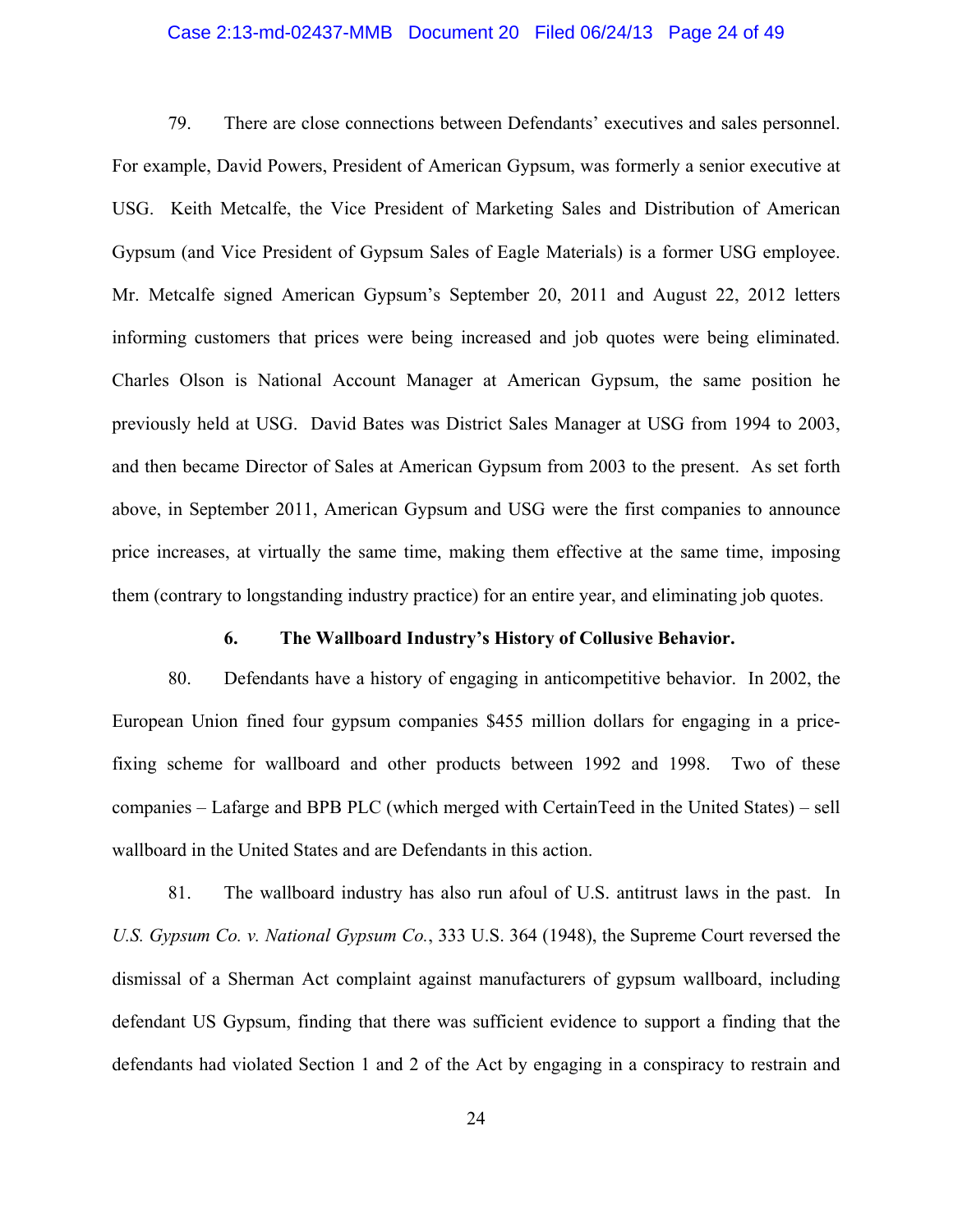#### Case 2:13-md-02437-MMB Document 20 Filed 06/24/13 Page 25 of 49

monopolize interstate trade in gypsum products. Likewise, in *Wall Products Co. v. National Gypsum Co.*, 326 F. Supp. 295 (N.D. Cal. 1971), US Gypsum and National Gypsum, among others, were found to have violated the Sherman Act by combining and conspiring among themselves to stabilize and maintain the price level of gypsum wallboard.

82. Similarly, after a nineteen week trial in the 1970's, six gypsum manufacturers, including defendants US Gypsum and National Gypsum, were convicted of criminal antitrust violations in a nationwide conspiracy to fix the price of wallboard. *See United States v. Gypsum Co.*, 438 U.S. 422 (1978). While their convictions were overturned due to faulty jury instructions, on remand from the Supreme Court, the Third Circuit denied the manufacturers' motion for a judgment of acquittal, finding there was sufficient evidence from which a jury could have concluded the conspiracy violated the Sherman Act. *See United States v. United States Gypsum Co*., 600 F.2d 414, 419-20 (3d Cir. 1979).

#### **C. The Conspiracy**

83. Starting in or before September 2011, Defendants engaged in a conspiracy to raise, fix, maintain and/or stabilize the price of wallboard and eliminate the long-standing "job quotes" pricing practice.

### **1. Defendants' Price Increases Effective January 1, 2012**

84. The wallboard price increase that Defendants announced in the fall of 2011 was the largest in more than a decade. During the same year, there had been failed attempts by individual manufacturers to increase prices. In January, April and July of 2011, individual wallboard manufacturers had attempted to impose smaller price increases, but those proposed increases were rejected by customers and thus could not be maintained.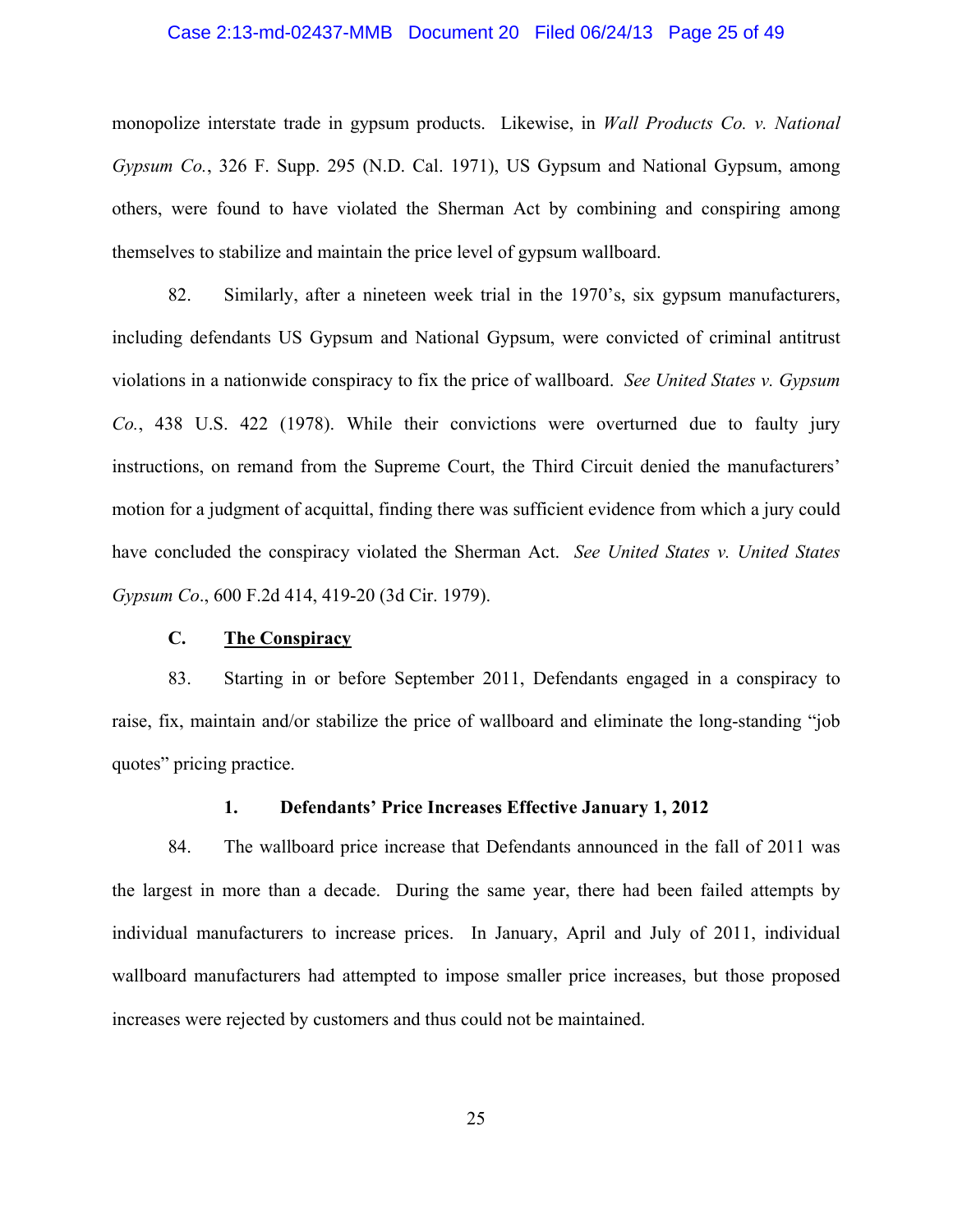#### Case 2:13-md-02437-MMB Document 20 Filed 06/24/13 Page 26 of 49

85. Prior to the fall 2011 collusive price increase announcements, wallboard prices had been in a three-month period of decline, falling  $0.6\%$  in July 2011, 1.7% in August 2011, and 1.7% in September 2011. Indeed, prices had generally been flat or declining throughout the 2008-2011 time period as a result of insufficient demand and industry overcapacity.

86. Given the widespread and repeated rejection of efforts by individual manufacturers to implement much smaller price increases, there was no sound reason for any manufacturer to believe that a 35-percent increase could be imposed with even a remote chance of success in the absence of a collusive arrangement with other manufacturers.

87. To the contrary, the foreseeable result of trying to impose such a drastic price increase on a unilateral basis would have been a failed price increase, a loss of substantial business to rivals intent on using the announcement as an opportunity to gain market share, a loss of good will with customers, and a loss of the manufacturer's credibility in connection with any future attempted price increases.

88. There are significant potential costs in price announcements that have no realistic prospect for success (absent collusion). For example, if a manufacturer loses (or fails to compete effectively for) customers because of unrealistic pricing, its ability to gain (or regain) that business in the future may be impeded by volume discounting. This is because competing manufacturers use volume rebate programs, frequently on an annual or quarterly basis, to incentivize customers to refrain from switching to competitors absent significantly lower pricing by the competitor. As a result, if a manufacturer loses business because of excessive pricing, it may be unable to gain or regain that business for a significant period of time because the customer is incentivized to remain with a competing supplier and maximize its volume discounts.

26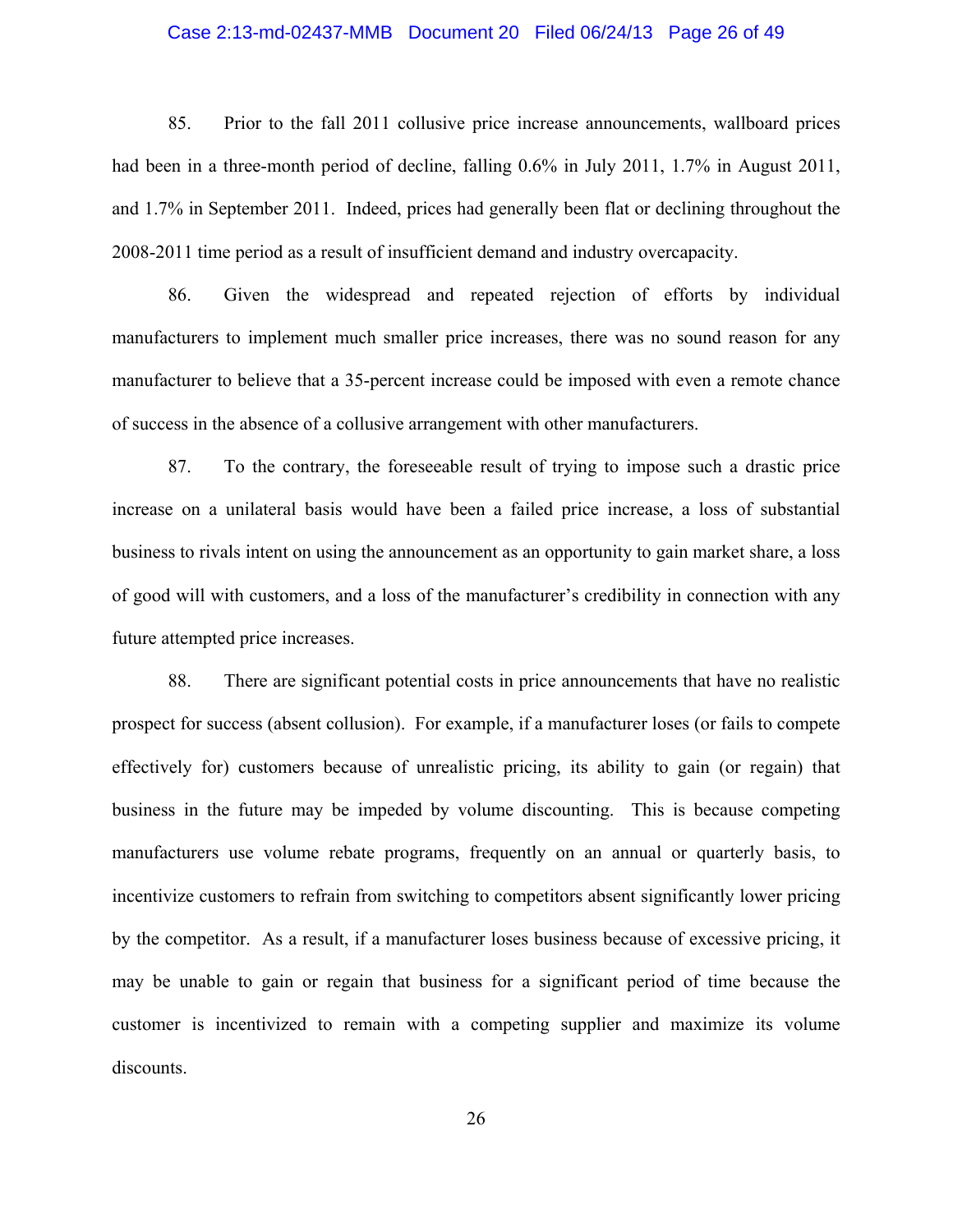#### Case 2:13-md-02437-MMB Document 20 Filed 06/24/13 Page 27 of 49

89. Historically, each Defendant had typically issued price increase announcements approximately thirty days before their effective date. The proximity of the announcement to its implementation helped ensure that the increase reflected market conditions at the time it was actually implemented. Moreover, Defendants also had typically refrained from specifying that the higher price would be imposed for an extended period of time. This meant that the level of the price increase could be adjusted based on changes in cost, demand, capacity or competitive conditions after it became effective. Each Defendant departed from these historical practices in the fall of 2011 (and again, as described below, in the fall of 2012) by informing its customers that it was not only imposing much higher prices effective January 1, 2012, but also that these much higher prices would remain in effect throughout the entire year. While none of the Defendants had engaged in this practice during the preceding decade, they all imposed these restrictions on price competition at virtually the same time effective January 1, 2012. In the view of senior officials with substantial experience in the wallboard industry, the timing, form, and substance of Defendants' fall 2011 price increase announcements constituted a departure from longstanding practices in the wallboard industry. These officials were aware of no legitimate business considerations for these actions, nor how they could be consistent with the unilateral interests of individual wallboard manufacturers in a competitive marketplace.

90. To announce these material changes in price and industry practices, the Defendants issued price increase letters or otherwise communicated with their customers in late 2011. These letters were remarkably similar. For instance, the effective date for the price increases was virtually identical, and the stated duration of the price increases was the same. Moreover, two Defendants even included the same mistake; Defendant CertainTeed's October 3, 2011 letter was mistakenly dated "October 3, 2012" and Defendant Lafarge sent a letter with the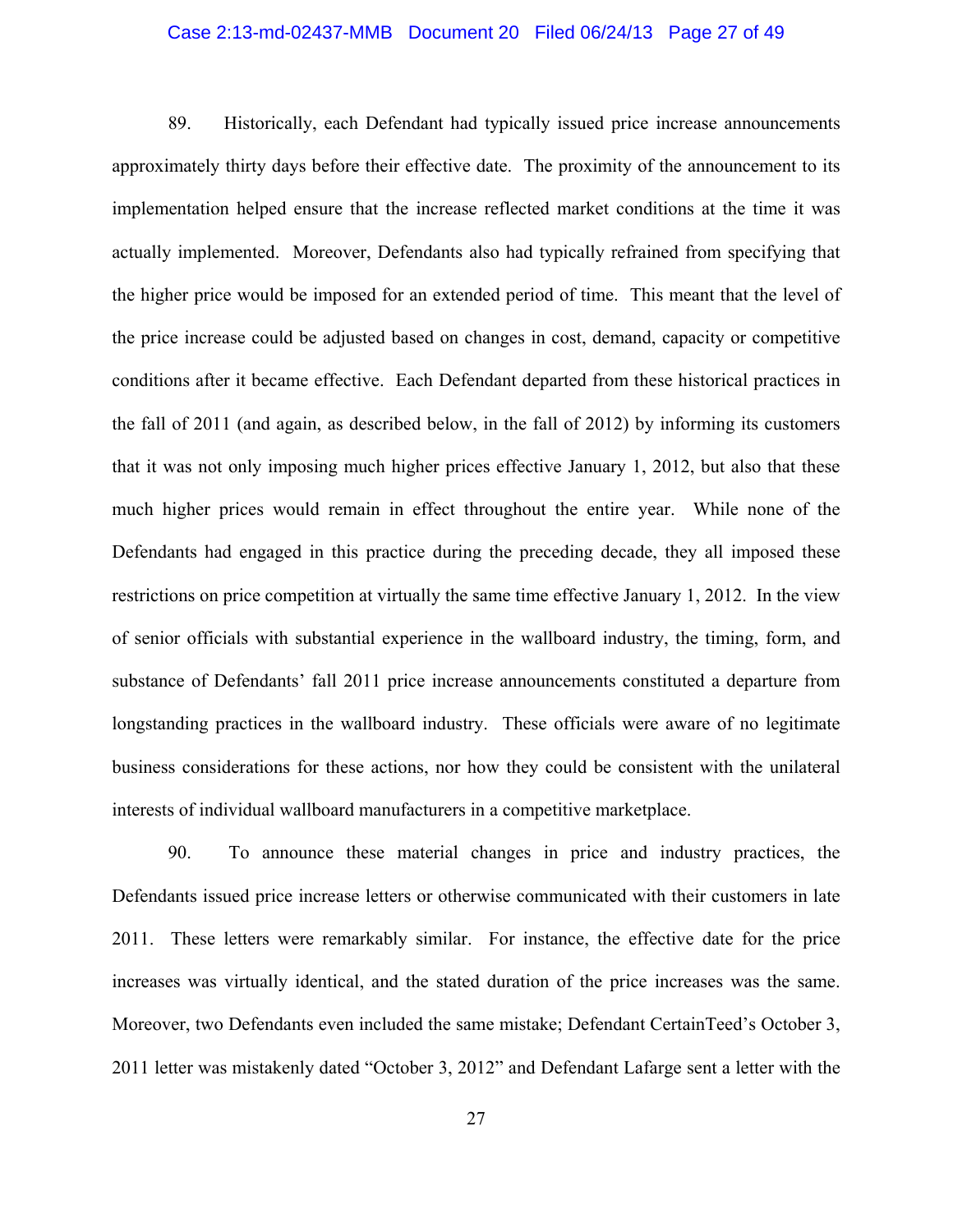#### Case 2:13-md-02437-MMB Document 20 Filed 06/24/13 Page 28 of 49

same price increase, same effective date, same duration, and same elimination of job quotes the following day, yet was also mistakenly dated "October 4, 2012."

91. Defendants' price increase announcement letters were described by one distributor to its customers in December 2011 as follows: "As you are probably now aware, all the drywall manufacturers have revised their pricing strategies beginning in 2012. … The manufacturer letters that have been published vary slightly from manufacturer to manufacturer but it amounts to approximately 35% across the gypsum wallboard category."

92. Defendants' price increase announcements were not in response to – or in expectation of – an increase in demand for wallboard. To the contrary, Defendants had anticipated flat demand, warning investors in 2012 that "demand for drywall would be no better this year than last." Defendant National Gypsum stated that wallboard demand "has been essentially flat and at historically low levels" and projected that the "outlook for the next 12 to 18 months might at best be described as a slow 'climb out.'" Defendant CertainTeed projected in October 2011 that "[t]he housing market is still anemic with little expectation of real improvement in the coming year." Similarly, in October 2011, USG believed that the market was "going to be flat next year." Defendant Eagle Materials indicated that low volumes and low capacity utilization "continues to negatively impact gypsum wallboard pricing and profitability. We do not anticipate wallboard demand to improve significantly during the remainder of Fiscal Year 2012." Similarly, analysts at the time believed that wallboard market "[c]onditions are expected to remain weak in the near term."

93. Faced with an anticipated weak market with no immediate prospect of rebound, Defendants nevertheless each communicated to their customers that they were imposing a large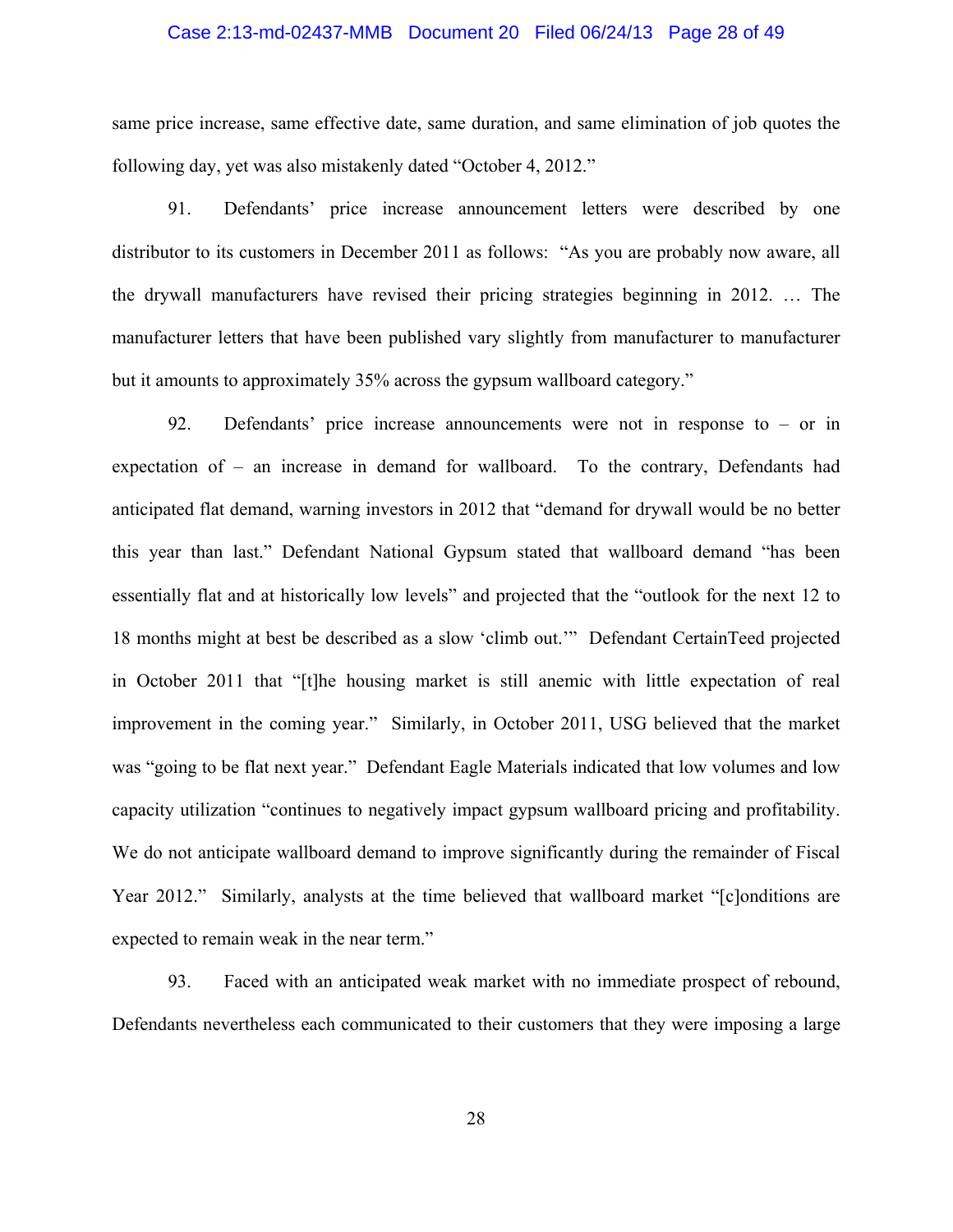## Case 2:13-md-02437-MMB Document 20 Filed 06/24/13 Page 29 of 49

increase in the price of wallboard. This increase was not supported by market conditions and thus could not have been sustained absent Defendants' agreement to raise prices.

94. Defendants' price announcements and subsequent implementation of price increases announced in the fall of 2011 had their intended effect of raising wallboard prices to the Plaintiffs and other direct purchasers to supra-competitive levels throughout 2012.

95. The Defendants also subsequently proposed large price increases in the fall of 2012 that became effective on or about January 1, 2013. Similarly, these price increases were not the result of higher wallboard costs. In fact, the costs of the major wallboard inputs were stable or even falling during the 2011-2012 time period. Moreover, most Defendants are vertically integrated companies, and thus are able to control to a certain extent the biggest cost inputs of wallboard – gypsum and paper – because they mine or produce these materials themselves.

96. Absent collusion, if input costs remain stable or fall, and demand is flat, prices would be expected to remain flat or fall as well. That all Defendants' prices rose substantially in 2012, despite competitive conditions dictating stable or falling prices, is indicative of collusion. Here, through their alleged conspiracy, Defendants were able to increase wallboard prices even in the face of stable input costs and anticipated flat demand without fear that their customers could turn to competitors selling at a lower price.

97. Moreover, the January 2012 price increases were imposed during a time of substantial overcapacity in the industry. In October 2011, US Gypsum reported that "[c]urrently, there is significant excess wallboard production capacity industry wide in the United States. Industry capacity in the United States was approximately 32.9 billion square feet. We estimate that the industry capacity utilization rate was approximately 52% during the first nine months of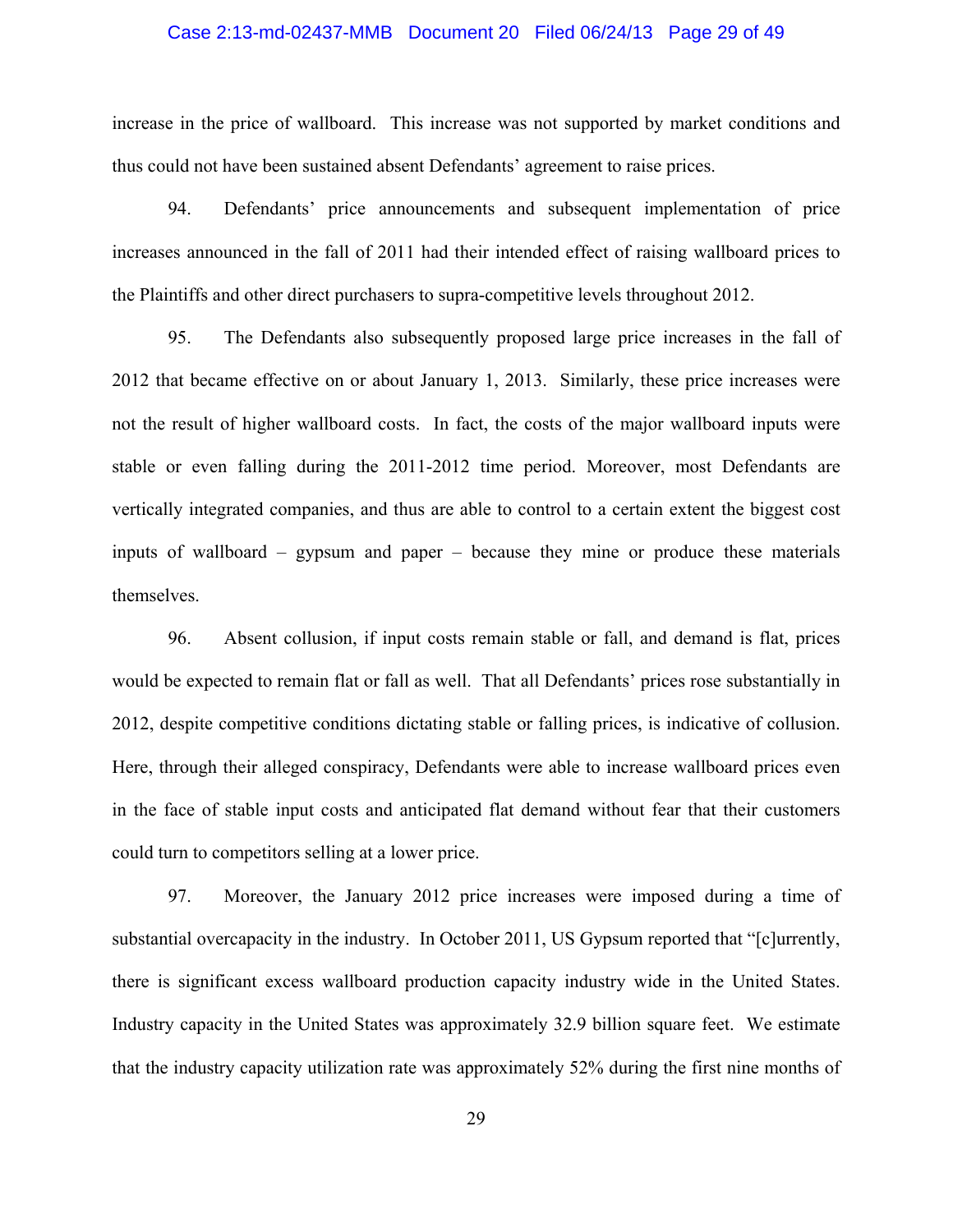#### Case 2:13-md-02437-MMB Document 20 Filed 06/24/13 Page 30 of 49

2010. We project that the industry capacity utilization will remain at approximately that level for the balance of 2011." Another wallboard manufacturer reported internally that "[o]ver 2006-11, industry operating rates (production over running capacity) fell from the high 90%s to the mid 50%s." The industry's overcapacity during the period 2007-2011, and other factors such as declining demand, created substantial downward pressure on pricing.

98. Industry analysts have recognized the downward pressure that overcapacity creates on pricing, noting, for example, that wallboard prices have tended to weaken historically when the industry's rate of capacity utilization has declined below 90%. As one analyst explained, "[w]hen industry utilization drops below 85-90%, prices start to drop and continue to do so until the supply-demand curve comes back into balance. Normally the price will drop and force capacity closures until the plant utilization rate approaches 85-90%." The same market constraint on pricing was recognized by wallboard manufacturers. For example, internal records of one wallboard manufacturer reported that "[s]ignificant industry excess capacity will persist into the near-term keeping downward pressure on operating rates …, sales prices and profits." Similarly, USG has acknowledged that the industry's low level of capacity utilization puts downward pressure on wallboard selling prices.

99. Because of these market fundamentals, other industry participants – unaware of the conspiracy – had a high level of certainty that these price increases, like earlier efforts in 2011, had no chance of succeeding. As one distributor explained at the time, "[t]he whole thing will … slowly but surely collapse." Another distributor explained that "[i]t's pretty basic economics; demand is simply too low … to allow for an increase and policy change this drastic."

100. These forecasts incorrectly assumed, however, that normal competitive forces were at work. The reality was quite different. As a result of their concerted actions, Defendants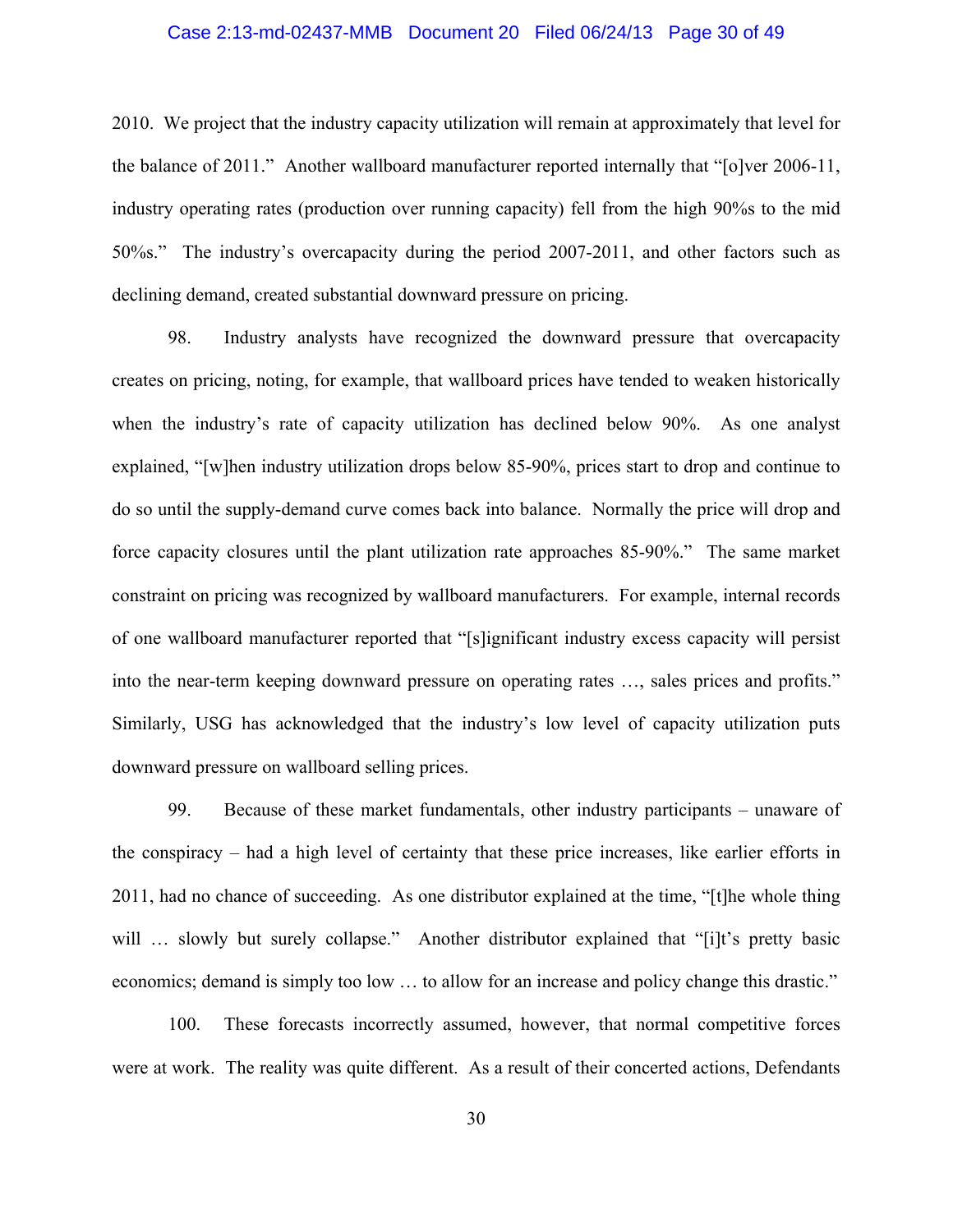#### Case 2:13-md-02437-MMB Document 20 Filed 06/24/13 Page 31 of 49

successfully and substantially increased wallboard prices and then maintained them at supracompetitive levels. Although the grandfathering of job quotes that were in place before the conspirators discontinued job quotes overall, may have delayed full implementation of some price increases on certain jobs, the conspiracy has been highly successful at raising wallboard prices in the United States.

101. Thus, in 2012, analysts reported that the price increase imposed in January 2012 "continues to hold nearly in full." An industry participant explained that in terms of the price increases, the wallboard manufacturers were "sticking to their guns."

102. Without the conspiracy's implementation of significant price increases, each Defendant's respective self-interest would have dictated price cutting, or at least price moderation, to undercut its rivals' price increases. Absent the conspiracy, efforts by one Defendant to increase prices significantly, and commit to sticking to such increases, in the existing soft market, would have resulted in lost sales, customers and market share to competitors who did not raise prices. No one Defendant would have had the leverage to increase wallboard prices profitably to the degree collectively imposed by Defendants absent collusion.

103. For example, American Gypsum's leadership in announcing a 35 percent price increase for all customers, its commitment to maintain those higher prices throughout 2012 and its elimination of job quotes, were all actions decidedly against its unilateral self-interest in the absence of a conspiracy. Given the marketplace's widespread rejection of at least three smaller price increase efforts in the preceding months – and no intervening change in market conditions – there was no plausible reason to believe that a price increase (let alone a 35 percent price increase) could be imposed with any success in the fall of 2011, particularly by a company with only a 10% market share. Instead, absent a conspiracy, a smaller market player announcing a 35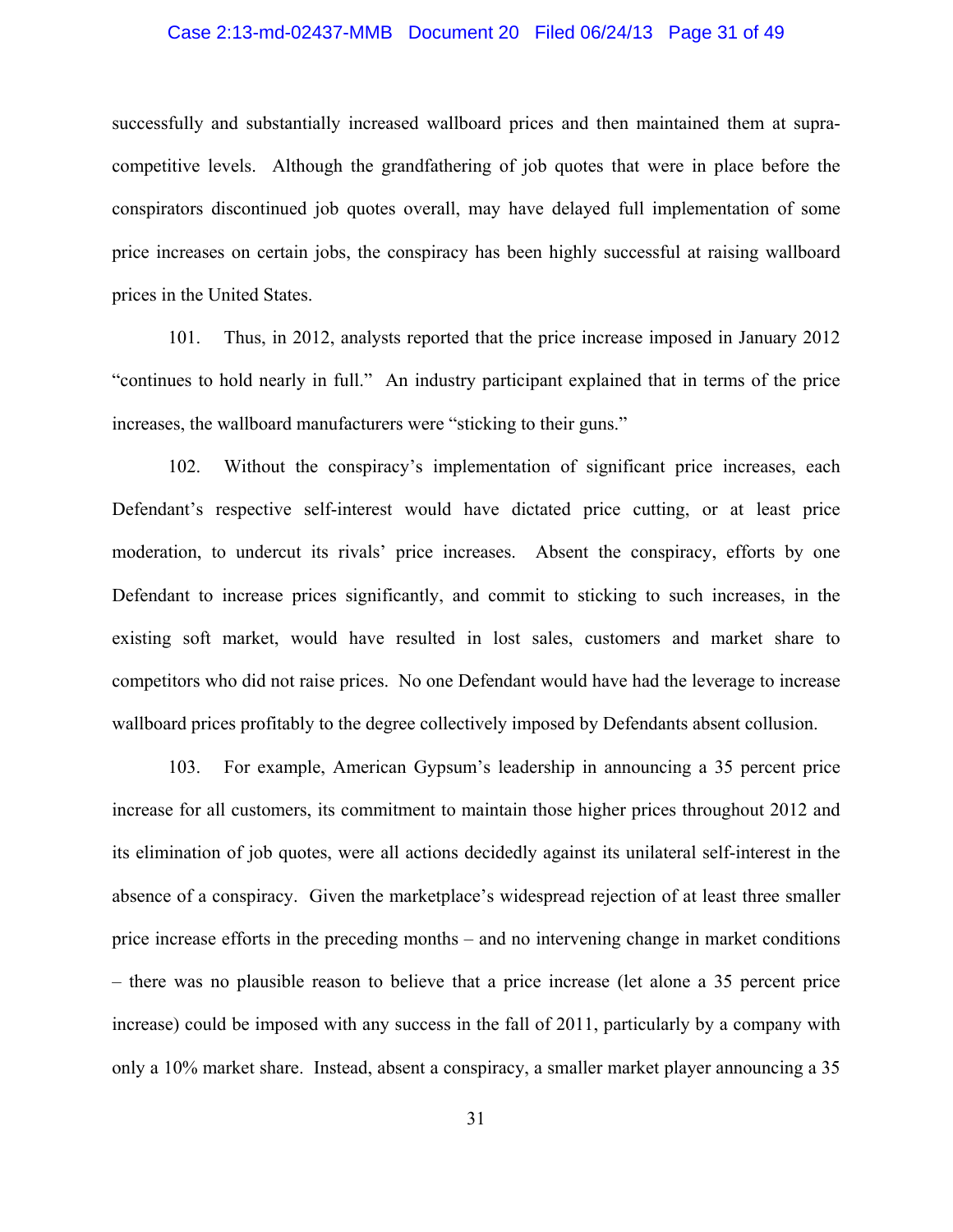## Case 2:13-md-02437-MMB Document 20 Filed 06/24/13 Page 32 of 49

percent price increase and the immediate elimination of job quotes would have risked a significant and immediate loss of business, a loss of good will with customers and lost credibility in connection with any future attempted price increases. No firm, let alone a relatively small market participant like American Gypsum, would have rationally taken such steps absent an agreement in advance that the other Defendants would follow.

#### **2. Defendants' Elimination of Job Quotes**

104. Concurrent with the fall 2011 price increase announcements, Defendants also announced the elimination of the industry's longstanding practice of providing job quotes. Job quotes – also called price protection – had been a competitive pricing practice in the wallboard industry for more than four decades. Job quotes allowed customers to lock in a price for wallboard (sometimes with specified price increases) supplied throughout the entire course of a construction project. The abrupt elimination of job quotes, which Defendants each announced in the fall of 2011, represented a fundamental change in this longstanding competitive price practice for the wallboard industry.

105. Until 2011, it was a standard competitive industry practice to allow purchasers of wallboard to negotiate job quotes with the Defendants. Prior to Defendants' conspiracy, a significant portion of Defendants' wallboard sales were made pursuant to job quotes. One distributor described this price protection practice as ingrained in the industry.

106. Defendants' agreement to eliminate this form of price competition facilitated their tracking and monitoring of cartel members' prices, and thus the enforcement of the conspiracy. The use of job quotes made competitor pricing in the industry relatively opaque, *i.e*., it would be harder for one cartel member to determine whether a low price given to a particular customer by another cartel member was pursuant to a job quote or was instead a defection from the cartel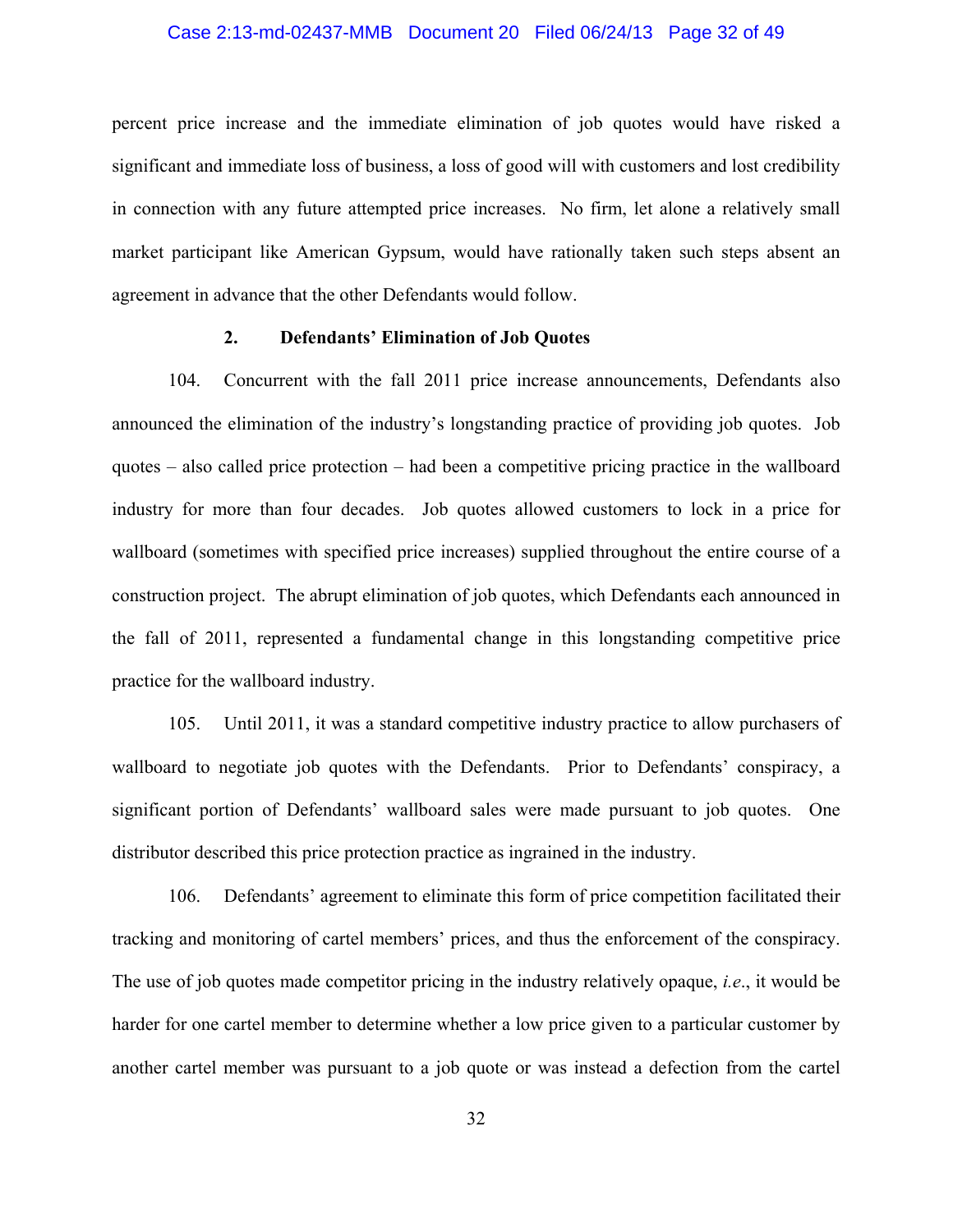#### Case 2:13-md-02437-MMB Document 20 Filed 06/24/13 Page 33 of 49

price. Without job quotes, Defendants would be much better able to monitor and discipline other cartel members in furtherance of their overall price-fixing conspiracy. Thus, the elimination of job quotes facilitated the coordinated price hikes and the policing of the conspiracy.

107. Defendants' elimination of job quotes also made it more difficult for customers to avoid Defendants' huge price increases by "locking in" fall 2011 prices for long-term projects by soliciting and receiving competitive job quotes prior to the price increases' effective date.

108. Thus, Defendants' agreement to increase prices, coupled with their elimination of job quotes, effectively and substantially increased wallboard prices and then maintained those higher prices. Reports have confirmed that the elimination of job quotes coupled with the announcement of higher prices to remain in place for the entire year resulted in a sharp rise in wallboard prices in 2012 and recently again in 2013.

109. This dramatic change in a long-standing competitive pricing practice used by each Defendant was implemented, for example, in the following communications:

- On September 20, 2011, Defendant American Gypsum told its customers that "Effective immediately, we will no longer be providing job quotes."
- On September 28, 2011, Defendant USG told its customers that "USG will no longer offer job quotes and/or price protection on wallboard, effective immediately."
- On September 30, 2011, Defendant National Gypsum told its customers that "effective immediately, we will discontinue for all product lines the policy of providing job quotes."
- On October 3, 2011, Defendant CertainTeed (Saint-Gobain) told its customers that it was going to "cease all job quotes immediately." (Emphasis in original).
- On October 4, 2011, Defendant Lafarge told its customers that "effective immediately, we will cease all job quotations."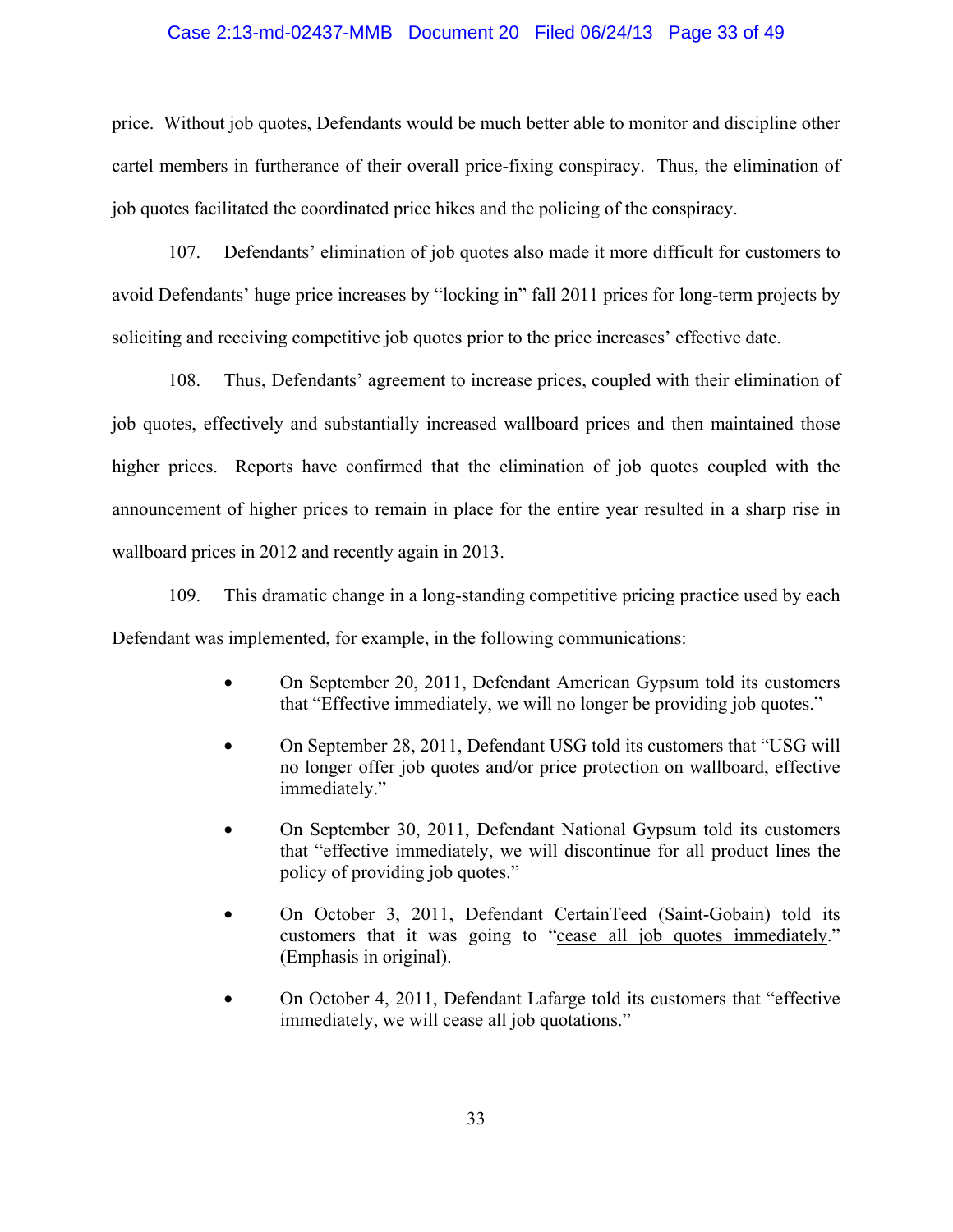- On October 12, 2011, Defendant PABCO told its customers nationwide that "Effective immediately, PABCO Gypsum will discontinue the policy of providing job quotes.
- Similarly, Defendant Temple-Inland also informed its customers that it was eliminating its policy of providing job quotes.

110. As discussed above, Defendants implemented this significant change in their business practices at virtually the same time and in virtually the same manner. For example, Defendant USG indicated that it would "honor any job quotes that have been committed to USG with a purchase order by October 15, 2011." Defendant CertainTeed told customers that "we will require all existing projects be confirmed with a firm purchase order or written notice of intent by October 14, 2011. This policy will be strictly enforced." Defendant National Gypsum revoked a policy it had described to customers only a few months earlier, stating that "effective immediately, we will discontinue for all product lines the policy of providing job quotes" and also established an "October 14, 2011" deadline for honoring job quotes that had already been provided. Defendant PABCO's elimination of job quotes became "[e]ffective immediately" on October 12, 2011. Defendant Lafarge's October 4, 2011 letter provided that "effective immediately, we will cease all job quotations," and it would only honor outstanding job quotes that had been validated "not later than October 14, 2011. This policy will be strictly enforced."

111. This change – implemented at almost the same time in virtually identical terms by each Defendant – was a drastic departure from practices that had prevailed in the industry for at least four decades.

112. It would have been against the self-interest of any one Defendant to eliminate the job quote pricing practice unilaterally because, absent collusion, any Defendant who was unwilling to offer this competitive pricing term would have risked losing market share to other competitors offering job quotes. No one Defendant would have had the leverage to eliminate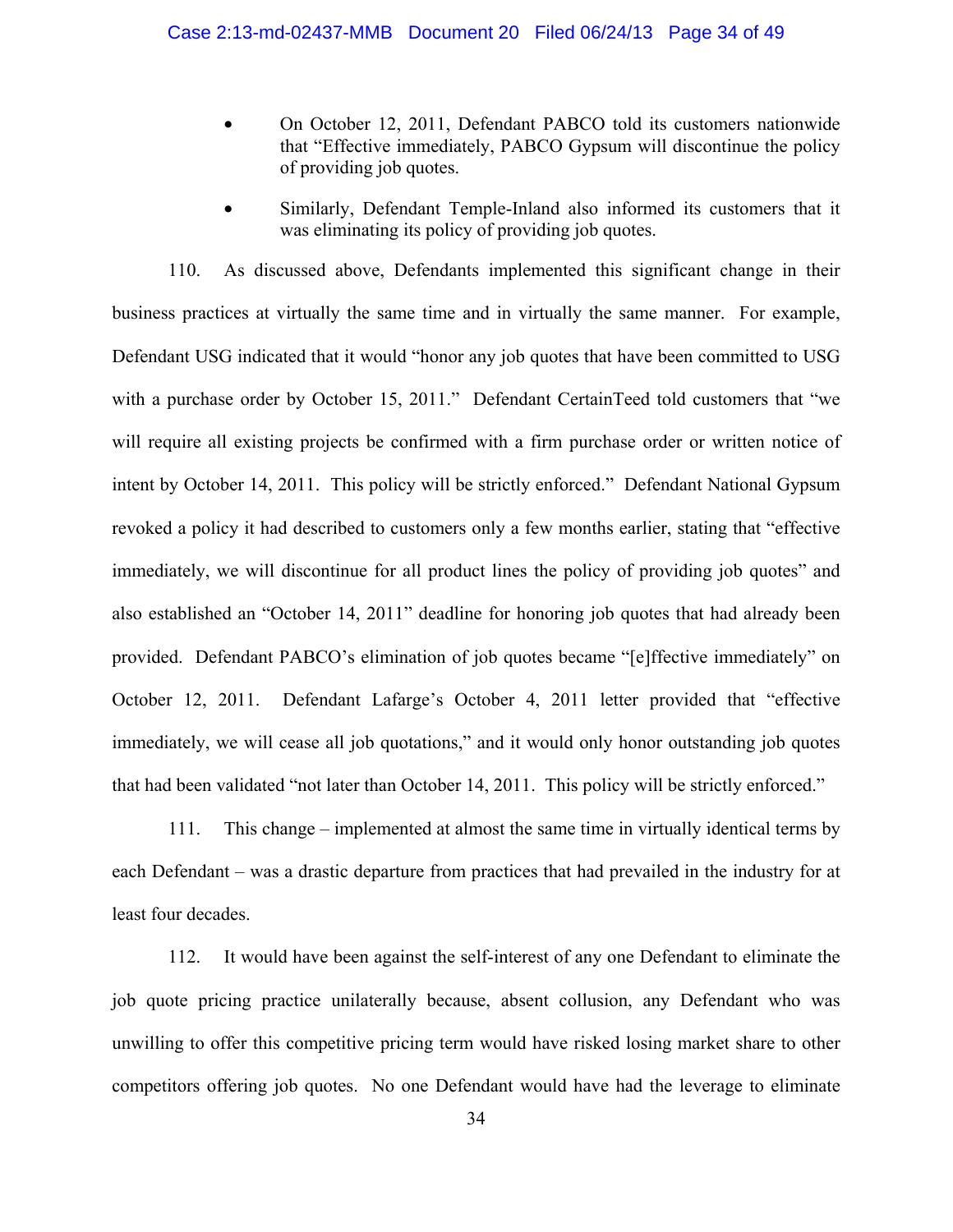## Case 2:13-md-02437-MMB Document 20 Filed 06/24/13 Page 35 of 49

this form of competition by itself; only by conspiring could Defendants have virtually eliminated this practice. Gypsum industry executives also believe that the elimination of job quotes unilaterally by one competitor carried great risks in terms of loss of volume from customers if the competitor did not know the industry would eliminate them.

113. Defendants' imposition of a 35 percent across-the-board price increase along with a promise to continue to charge these inflated prices throughout 2012 is not a form of "price protection" analogous to job quotes. Telling customers, across the board, that dramatically higher prices are going to be imposed – and that those increases will remain in place regardless of competitive conditions or market forces – is not protection from a price increase because it *is* a price increase. Moreover, unlike job quotes – which were a form of price competition for large projects – Defendants' *carte blanche* announcement of much higher prices and commitment to maintain those higher prices for the next year regardless of market conditions was designed to, and had the effect of, restraining price competition.

114. Defendants have adhered to their announced policy of discontinuing job quotes. For example, on September 6, 2012, Defendant National Gypsum told customers that "our elimination of the practice of providing job quotes remains in effect and is strictly enforced." On September 13, 2012, Defendant CertainTeed told customers that it "continues our policy of not providing price quotes to customers for specific projects." The other Defendants have, in like manner, continued to restrain the availability of job quotes in the marketplace consistent with Defendants' agreement.

### **3. Defendants' Supply Restrictions**

115. In conjunction with the price increases described herein, Defendants have also imposed restrictions on the supply of wallboard made available to distributors and other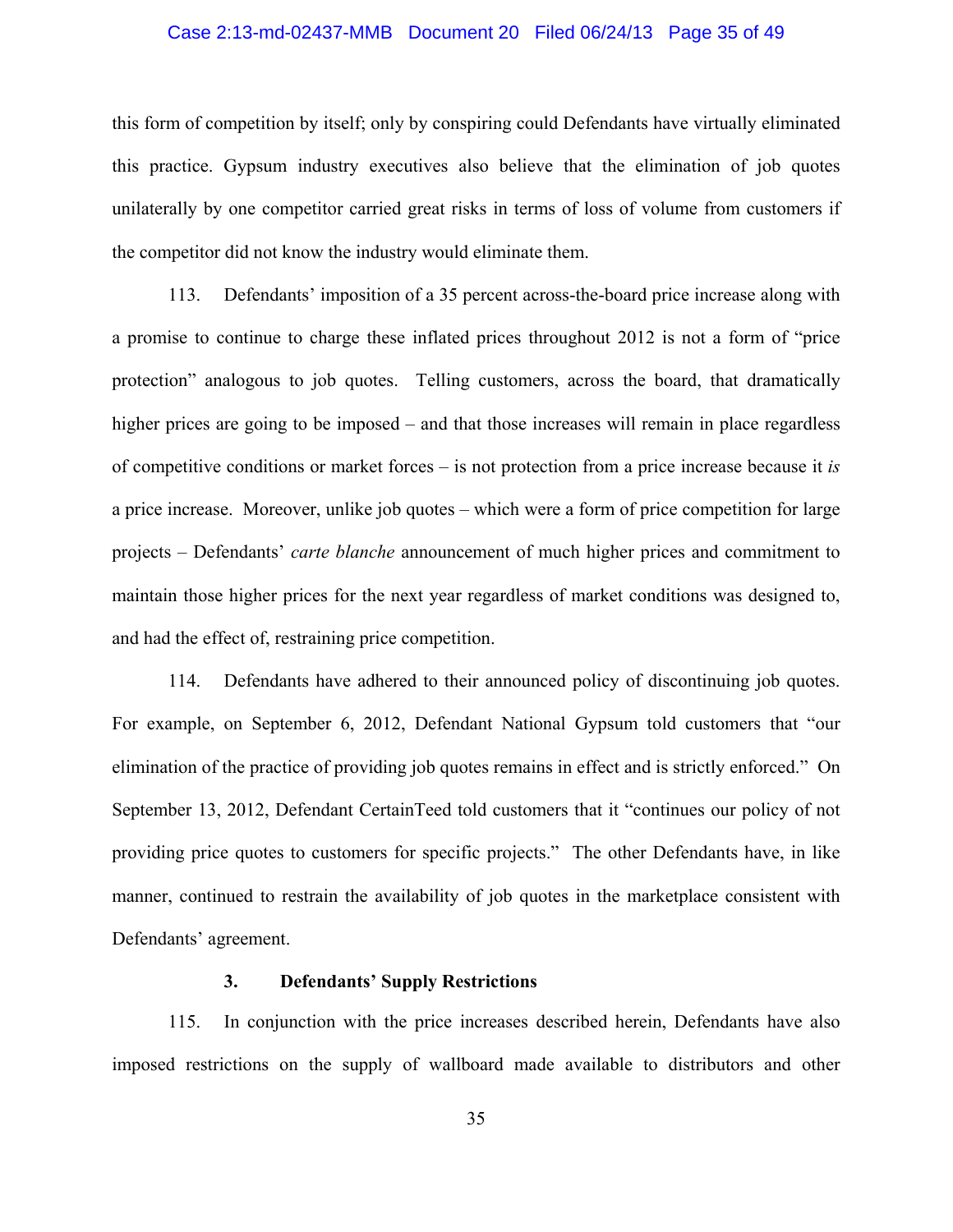#### Case 2:13-md-02437-MMB Document 20 Filed 06/24/13 Page 36 of 49

customers. For example, Defendants refused to sell wallboard to many customers in late 2011 and 2012 to prevent them from "pre-buying" supplies of wallboard at prevailing market prices before the collusive price increases went into effect. These supply restrictions facilitated Defendants' ability to impose and maintain the price increases described herein.

116. To help enforce supply restrictions, Defendants notified and/or monitored distributors and other customers to ensure that they did not build up surplus inventory to circumvent price increases. For example, pursuant to the conspiracy, Defendants alerted coconspirators when a particular distributor appeared to be accumulating excess supply and notified the distributor that its purchases were being monitored and reported by another conspirator.

117. One analyst, when discussing the 2013 price increase, noted that when planning for that increase, "most distributors were reminded of their limited ability to procure product ahead of last year's price increase, which was driven in large part by controlled distribution and manufacturers rather uniformly taking down their plants for maintenance in mid to late December, which severely limited distributors' ability to procure product at that time." That same analyst confirmed that, as of mid-September 2012, "manufacturers implemented a national allocation program," limiting distributors' ability to place new orders based on the average size of purchases placed during the preceding 3-6 month period.

118. These supply restrictions have been imposed despite substantial overcapacity in the wallboard industry. As set forth above, and as acknowledged by Defendant USG in 2012, the industry's capacity utilization is still at "historically low" levels.

119. Because of this underutilized capacity, it would have been contrary to the interests of any individual Defendant to restrict the supply of wallboard to its purchasers. Absent the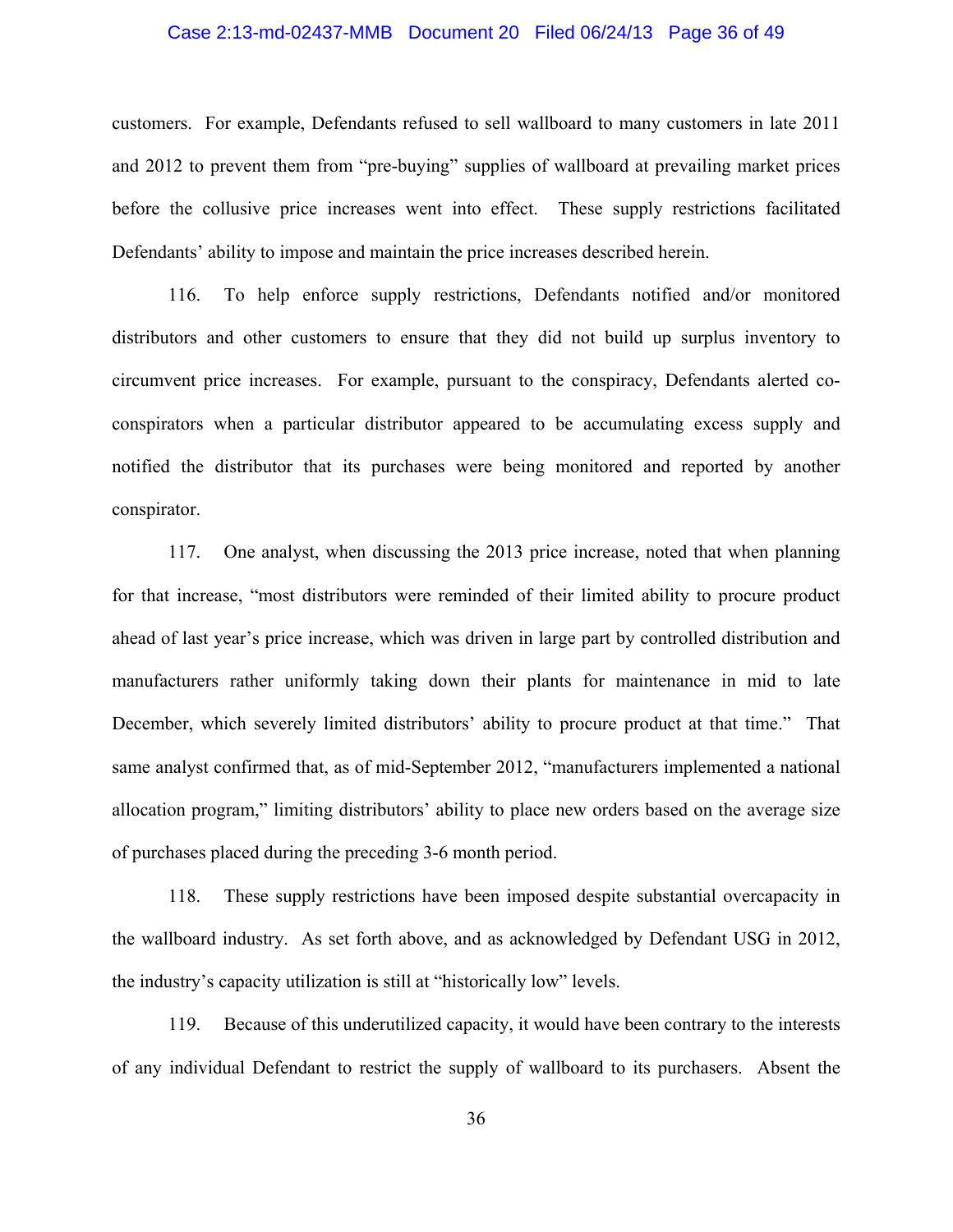## Case 2:13-md-02437-MMB Document 20 Filed 06/24/13 Page 37 of 49

conspiracy, a manufacturer restricting supply to a customer unilaterally would risk not only loss of that specific business, but could also jeopardize the customer relationship by encouraging the customer to do business with its competitors.

## **4. Defendants' January 1, 2013 Price Increases**

120. Although demand has improved only modestly, Defendants continue to impose price increases that are significantly out of proportion to changes in demand. Defendants informed customers of, and then imposed another round of large price increases effective on or about the same date – January 1, 2013 – to again remain in place for the same duration – throughout 2013. For example:

- On August 22, 2012, Defendant American Gypsum told its customers that it would impose a 25% price increase on all wallboard products on January 1, 2013 and that price increase would apply to all work performed in 2013.
- On September 6, 2012, Defendant National Gypsum told its customers that it "will increase prices on its entire Gypsum Wallboard product line … by **30%** across the board. It is once again, our intention that this increase will be good for the entire calendar year of 2013. In addition, our elimination of the practice of providing job quotes remains in effect and is strictly enforced." (Emphasis in original).
- On September 13, 2012, Defendant CertainTeed told customers that it "will increase price effective with shipments on January 2, 2013 by 30%. This increase amount will apply to all wallboard products and is intended to be in effect for the entire year." CertainTeed also stated that it was continuing "our policy of not providing job quotes to customers for specific projects."
- On October 15, 2012, Defendant Lafarge told its customers that effective January 1, 2013, it would increase the price of all wallboard products by 30% and "[t]his price increase applies to all our wallboard products and it intended to be in effect for all of 2013."
- On October 24, 2012, Defendant PABCO told its customers that "[e]ffective January 1, 2013, PABCO Gypsum will implement a **30%**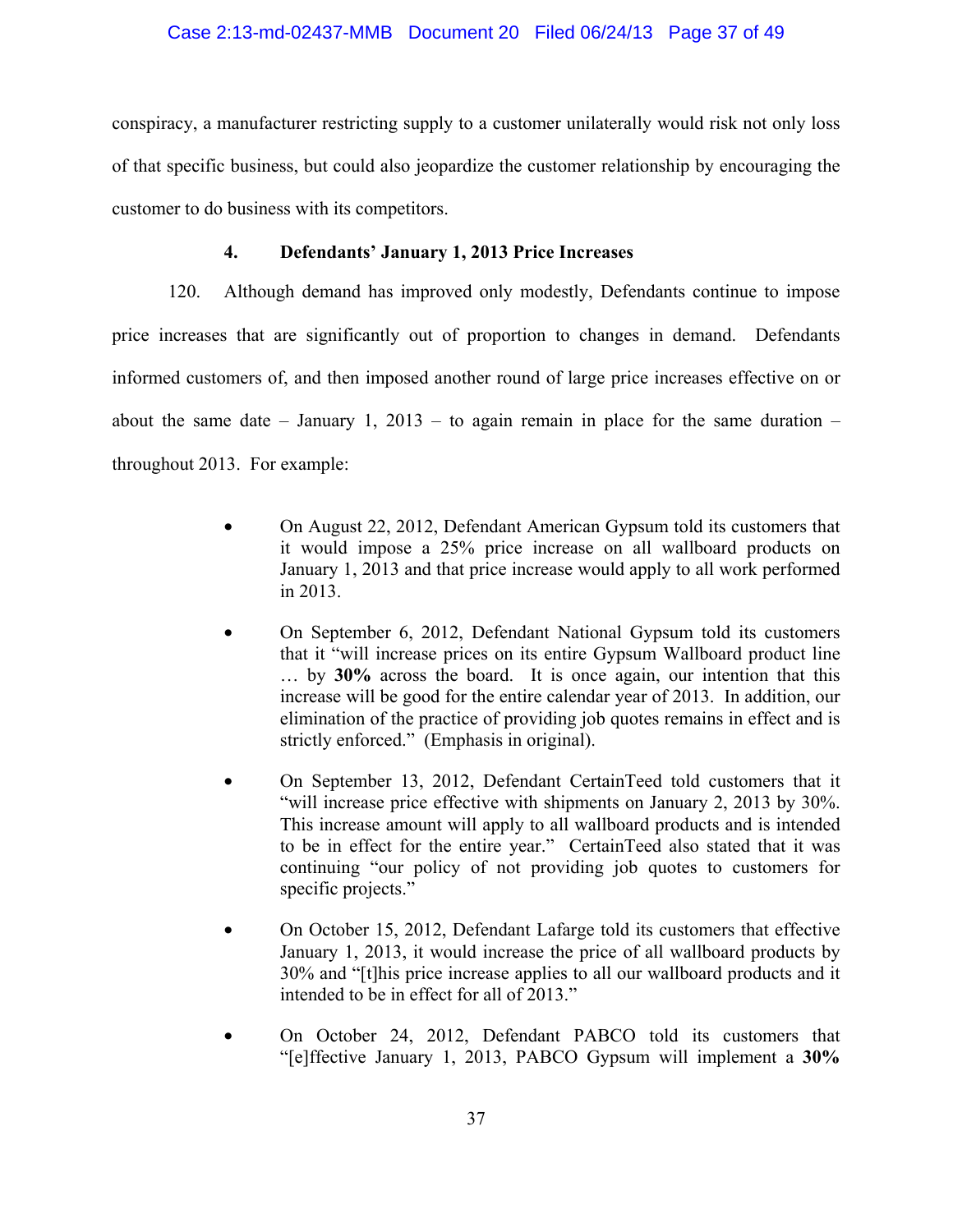price increase across all product lines. This increase will establish pricing for the calendar year 2013." (Emphasis in original).

- On November 16, 2012, Defendant USG told its customers that its wallboard prices would increase effective January 1, 2013; that the higher "price will be in effect for all of 2013"; and that "USG will not provide job quotes or price protection for any wallboard products." Effective January 1, 2013, USG imposed price increases of approximately 30% on customers for 2013.
- On November 26, 2012, Defendant Temple-Inland told customers that it "will be increasing the price **30%** on all gypsum wallboard products" effective December 30, 2012. (Emphasis in original).

121. Defendants' actions have again led to substantial and supra-competitive price increases for their customers in 2013. Industry analysts have surveyed retailers and distributor customers of Defendants and concluded that the price increases for 2013 have been successful.

122. Defendants imposed these price increases even though there continues to be substantial overcapacity in the industry. Absent the conspiracy, it would have been contrary to the interests of any one Defendant to impose such large increases in a market with significant overcapacity. As Defendant USG again acknowledged in April 2012, "there is significant excess wallboard production capacity industry-wide in the United States. Industry capacity in the United States was approximately 31.9 billion square feet as of January 1, 2012. We estimate that the industry capacity utilization was approximately 54% during the first quarter of 2012 compared to 51% during the first quarter of 2011 and 56% during the fourth quarter of 2011. We project that the industry capacity utilization rate will remain at approximately the current level for the balance of 2012." Defendant USG recognized that "such a low level of capacity utilization" puts "pressure on gypsum wallboard selling prices and gross margins." Capacity utilization in the industry has, in fact, remained very low. For example, Defendant USG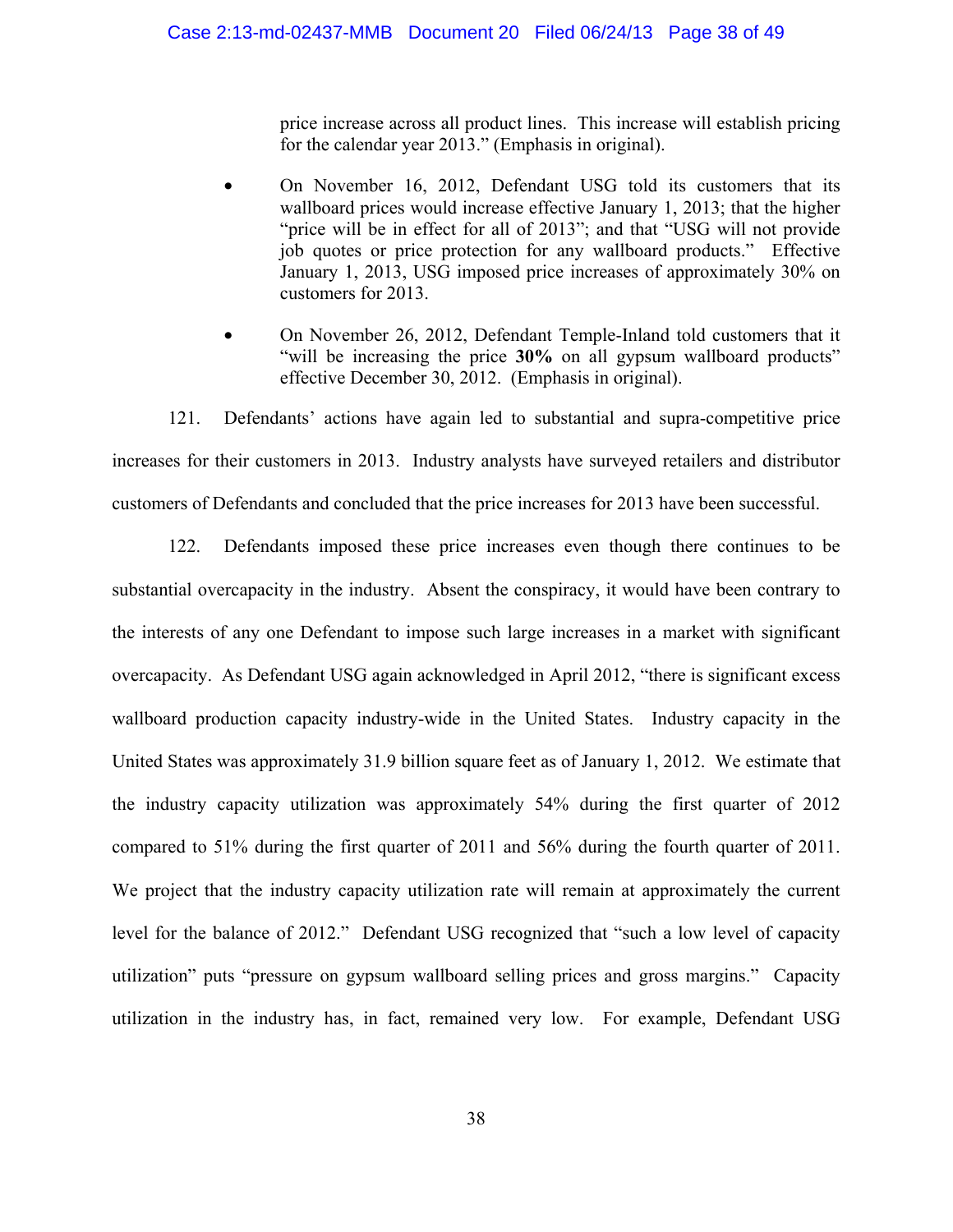#### Case 2:13-md-02437-MMB Document 20 Filed 06/24/13 Page 39 of 49

estimates that industry capacity utilization was 52% in the first quarter of 2013 and has projected that the utilization rate will increase only "slightly" in 2013.

123. Defendants again maintained supply restrictions to facilitate another round of coordinated, large price increases effective January 1, 2013. For example, Defendants have communicated to their customers and imposed supply restrictions limiting the ability of distributors to purchase larger amounts in late 2012. Defendant USG indicated that on or about September 18, 2012, it "put in a controlled distribution policy for our customers" and, as a result, customers "know there's a ceiling on what they can purchase."

124. During the same time period, Defendants have imposed these supply restraints even though they are substantially underutilizing their capacity. Absent the conspiracy, it would not be in the independent interest of any one Defendant to impose such a supply restraint unilaterally, because of the risk that substantial business would be lost to its competitors.

#### **VIOLATIONS OF THE ANTITRUST LAWS**

125. Beginning by at least September 2011 and continuing through the present, Defendants engaged in a continuing agreement, understanding and conspiracy in restraint of trade to artificially raise, fix, maintain, or stabilize wallboard prices in the United States.

126. Defendants and their co-conspirators engaged in anticompetitive activities, the purpose and effect of which were to artificially raise, fix, maintain, or stabilize wallboard prices in the United States. These activities included:

- (a) participation in meetings, conversations, and communications to discuss, and fix, raise, maintain, or stabilize the price and pricing terms for the sale of wallboard in the United States;
- (b) agreement during those meetings, conversations, and communications to charge prices at specified levels and otherwise to fix, raise, maintain, or stabilize prices of wallboard sold in the United States;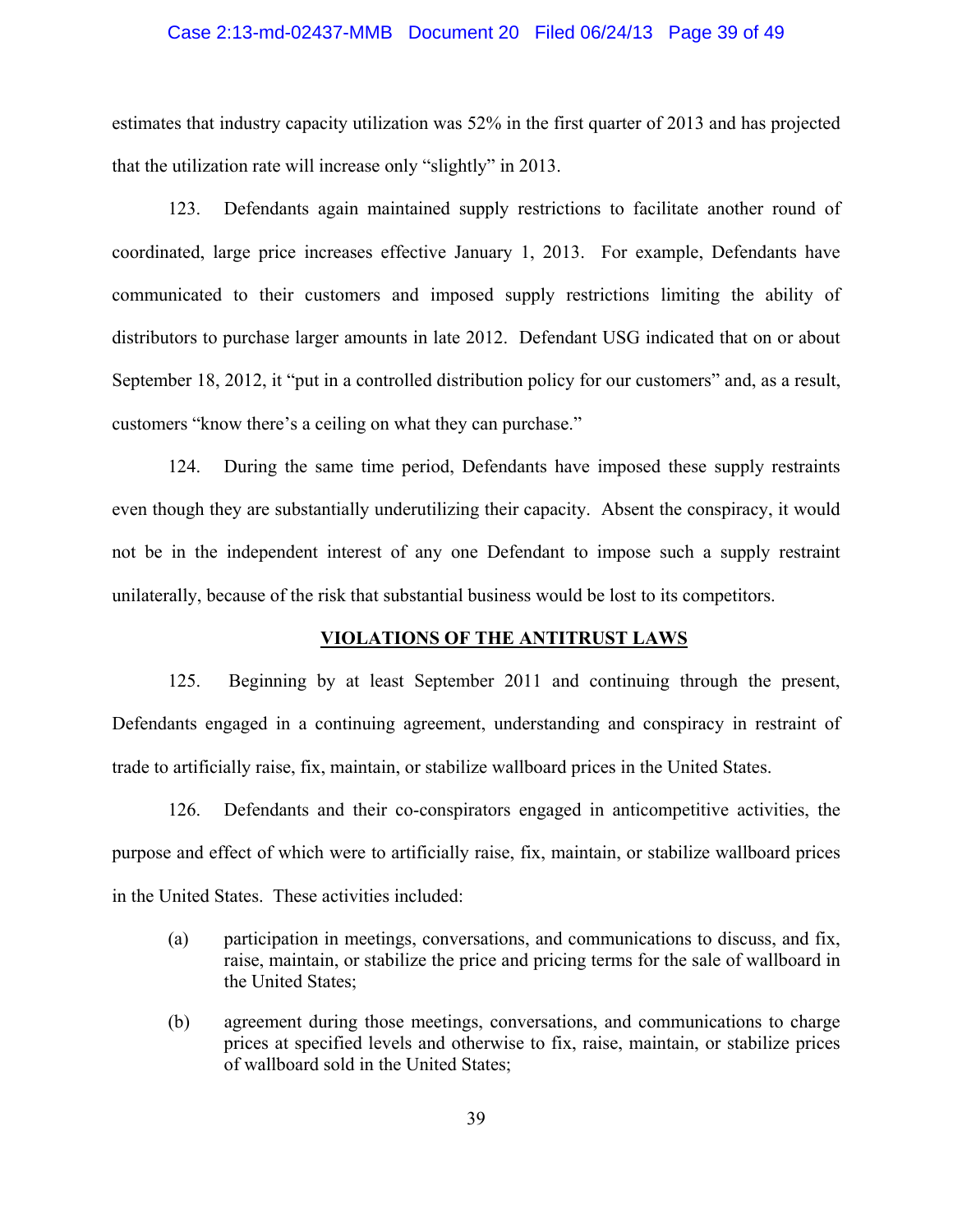#### Case 2:13-md-02437-MMB Document 20 Filed 06/24/13 Page 40 of 49

- (c) agreement during those meetings, conversations, and communications to discontinue the industry practice of providing job quotes, in furtherance of their conspiracy to fix, raise, maintain, or stabilize the prices of wallboard sold in the United States;
- (d) agreement during those meetings, conversations, and communications to restrict the supply of wallboard to their customers; and
- (e) taking numerous steps, as set forth above, to implement and maintain the conspiracy.

127. Defendants and their co-conspirators engaged in the activities described above for

the purpose of effectuating the unlawful agreement described in this Complaint.

128. Throughout the Class Period, Plaintiffs and the other Class members purchased wallboard directly from Defendants (or their wholly owned and controlled subsidiaries) at prices that were artificially inflated due to the conspiracy.

129. Defendants' contract, combination or conspiracy constitutes an unreasonable restraint of interstate trade and commerce in violation of Section 1 of the Sherman Act, 15 U.S.C. § 1.

### **ANTI-COMPETITIVE EFFECTS**

130. As a result of Defendants' unlawful conduct, Plaintiffs and the other Class members have been injured in their business and property because they have paid more for wallboard than they would have paid absent collusion.

131. Defendants' unlawful contract, combination or conspiracy has had at least the following effects:

- (a) price competition in the market for wallboard has been artificially restrained;
- (b) prices for wallboard sold by Defendants have been raised, fixed, maintained and/or stabilized at supra-competitive levels; and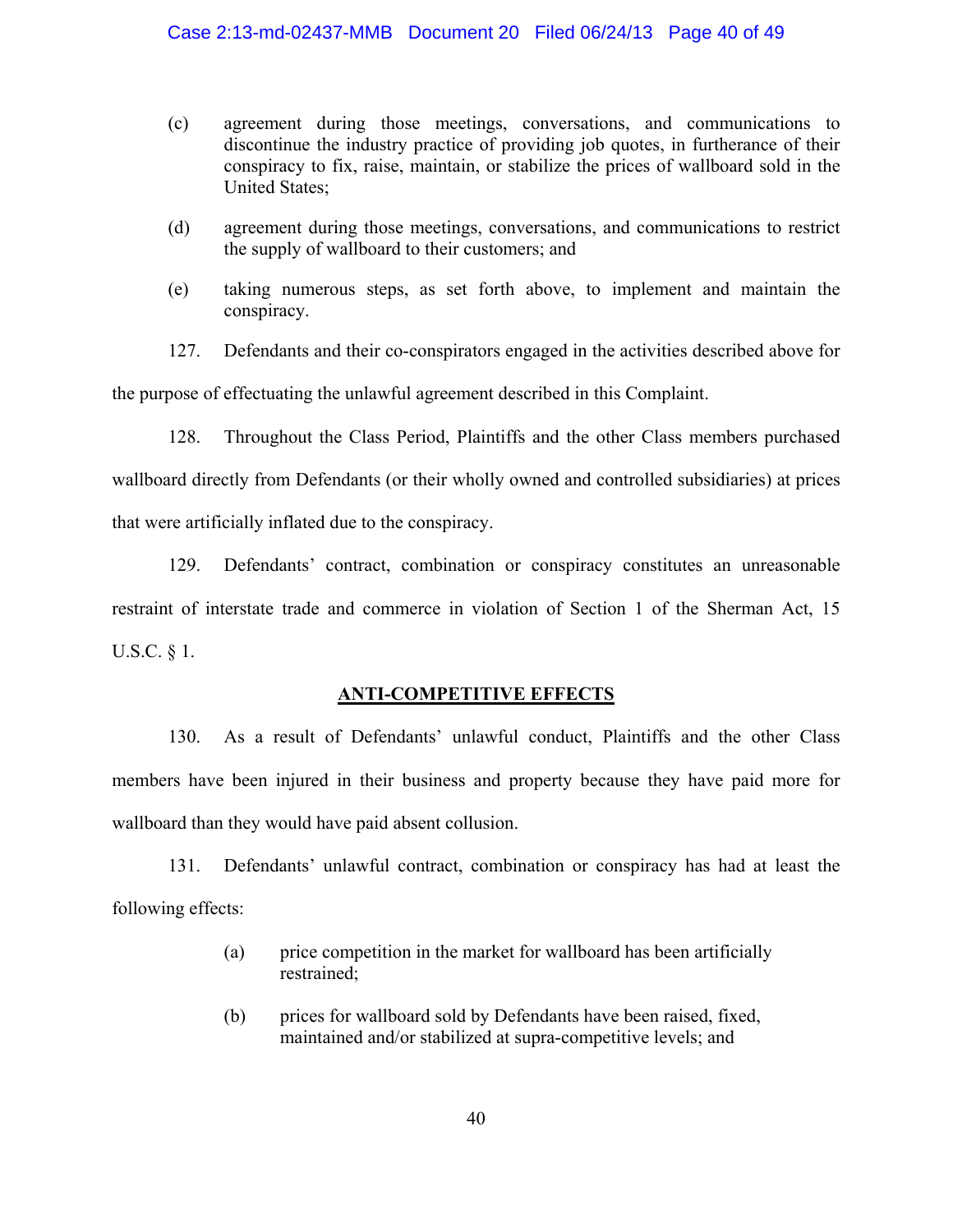(c) purchasers of wallboard from Defendants have been deprived of the benefit of free and open competition in the market for wallboard.

#### **CAUSE OF ACTION – VIOLATIONS OF SHERMAN ACT § 1**

132. Plaintiffs incorporate and re-allege each allegation set forth in the preceding paragraphs of this Complaint.

133. Beginning in at least September 2011, and continuing thereafter to the present, Defendants and their co-conspirators, by and through their officers, directors, employees, agents, or other representatives, engaged in anticompetitive activities, the purpose and effect of which were to artificially raise, fix, maintain, or stabilize the price of wallboard sold in the United States, in violation of Section 1 of the Sherman Act, 15 U.S.C. § 1.

134. Defendants entered into a continuing agreement, understanding and conspiracy in restraint of trade to artificially raise, fix, maintain, or stabilize prices for wallboard in the United States.

135. Defendants entered into a continuing agreement, understanding and conspiracy in restraint of trade to eliminate job quotes in furtherance of their conspiracy to fix, raise, maintain, or stabilize the price of wallboard.

136. Plaintiffs and the other Class members have been injured in their business and property by reason of Defendants' unlawful combination, contract, conspiracy and agreement. Plaintiffs and Class members paid more for wallboard than they otherwise would have paid in the absence of Defendants' conduct. This injury is of the type the federal antitrust laws were designed to prevent and flows from that which makes Defendants' conduct unlawful.

137. Accordingly, Plaintiffs and Class members seek damages, to be trebled pursuant to federal antitrust law, and costs of suit, including reasonable attorneys' fees.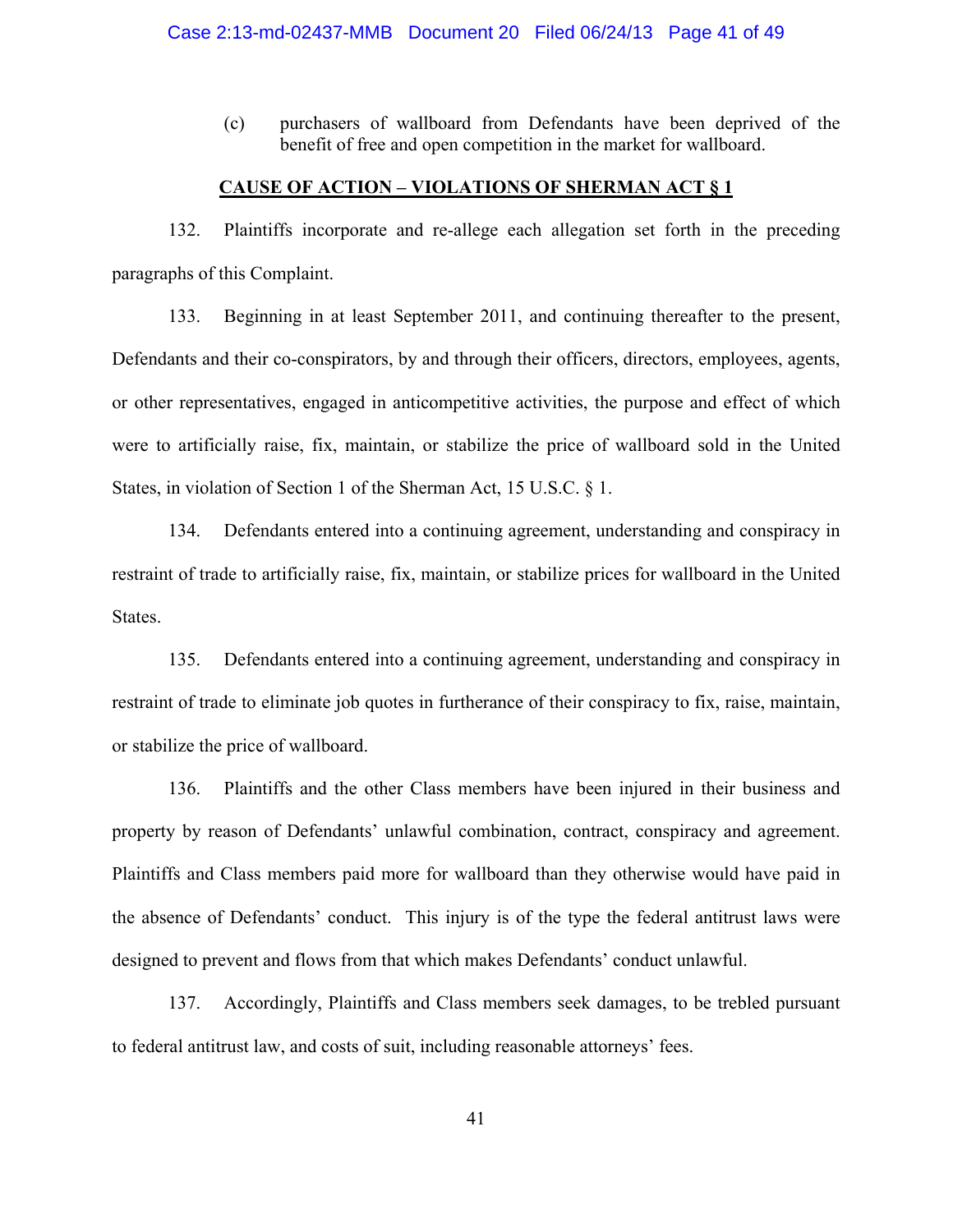## **DEMAND FOR JURY TRIAL**

138. Pursuant to Rule 38(b) of the Federal Rules of Civil Procedure, Plaintiffs demand

a jury trial as to all issues triable by a jury.

## **PRAYER FOR RELIEF**

- 139. Wherefore, Plaintiffs demand judgment against Defendants as follows:
	- a. Declaring this action to be a proper class action pursuant to Rule 23(a) and (b)(3) of the Federal Rules of Civil Procedure on behalf of the Class as defined herein;
	- b. That the contract, combination, or conspiracy, and the acts done in furtherance thereof by Defendants be adjudged to have violated Section 1 of the Sherman Act, 15 U.S.C. § 1;
	- c. That judgment be entered for Plaintiffs and Class members against Defendants for three times the amount of damages sustained by Plaintiffs and the Class as allowed by law;
	- d. That Plaintiffs and the Class recover pre-judgment and post-judgment interest as permitted by law;
	- e. That Plaintiffs and the Class recover their costs of the suit, including attorneys' fees, as provided by law; and
	- f. For such other and further relief as is just and proper under the circumstances.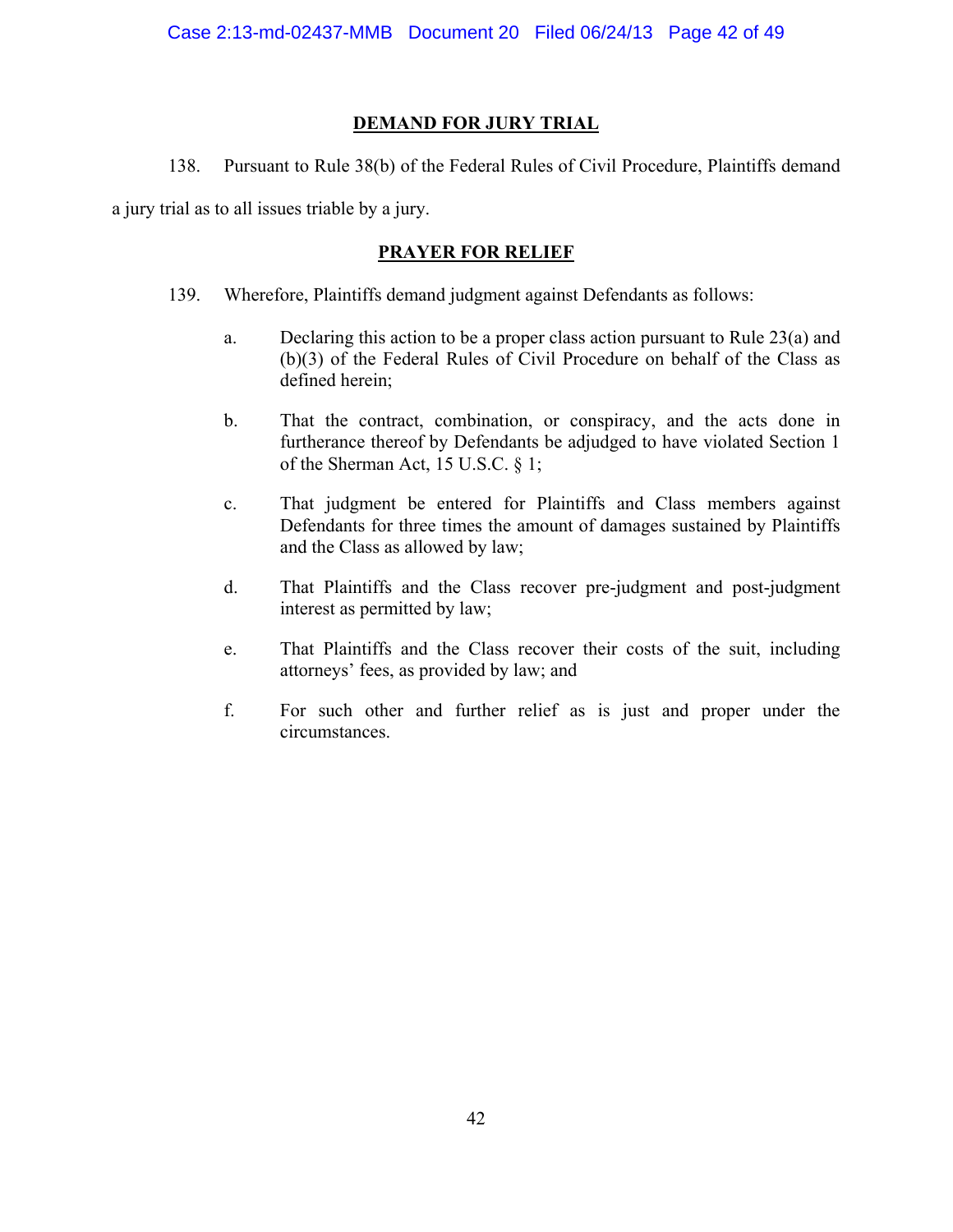Dated: June 24, 2013

H. Laddie Montague, Jr. Eric L. Cramer Ruthanne Gordon Michael C. Dell'Angelo Candice J. Enders BERGER & MONTAGUE, P.C. 1622 Locust Street Philadelphia, PA 19103 Tel: (215) 875-3000 Email: hlmontague@bm.net  $ecramer@bm.net$ rgordon@bm.net mdellangelo@bm.net cenders@bm.net

Respectfully submitted,

Kit A. Pierson Richard A. Koffman Brent W. Johnson COHEN MILSTEIN SELLERS & TOLL PLLC 1100 New York Ave., NW Suite 500 West Washington, DC 20005 Tel: (202) 408-4600 Email: kpierson@cohenmilstein.com rkoffman@cohenmilstein.com bjohnson@cohenmilstein.com

Eugene A. Spector Jeffrey J. Corrigan Jay S. Cohen Rachel E. Kopp Jeffrey L. Spector SPECTOR ROSEMAN KODROFF & WILLIS, P.C. 1818 Market Street, Suite 2500 Philadelphia, PA 19103 Tel: (215) 496-0300 Email: espector@srkw-law.com jcorrigan@srkw-law.com jcohen@srkw-law.com rkopp@srkw-law.com jspector@srkw-law.com

Interim Co-Lead Counsel for Direct Purchaser Plaintiffs and the Proposed Class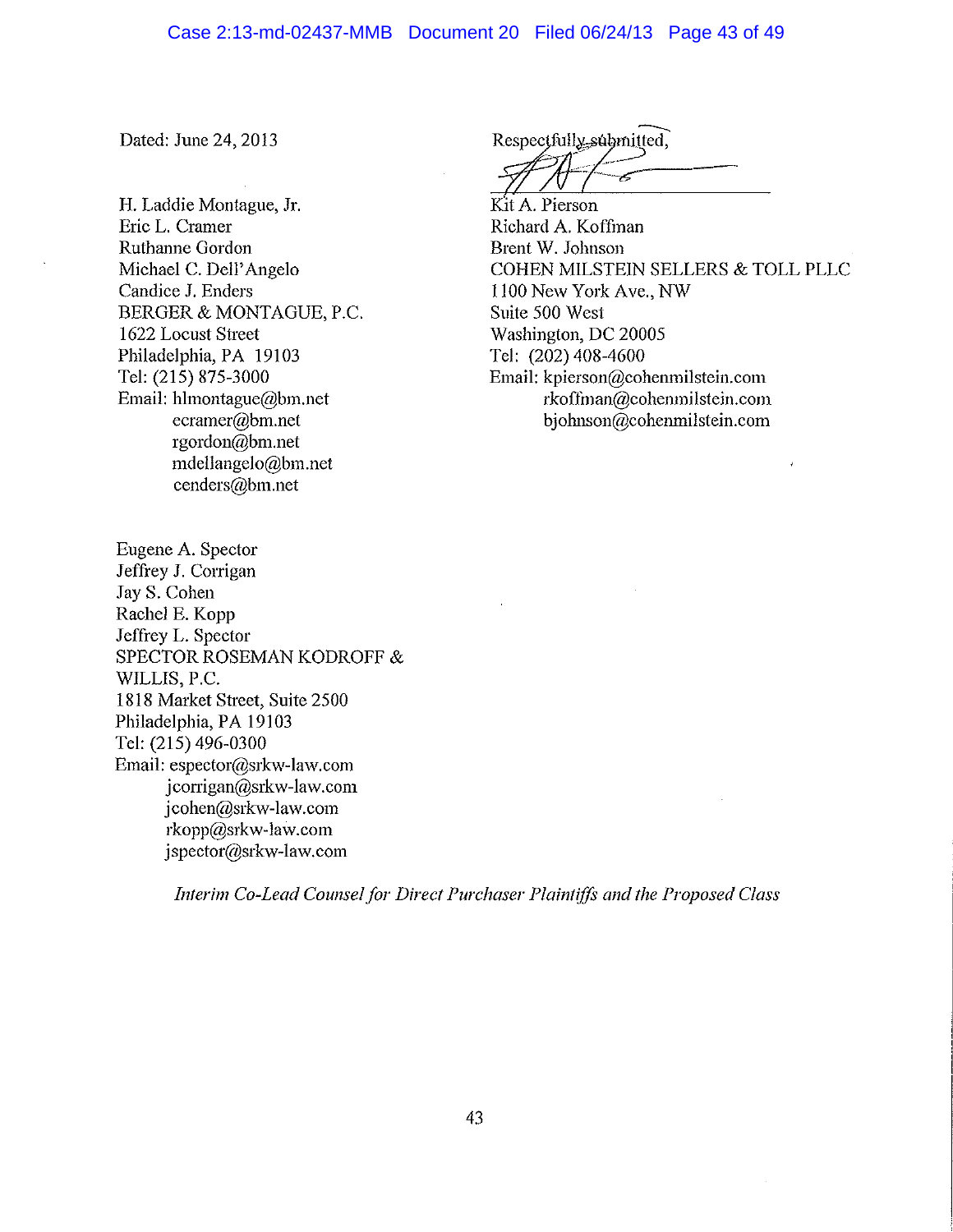Donald L. Perelman Roberta D. Liebenberg Elise E. Singer FINE, KAPLAN AND BLACK, R.P.C. One South Broad Street, Suite 2300 Philadelphia, Pennsylvania 19107 Tel: (215) 567-6565 Email: dperelman@finekaplan.com rliebenberg@finekaplan.com esinger@finekaplan.com

Michael J. Boni Joshua D. Snyder John E. Sindoni BONI & ZACK LLC 15 St. Asaphs Road Bala Cynwyd, PA 19004 Tel: (610) 822-0200 Email: mboni@bonizack.com jsnyder@bonizack.com jsindoni@bonizack.com

Lee Albert Brian Murray GLANCY BINKOW& GOLDBERG LLP 122 East 42nd Street Suite 2920 New York, NY 10168 Tel: (212) 682-5340 Email: lablert@glancylaw.com bmurray@glancylaw.com

Jonathan Shub SEEGER WEISS LLP 1515 Market Street, Suite 1380 Philadelphia, Pennsylvania 19102 Tel: (215) 564-2300 Email: jshub@seegerweiss.com

Oren Giskan GISKAN SOLOTAROFF ANDERSON & STEWART LLP 11 Broadway Suite 2150 New York, NY 10004

Steve Berman HAGENS BERMAN SOBOL SHAPIRO LLP 1918 Eighth Ave. Suite 3300 Seattle, WA 98101 Tel: (206) 623-7292 Email: steve@hbsslaw.com

Jeff D. Friedman HAGENS BERMAN SOBOL SHAPIRO LLP 715 Hearst Ave. Suite 202 Berkeley, CA 94710 Tel: (510) 725-3000 Email: jefff@hbsslaw.com

Kendall S. Zylstra Joseph T. Lukens Richard D. Schwartz FARUQI & FARUQI LLP 101 Greenwood Ave., Suite 600 Jenkintown, PA 19046 Tel: (215) 277-5770 Email: kzylstra@faruqilaw.com jlukens@faruqilaw.com rschwartz@faruqilaw.com

Joseph C. Kohn Williams E. Hoese Denis F. Sheils Douglas A. Abrahams KOHN, SWIFT & GRAF, P.C. One South Broad Street Suite 2100 Philadelphia, PA 19107 Tel: (215) 238-1700 Email: jkohn@kohnswift.com whoese@kohnswift.com dsheils@kohnswift.com dabrahams@kohnswift.com

Anthony J. Bolognese Josh Grabar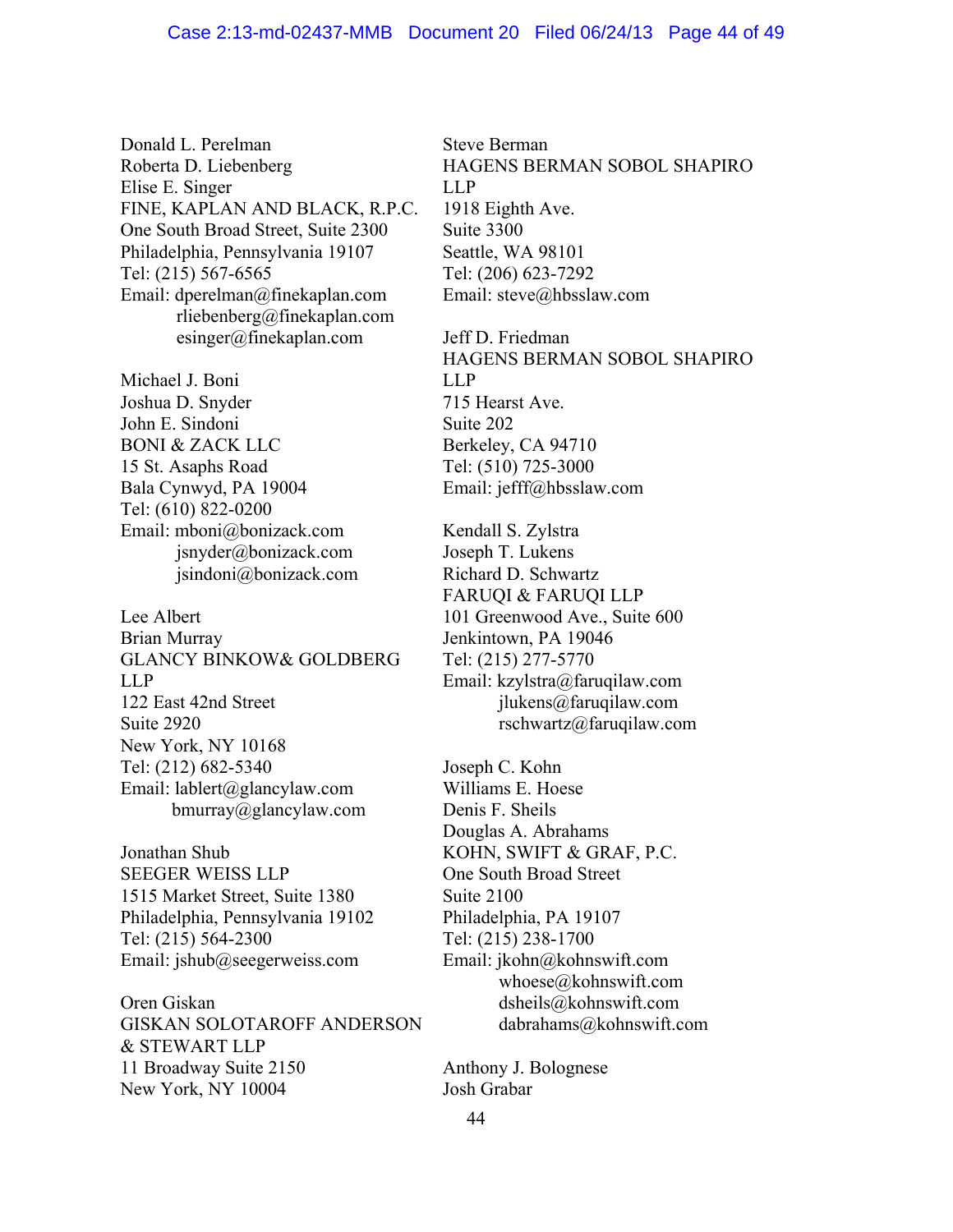Tel: (212) 847-8315 Email: ogiskan@gslawny.com

David H. Fink Darryl Bressack FINK + ASSOCIATES LAW 100 West Long Lake Road; Suite 111 Bloomfield Hills, Michigan 48304 Tel: (248) 971-2500 Email: dfink@finkandassociateslaw.com

Jeffrey S. Goldenberg Todd B. Naylor GOLDENBERG SCHNEIDER, LPA One West Fourth Street, 18th Floor Cincinnati, Ohio 45202-3604 Tel: (513) 345-8297 Email: jgoldenberg@gs-legal.com tnaylor@gs.legal.com

Jayne A. Goldstein POMERANTZ GROSSMAN HUFFORD DAHLSTROM & GROSS LLP 1792 Bell Tower Lane, Suite 203 Weston, FL 33326 Tel: (954) 315-3454 Email: jagoldstein@pomlaw.com

Dianne M. Nast Erin C. Burns NAST LAW LLC 1101 Market Street, Suite 2801 Philadelphia, Pennsylvania 19107 Tel: (215) 923-9300 Email: dnast@nastlaw.com eburns@nastlaw.com

Simon Bahne Paris Patrick Howard SALTZ, MONGELUZZI, BARRETT & BENDESKY, P.C. One Liberty Place, 52nd Floor 1650 Market Street Philadelphia, PA 19103

BOLOGNESE & ASSOCIATES, LLC Two Penn Center 1500 JFK Boulevard Suite 320 Philadelphia, PA 19102 Tel: (215) 814-6750 Email: abolognese@bolognese-law.com jgrabar@bolognese-law.com

Solomon B. Cera Thomas C. Bright GOLD BENNETT CERA & SIDENER LLP 595 Market Street, Suite 2300 San Francisco, California 94105 Tel: (415) 777-2230 Email: sbc@gbcslaw.com tcb@gbcslaw.com

Daniel E. Gustafson Daniel C. Hedlund Raina C. Borrelli GUSTAFSON GLUEK PLLC Canadian Pacific Plaza 120 South Sixth Street, Suite 2600 Minneapolis, Minnesota 55402 Tel: (612) 333-8844 Email: dgustafson@gustafsongluek.com dhedlund@gustafsongluek.com rborrelli@gustafsongluek.com

Robert J. Gralewski, Jr. KIRBY MCINERNEY LLP 600 B Street, Suite 1900 San Diego, CA 92101 Tel: (619) 398-4340 Email: bgralewski@kmllp.com

Daniel Hume KIRBY MCINERNEY LLP 825 Third Avenue New York, NY 10022 Tel: (212) 371-6600 Email: dhume@kmllp.com

Jon A. Tostrud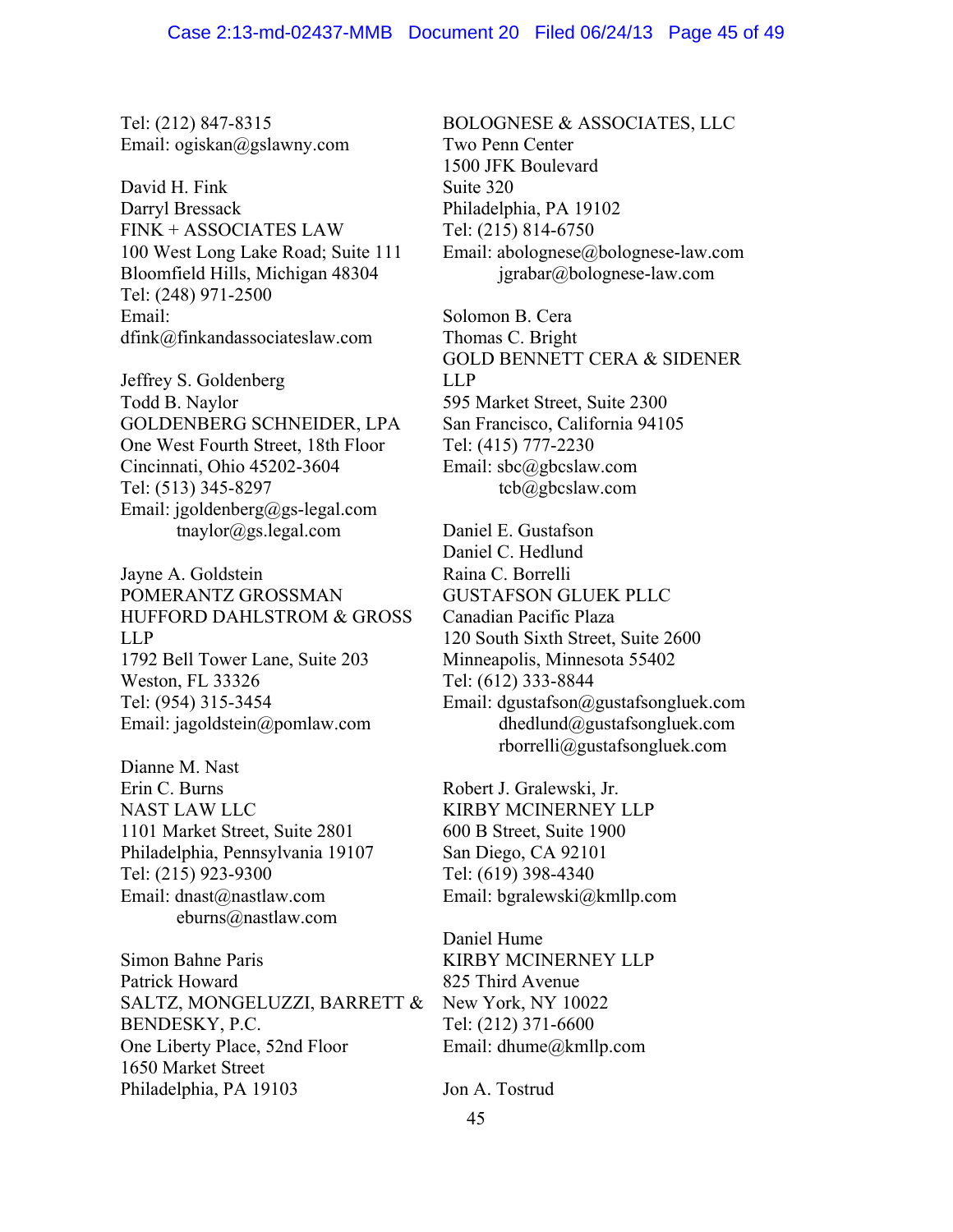Tel: (215) 575-3986 Email: sparis@smbb.com phoward@smbb.com

Michael D. Hausfeld James J. Pizzirusso Mindy B. Pava HAUSFELD LLP 1700 K Street, NW, Suite 650 Washington, DC 20006 Tel: (202) 540-7200 Email: mhausfeld@hausfeldllp.com jpizzirusso@hausfeldllp.com mpava@hausfeldllp.com

Brent W. Landau HAUSFELD LLP 1604 Locust Street, 2nd Floor Philadelphia, PA 19103 Tel: (215) 985-3273 Email: blandau@hausfeldllp.com

Arthur N. Bailey ARTHUR N. BAILEY & **ASSOCIATES** 111 W. 2nd Street, # 4500 Jamestown, NY 14701 Tel: (716) 664-2967 Email: artlaw@windstream.net

Jay W. Eisenhofer Linda P. Nussbaum Peter A. Barile, III GRANT & EISENHOFER P.A. 485 Lexington Avenue New York, NY 10017 Tel: (646) 722-8500 Email: jeisenhofer@gelaw.com lnussbaum@gelaw.com pbarile@gelaw.com

Michael E. Criden Kevin B. Love CRIDEN & LOVE, P.A. 7301 S.W. 57th Court, Suite 515 South Miami, FL 33143

TOSTRUD LAW GROUP, P.C. 1901 Avenue of the Stars, Suite 200 Los Angeles, CA 90067 Tel: (31 0) 278-2600 Email: jtostrud@tostrudlaw.com

Michael J. Freed Steven A. Kanner Douglas A. Millen Michael E. Moskovitz Michael L. Silverman FREED KANNER LONDON & MILLEN, LLC 2201 Waukegan Road, Suite 130 Bannockburn, IL 60015 Tel: (224) 632-4500 Email: mfreed@fklmlaw.com skanner@fklmlaw.com dmillen@fklmlaw.com mmoskovitz@fklmlaw.com msilverman@fklmlaw.com

Guido Saveri R. Alexander Saveri Cadio Zirpoli SAVERI & SAVERI, INC. 706 Sansome Street San Francisco, CA 94111 Tel: (415) 217-6810 Email: rick@saveri.com cadio@saveri.com

W. Joseph Bruckner Robert K. Shelquist Elizabeth R. Odette LOCKRIDGE GRINDAL NAUEN P.L.L.P. 100 Washington Avenue South Minneapolis, MN 55401 Tel: (612) 339-6900 Email: wjbruckner@locklaw.com rkshelquist@locklaw.com erodette@locklaw.com

Karl L. Cambronne Jeffrey D. Bores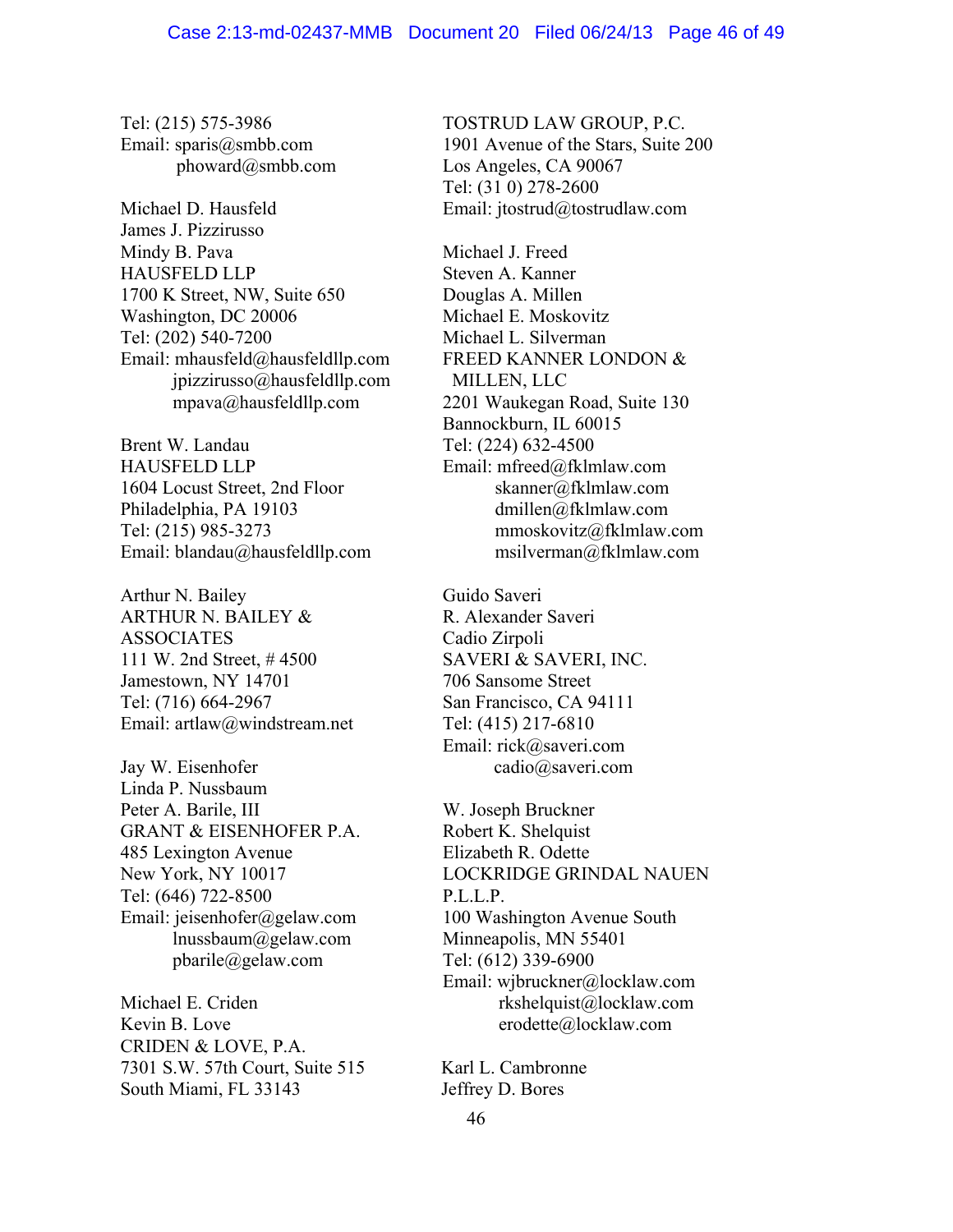Tel:(305) 357-9000 Email: mcriden@cridenlove.com klove@cridenlove.com

Larry S. McDevitt David M. Wilkerson THE VAN WINKLE LAW FIRM 11 North Market Street Asheville, NC 2880 Tel: (828) 258-2991 Email: dwilkerson@vwlawfirm.com lmcdevitt@vwlawfirm.com

Steven J. Greenfogel LITE DEPALMA GREENBERG, LLC 151 Locust Street Philadelphia, PA 19102 Tel: (215) 564-5182 Email: sgreenfogel@litedepalma.com

Steven A. Asher Mindee J. Reuben Jeremy S. Spiegel WEINSTEIN KITCHENOFF & ASHER LLC 1845 Walnut Street, Suite 1100 Philadelphia, PA 19103 Tel: (215) 545-7200 Email: asher@wka-law.com reuben@wka-law.com spiegel@wka-law.com

Garrett Blanchfield REINHARDT WENDORF & BLANCHFIELD E1250 First National Bank Bldg. 332 Minnesota Street St. Paul, MN 55101 Tel: (651) 287-2100 Email: g.blanchfield@rwblawfirm.com

Scott Gilchrist COHEN & MALAD, LLP One Indiana Square, Suite 1400 Indianapolis, IN 46204 Tel: (317) 636-6481

Bryan L. Bleichner CHESTNUT CAMBRONNE PA 17 Washington Avenue North, Suite 300 Minneapolis, MI 55401 Tel: (612) 339-7300 Email: kcambronne@chestnutcambronne.com jbores@chestnutcambronne.com bbleichner@chestnutcambronne.com

Daniel J. Mogin THE MOGIN LAW FIRM, P.C. 707 Broadway, Suite 1000 San Diego, CA 92101 Tel: (619) 687-6611 Email: dmogin@moginlaw.com

Vincent J. Esades Renae D. Steiner James W. Anderson HEINS MILLS & OLSON, PLC 310 Clifton Avenue Minneapolis, MN 55403 Tel: (612) 338-4605 Email: vesades@heinsmills.com rsteiner@heinsmills.com janderson@heinsmills.com

Joseph W. Cotchett Steven N. Williams Adam J. Zapala Elizabeth T. Tran COTCHETT, PITRE & MCCARTHY, LLP San Francisco Airport Office Center 840 Malcolm Road, Suite 200 Burlingame, CA 94010 Tel: (650) 697-6000 Email: jcotchett@cpmlegal.com swilliams@cpmlegal.com azapala@cpmlegal.com etran@cpmlegal.com

Charles E. Tompkins Anthony J. O'Neill Bethany C. Teska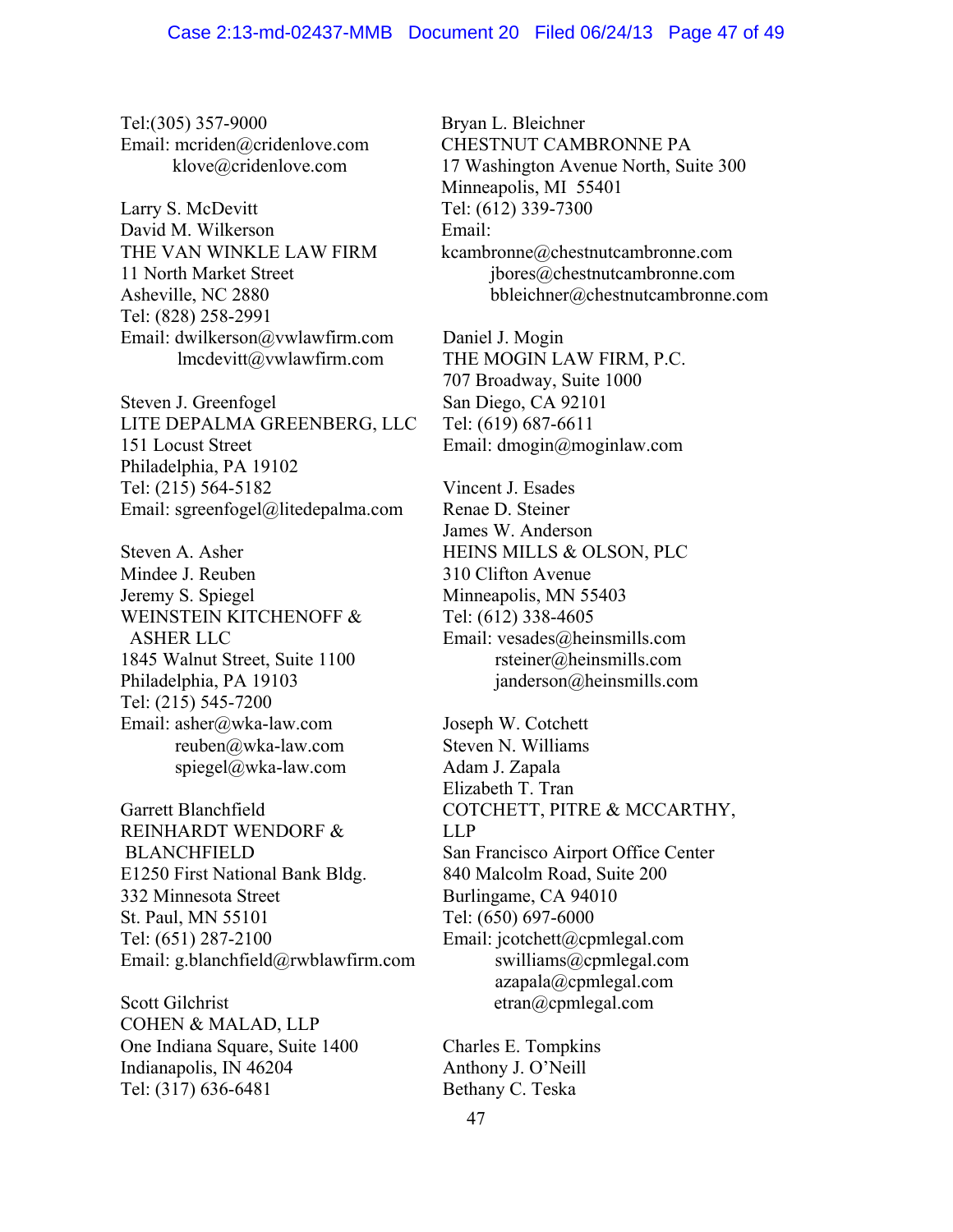Email: sgilchrist@cohenandmalad.com

Rodney C. Olsen MORRISON, FROST, OLSEN, IRVINE & SCHARTZ, LLP 323 Poyntz, Suite 204 Manhattan, KS 66502 Tel: (785) 776-9208

Terry Gross Adam C. Belsky Sarah Crowley GROSS BELSKY ALONSO LLP One Sansome Street, Suite 3670 San Francisco, CA 94104 Tel: (415) 544-0200 Email: terry@gba-law.com adam@gba-law.com sarah@gba-law.com

Christopher M. Burke Walter W. Noss John T. Jasnoch SCOTT+SCOTT, ATTORNEYS AT LAW 707 Broadway, Suite 1000 San Diego, CA 92101 Tel: (619) 233-4565 Email: cburke@scott-scott.com wnoss@scott-scott.com jjasnoch@scott-scott.com

D. Michael Campbell CAMPBELL LAW 1861 N. Crystal Lake Drive Lakeland, FL 33801 Tel: (863) 292-9929 Email: dmcampbell@campbelllaw.com

Daniel D. Moody MOODY LAW, P.A. P.O. Box 266 Bartow, FL 33831 Tel: (863) 733-9090 Email: dan@moodylaw.com WILLIAMS MONTGOMERY & JOHN 233 South Wacker Drive, Suite 6100 Chicago, IL 60606 Tel: (312) 443-3200 Email: cet@willmont.com ajo@willmont.com bct@willmont.com

Howard J. Sedran Austin B. Cohen Keith J. Verrier LEVIN, FISHBEIN, SEDRAN & BERMAN 510 Walnut St. , Suite500 Philadelphia, PA 19106 Tel: (215) 592-1500 Email: hsedran@lfsblaw.com acohen@lfsblaw.com kverrier@lfsblaw.com

David P. McLafferty MCLAFFERTY & ASSOCIATES, P.C. 923 Fayette Street Conshohocken, PA 19428 Tel: (610) 940-4000 Email: dpmclafferty@yahoo.com

David R. Scott SCOTT+SCOTT, ATTORNEYS AT LAW 156 South Main Street P.O. Box 192 Colchester, CT 06415 Tel: (860) 537-5537 Email: david.scott@scott-scott.com

Joseph P. Guglielmo Donald A. Broggi SCOTT+SCOTT, ATTORNEYS AT LAW The Chrysler Building 405 Lexington Ave., 40th Floor New York, NY 10174 Tel: (212) 223-6444 Email: jguglielmo@scott-scott.com dbroggi@scott-scott.com